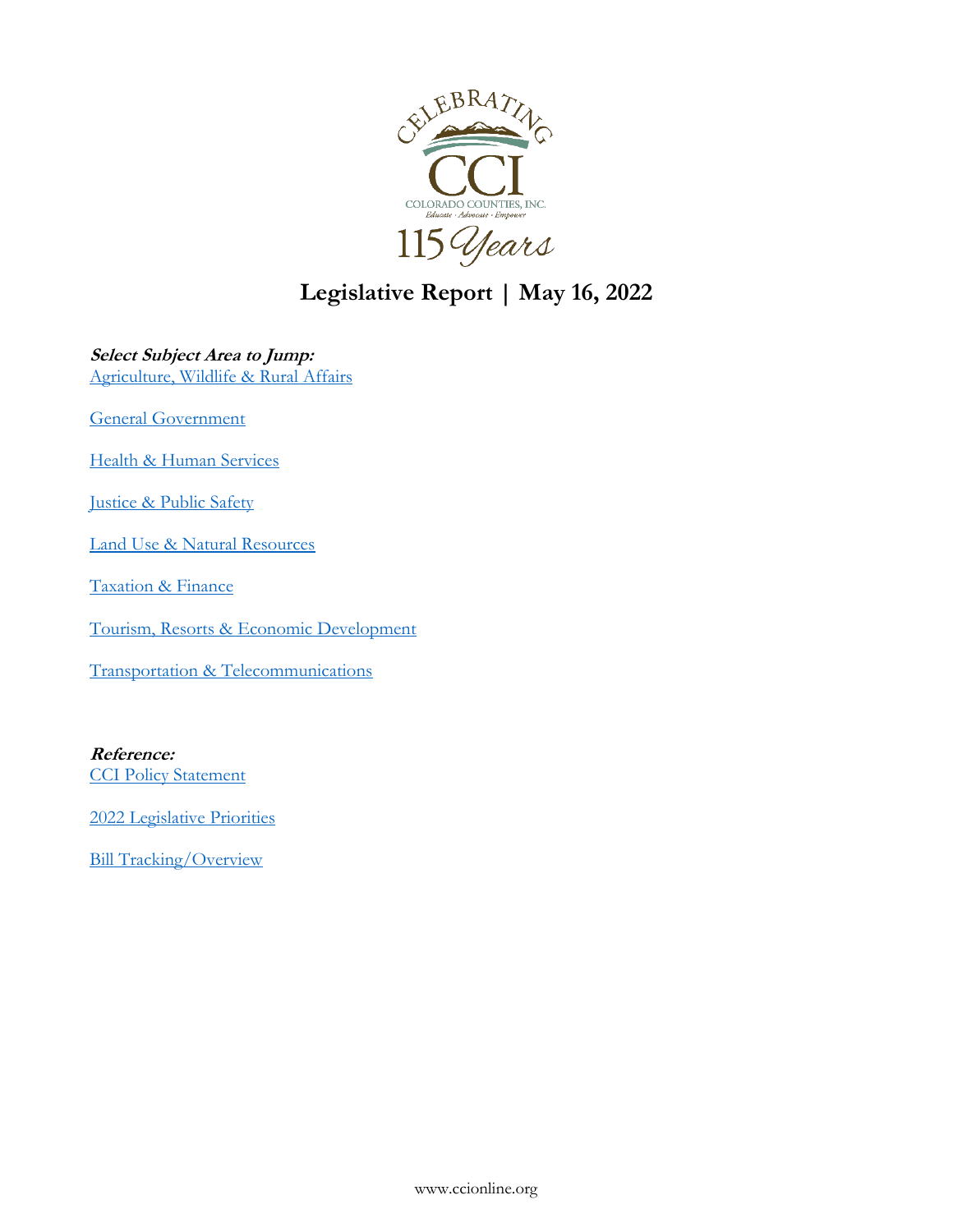

# <span id="page-1-0"></span>**Agriculture, Wildlife & Rural Affairs**

Chair: Commissioner Tony Hass, Las Animas County Vice Chair: Commissioner Terry Hofmeister, Phillips County CCI Staff: Daphne Gervais

# **[SB22-131,](https://leg.colorado.gov/bills/sb22-131) Protect Health of Pollinators and People**

SB 131 was being brought forward by the People and Pollinators Action Network (PPAN) and would have:

- 1. Repealed state preemption to authorize local government regulation of pesticide use (excluding use on agricultural and marijuana products)
- 2. Prohibited the use of certain pesticides on the grounds of a school, preschool, childcare center, or children's resident camp
- 3. Required the Commissioner of Agriculture to adopt rules designating pesticides that contain neonicotinoid or sulfoxomine ingredients as restricted-use
- 4. Directed the Department of Natural Resources to conduct a study on pollinator decline and health in the state
- 5. Established a pilot program to provide financial grants to agricultural producers that test the use of noncoated seed-applied systemic insecticide on their crops.

SB 131 was postponed indefinitely by the Senate Agriculture & Natural Resources Committee on a 6-1 vote.

Position: Oppose Sponsors: Sens. Jaquez Lewis & Priola, Reps. Kipp & Froelich Final Status: Postponed Indefinitely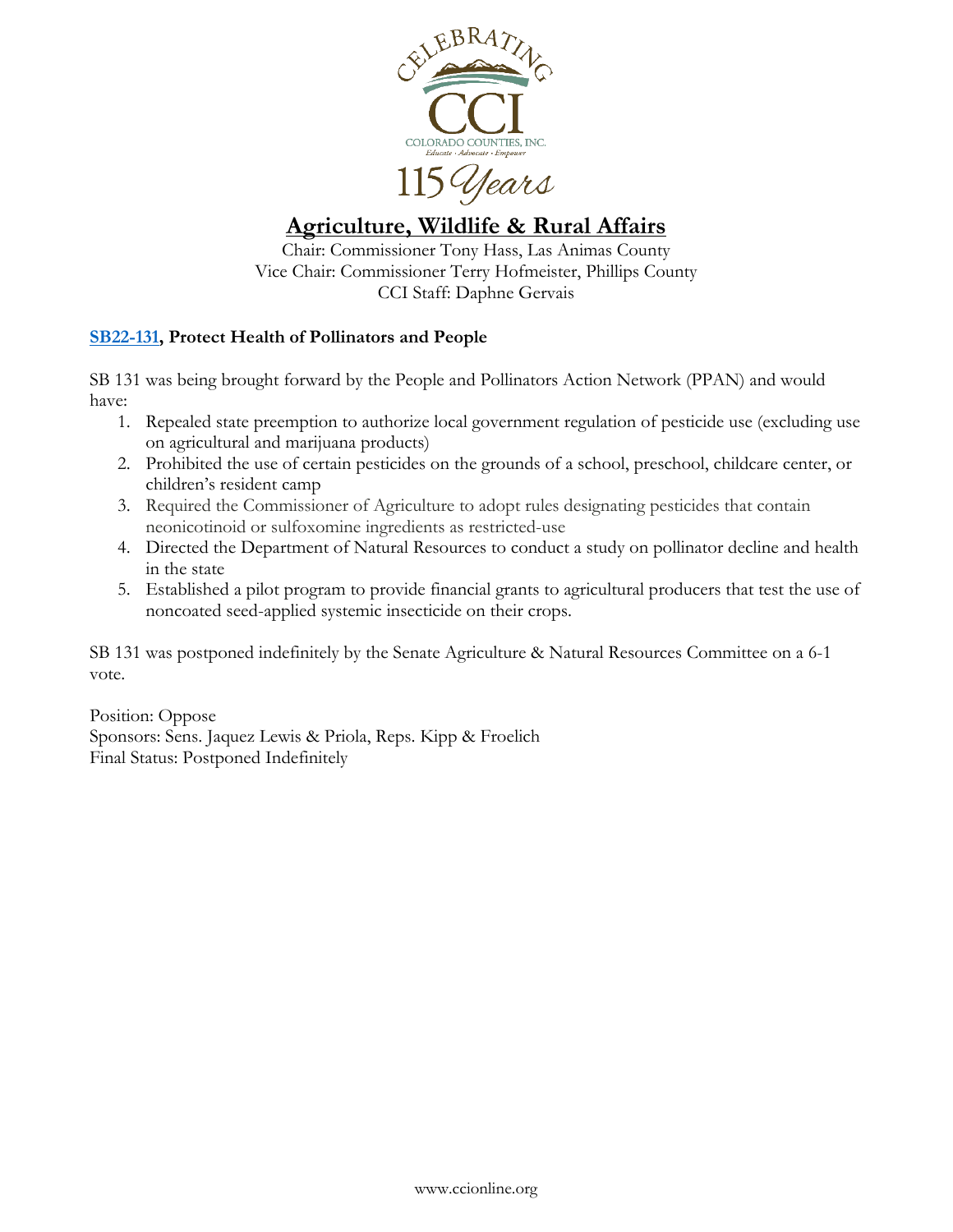

# <span id="page-2-0"></span>**General Government**

Chair: Commissioner Hilary Cooper, San Miguel County Vice Chair: Commissioner Scott James, Weld County CCI Staff: Eric Bergman

# **[HCR22-1001,](https://leg.colorado.gov/bills/hcr22-1001) Statutory Initiative Petition Signature Requirements**

HCR22-1001 would have submitted a ballot question to the voters of the state to amend the state constitution to require that any petition for a citizen-initiated statutory change be signed by at least two percent of the registered electors who reside in each state senate district. The concurrent resolution was postponed indefinitely in the House State Affairs Committee.

Position: Support Sponsors: Rep. Holtorf, Sen. Sonnenberg Final Status: Postponed Indefinitely

# **[HB22-1037,](http://leg.colorado.gov/bills/hb22-1037) Option for Retail and Medical Marijuana in Same Location**

HB 1037 would allow the operation of a retail marijuana store and a medical marijuana store in the same location, as long as the local licensing authority and local jurisdiction allow it. The store would still be required to physically separate retail and medical marijuana products. The bill is awaiting the Governor's signature.

Position: Support Sponsors: Reps. Hooton & Van Winkle, Sens. Holbert & Jaquez Lewis Final Status: Signed by Governor

# **[HB22-1045,](https://leg.colorado.gov/bills/hb22-1045) Statutory Initiative Petition Signature Requirements**

HB 1045 would have made conforming changes to the election statutes had the voters approved the ballot question put forth in HCR22-1001, changing the number of signatures required to put a question on the ballot that involves a statutory change. The bill was postponed indefinitely in the House State Affairs Committee.

Position: Support Sponsors: Rep. Holtorf, Sen. Sonnenberg Final Status: Postponed Indefinitely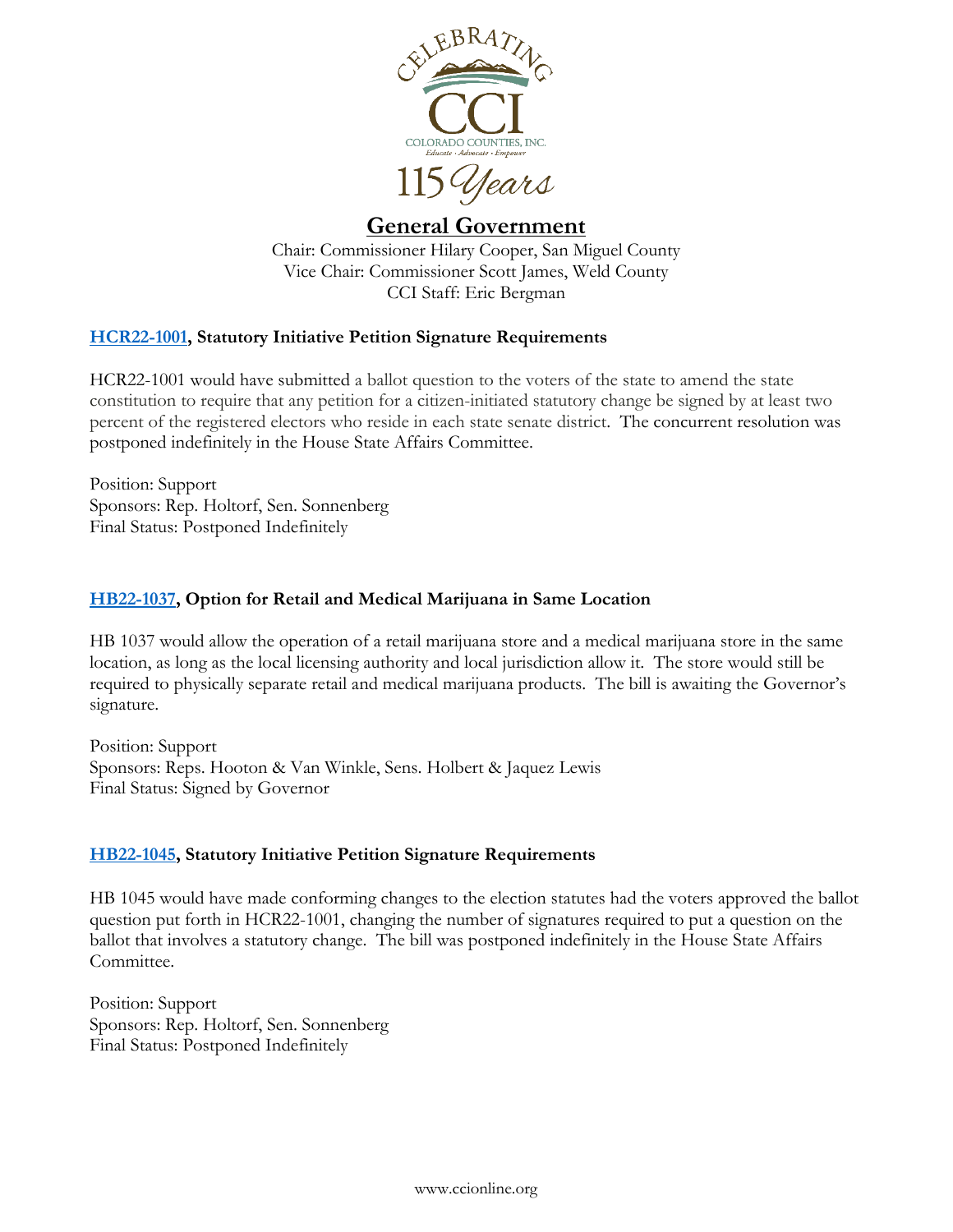### **[HB22-1097,](http://leg.colorado.gov/bills/hb22-1097) County Authority for Dissolution of District**

HB 1097 would authorize a board of county commissioners to file an application to dissolve a special district that is defunct or otherwise no longer serving a community purpose. This same authority is already granted in statute to municipalities and regional service authorities. The bill was signed by the Governor last week. This legislation is a CCI Priority for 2022. CCI has prepared a fact sheet on the bill, available [here.](http://ccionline.org/download/2022_cci_legislation/FACT-SHEET-HB22-1097-County-Authority-District-Dissolution.pdf)

Position: Support (CCI Legislative Priority) Sponsors: Rep. D. Valdez, Sen. Simpson Final Status: Signed by Governor

### **[HB22-1135,](https://leg.colorado.gov/bills/hb22-1135) Marijuana Transporter License Transfers**

HB 1135 would allow for transporter licenses to be transferred when a marijuana business is sold. The bill has passed the legislature and is on the Governor's desk awaiting signature.

Position: No Position Sponsors: Reps. Snyder & Van Winkle, Sens. Holbert & Rodriguez Final Status: Signed by Governor

### **[HB22-1142,](https://leg.colorado.gov/bills/hb22-1142) Extended Service Hours Permit**

HB 1142 would have created an extended service hours permit that would allow businesses to either serve alcohol until 4 a.m. or begin serving at 5 a.m. (current state law prohibits sales between 2 a.m. and 7 a.m.). Businesses seeking this new permit would have had to get approval from both local and state licensing authorities. The bill was postponed indefinitely at the sponsor's request last week in the House Business Affairs Committee.

Position: Oppose Sponsor: Rep. Snyder Final Status: Postponed Indefinitely

# **[HB22-1152,](https://leg.colorado.gov/bills/hb22-1152) Prohibit Adverse Action for Employee Marijuana Use**

As introduced, HB 1152 would prohibit employers (including counties) from taking adverse action against an employee who uses medical marijuana during work hours or uses medical or retail marijuana off the premises during nonwork hours. The bill allows the employer to designate certain positions or groups of employees for whom marijuana use of any kind is still restricted.

CCI opposed the bill based on the fact the state constitution guarantees an employer's right to have a drug-free workplace policy. There are also employer liability concerns because it is very difficult – if not impossible - to test for impairment with marijuana since THC stays in the bloodstream for days or even weeks.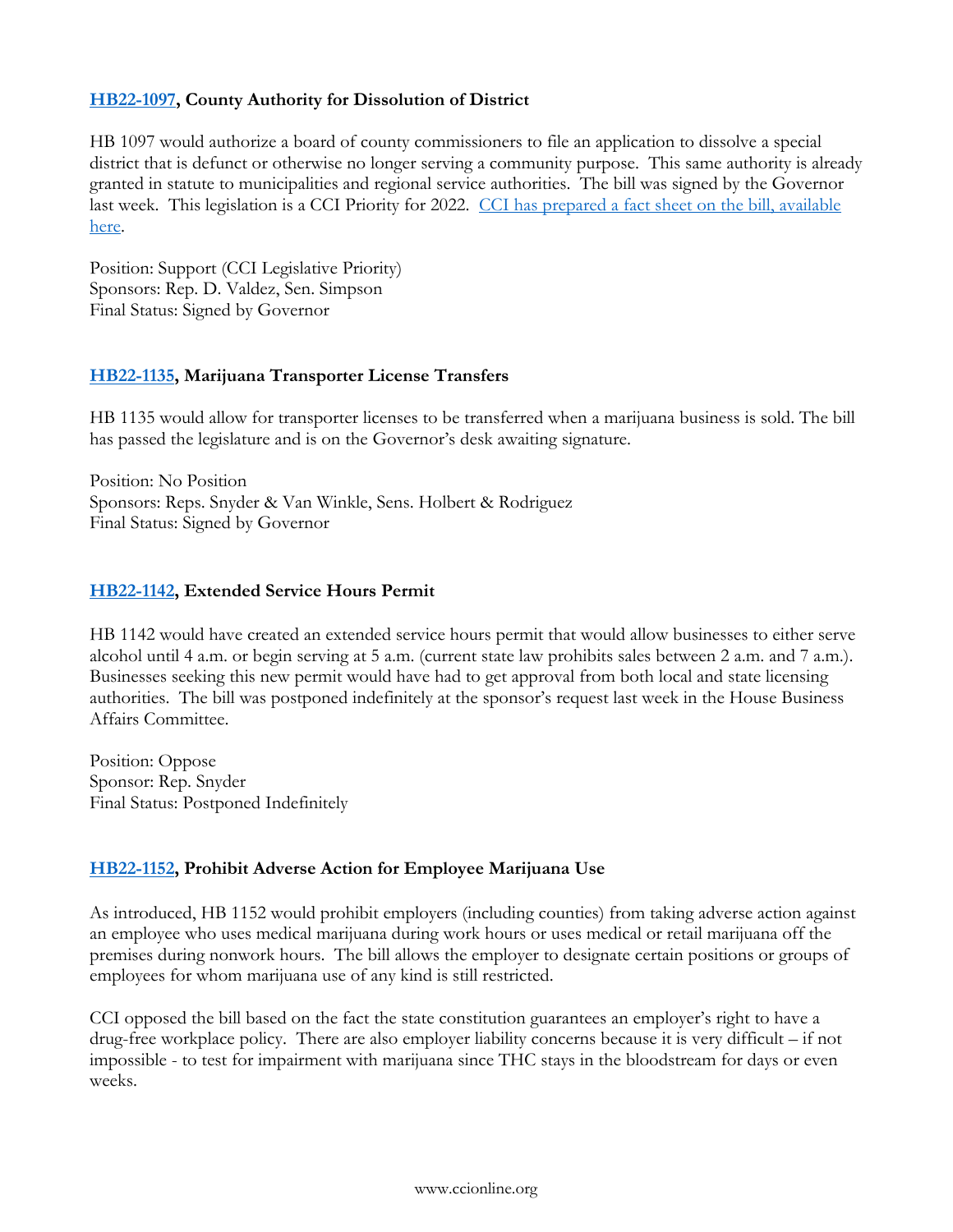The bill was amended in committee to instead create a task force to study the issue. However, CCI remained opposed to the bill because the amendment language directed the task force to develop a recommendation for how to accommodate medical marijuana users in the workplace in the absence of a reliable test for impairment. The amended bill was postponed indefinitely in committee.

Position: Oppose Sponsor: Rep. Hooton Final Status: Postponed Indefinitely

# **[HB22-1300,](https://leg.colorado.gov/bills/hb22-1300) County License Authority for Massage Establishments**

HB 1300 would authorize counties to adopt a licensing program for massage establishments. The bill is the result of a stakeholder process in El Paso County that was convened because of continued problems with sex and human trafficking in illicit massage establishments. The bill places a number of sideboards on the operation of a county licensing program and caps the licensing fee at \$150. The bill was passed by the Senate last week and is headed for the Governor's desk.

Position: Support Sponsors: Reps. Carver & Daugherty, Sens. Fields & Gardner Final Status: Awaiting Governor's Signature

# **[HB22-1356,](https://leg.colorado.gov/bills/hb22-1356) Small Community-Based Nonprofit Grant Program**

HB 1356 directs \$35 million in ARPA funds to a new grant program in the Department of Local Affairs to provide assistance to non-profits across the state that have been impacted by the pandemic. The bill requires that the grant moneys be delegated to up to ten regional access partners who will then in turn award grants up to \$100,000 to local non-profits. CCI will be working with the Department of Local Affairs this summer as rubric is developed for the grant application process.

Position: Amend Sponsors: Reps. Herod & Hooton, Sens. Rankin & Gonzales Final Status: Awaiting Governor's Signature

# **[HB22-1363,](https://leg.colorado.gov/bills/hb22-1363) Accountability to Taxpayers Special Districts**

HB 1363 would have modified statutory provisions governing metro districts in order to achieve greater transparency and accountability. The bill was heavily amended in committee and then on the floor to narrow the scope of the bill to limit the ability of metro district board members from acquiring interest in the debt that they themselves helped to authorize. The bill was postponed indefinitely.

Position: Monitor Sponsors: Reps. Weissman & Boesenecker, Sens. Gonzales & Story Final Status: Postponed Indefinitely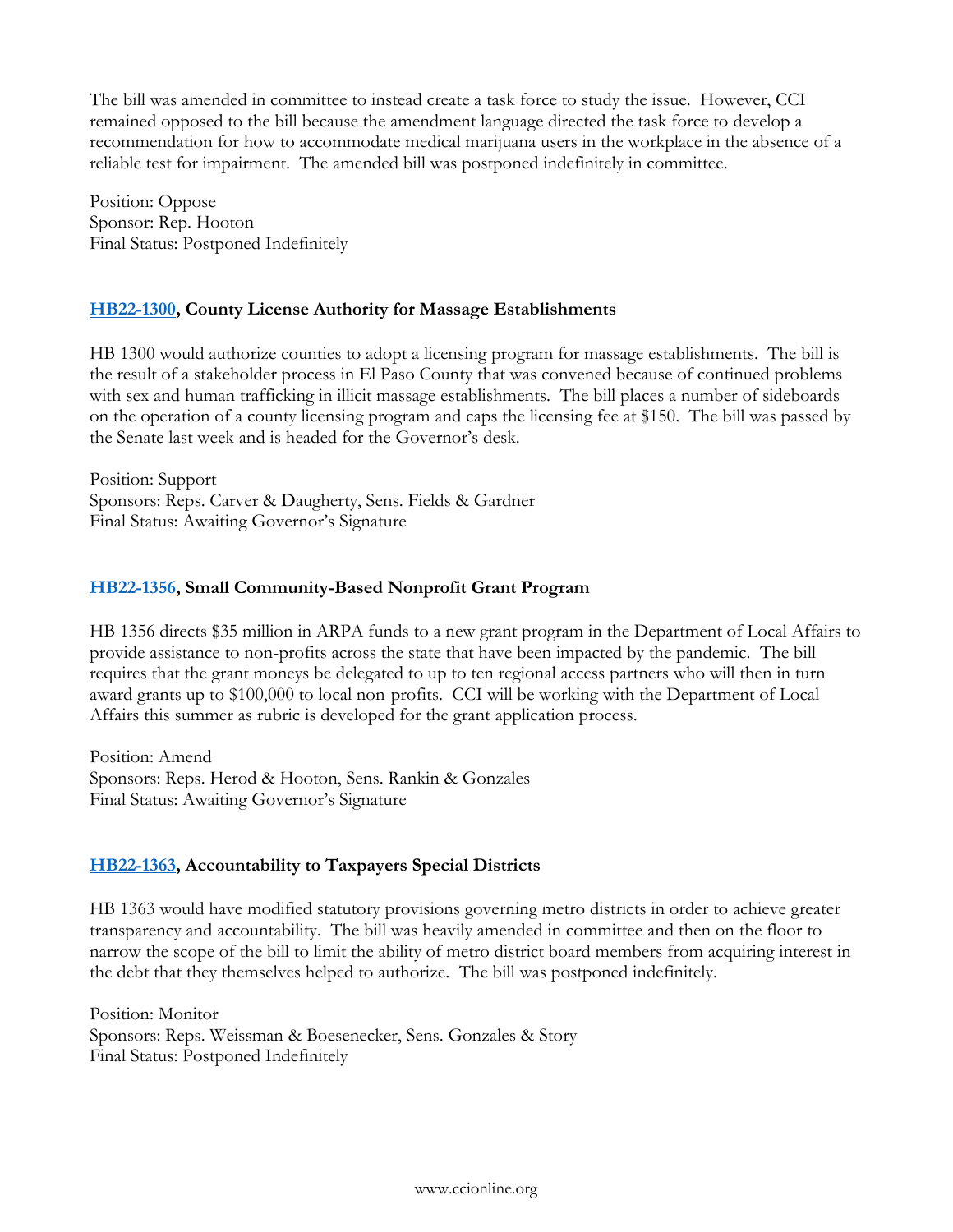# **[HB22-1367,](https://leg.colorado.gov/bills/hb22-1367) Updates to Employment Discrimination Laws**

HB 1367 amends the Colorado Anti-Discrimination Act to cover individuals in domestic service work. The bill also extends the timeframe to file a claim with the Civil Rights Commission and increases the damages that can be recovered in age discrimination cases.

Position: Monitor Sponsors: Reps. Lontine & Gray, Sens. Winter & Pettersen Final Status: Awaiting Governor's Signature

# **[SB22-065,](http://leg.colorado.gov/bills/sb22-065) Adjustment to County Coroner Salaries**

SB 65 allows for the salaries of the county coroners in Category 2, 3 and 4 counties to be increased up to the same level as the commissioner, clerk, assessor and treasurer, beginning in 2023. The bill allows commissioners in Category 2 counties to opt-out of the salary increase, while Category 3 and 4 counties have the ability to opt into the salary increase if the commissioners agree to it.

Position: Support Sponsors: Sens. Hisey & Story, Reps. Gray & Will Final Status: Signed by Governor

# **[SB22-075,](http://leg.colorado.gov/bills/sb22-075) County Authority to Dismiss Cemetery Board District Member for Cause**

SB 75 authorizes a board of county commissioners to dismiss a cemetery district board member for cause. This authority exists for other types of districts where county commissioners appoint the district boards. This legislation was a CCI Priority for 2022. [CCI has prepared a fact sheet on the bill, available here.](http://ccionline.org/download/2022_cci_legislation/FACT-SHEET-SB22-075-Cemetery-District-Board-Members.pdf)

Position: Support (CCI Legislative Priority) Sponsors: Sen. Simpson, Reps. Catlin & Bird Final Status: Signed by Governor

# **[SB22-104,](https://leg.colorado.gov/bills/sb22-104) Tribal Grant Eligibility**

SB 104 would make Native American tribes eligible for new local government grant and benefits programs and commission a study of existing local government grant programs to see if tribes should be eligible.

Position: No Position Sponsors: Sens. Donovan & Simpson, Rep. McLachlan Final Status: Awaiting Governor's Signature

# **[SB22-109,](https://leg.colorado.gov/bills/sb22-109) Prohibit Labor Actions Against Public Employee**

SB 109 would have established that strikes or work stoppages by public employees are not allowed and in the event of one a public employer could file for an injunction and those participating in the strike or work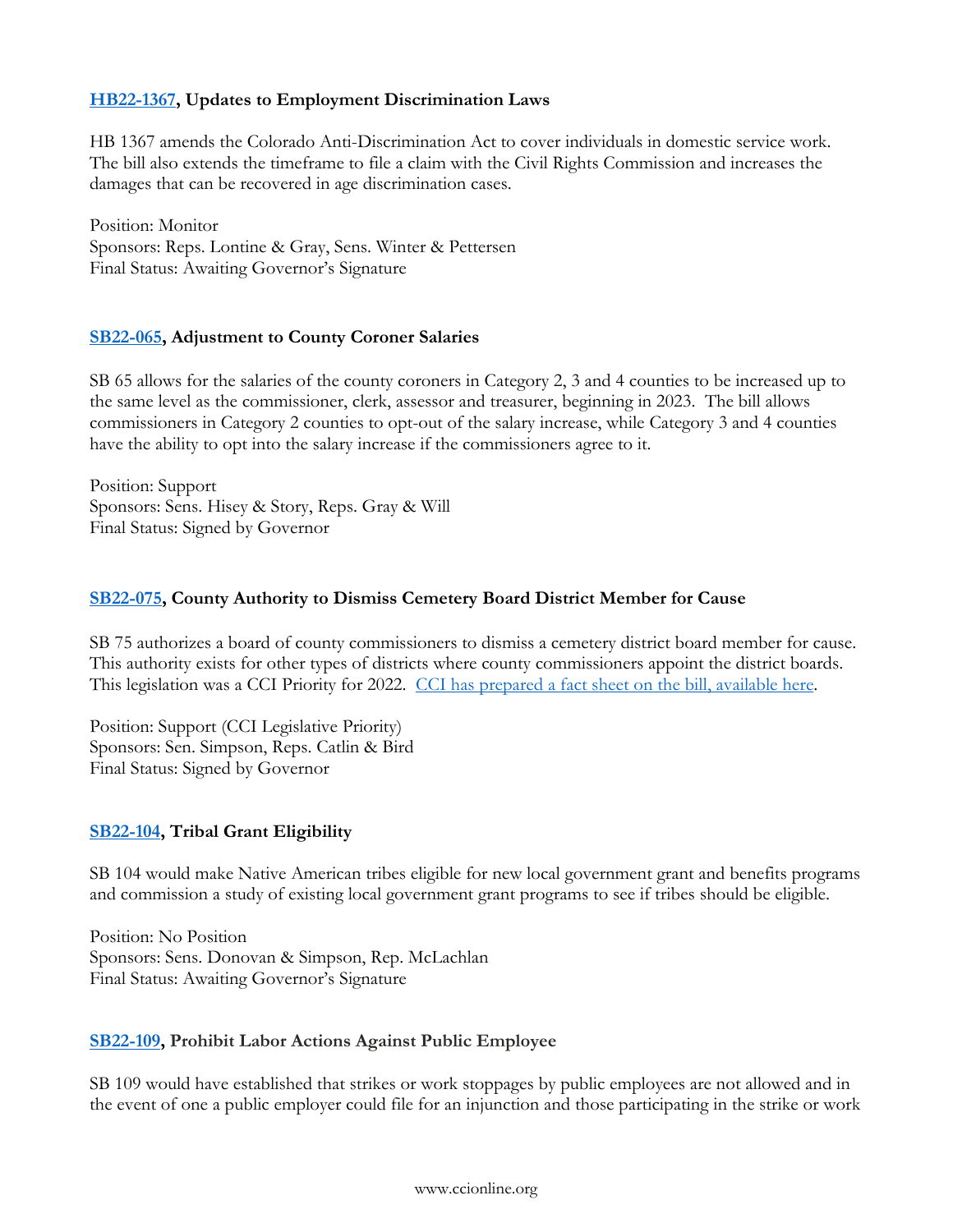stoppage may be found in contempt of court. The bill was postponed indefinitely in the Senate State Affairs Committee.

Position: No Position Sponsors: Sen. Gardner, Rep. Pico Final Status: Postponed Indefinitely

### **[SB22-120,](https://leg.colorado.gov/bills/sb22-120) Regulation of Kratom Processors**

SB 120 establishes some minimum standards for the sale of kratom – an herbal extract from Southeast Asia that is used as a stimulant, pain reliever and for treating opioid addiction. The drug, which has no medically-approved uses, has recently come under increased scrutiny by federal and state regulators. The bill establishes that a vendor shall not sell kratom to anyone under 21 years of age. The bill also allows local governments to enact ordinances or resolutions on the sale of kratom that are more stringent than statutory guidelines. Finally, the bill directs the state health department to conduct a study of kratom regulation and issue a report to the General Assembly by January of 2023. Local governments will be included as stakeholders in the study.

Position: Amend Sponsors: Sens. Coram & Ginal, Rep. Sullivan Final Status: Awaiting Governor's Signature

### **[SB22-149,](https://leg.colorado.gov/bills/sb22-149) Improve Marijuana Industry Regulation**

SB 149 would have required additional state regulatory oversight of medical and recreational businesses. The oversight included mandatory compliance checks of sales establishments, additional reporting of licensing violations and the creation of a free searchable online database that showed compliance check records and minor in possession records. The bill required local licensing authorities to report licensing violations to the Marijuana Enforcement Division if they were not already doing so. The bill was postponed indefinitely in the Senate Health and Human Services Committee.

Position: Monitor Sponsors: Sens. Hansen & Priola, Reps. Amabile & Lynch Final Status: Postponed Indefinitely

# **[SB22-153,](https://leg.colorado.gov/bills/sb22-153) Internal Election Security Measures**

SB 153 is comprehensive legislation that makes several changes to election security measures in the wake of recent election security incidents and allegations. The bill clarifies and expands the authority of the Secretary of State (SOS) in overseeing elections, establishes additional security requirements for voting equipment and requires that county and SOS staff receive election training. The bill also creates a new \$1 million grant program to help fund the mandatory local government election security measures in the bill.

Position: Monitor Sponsors: Sens. Fenberg & Priola, Rep. Lontine Final Status: Awaiting Governor's Signature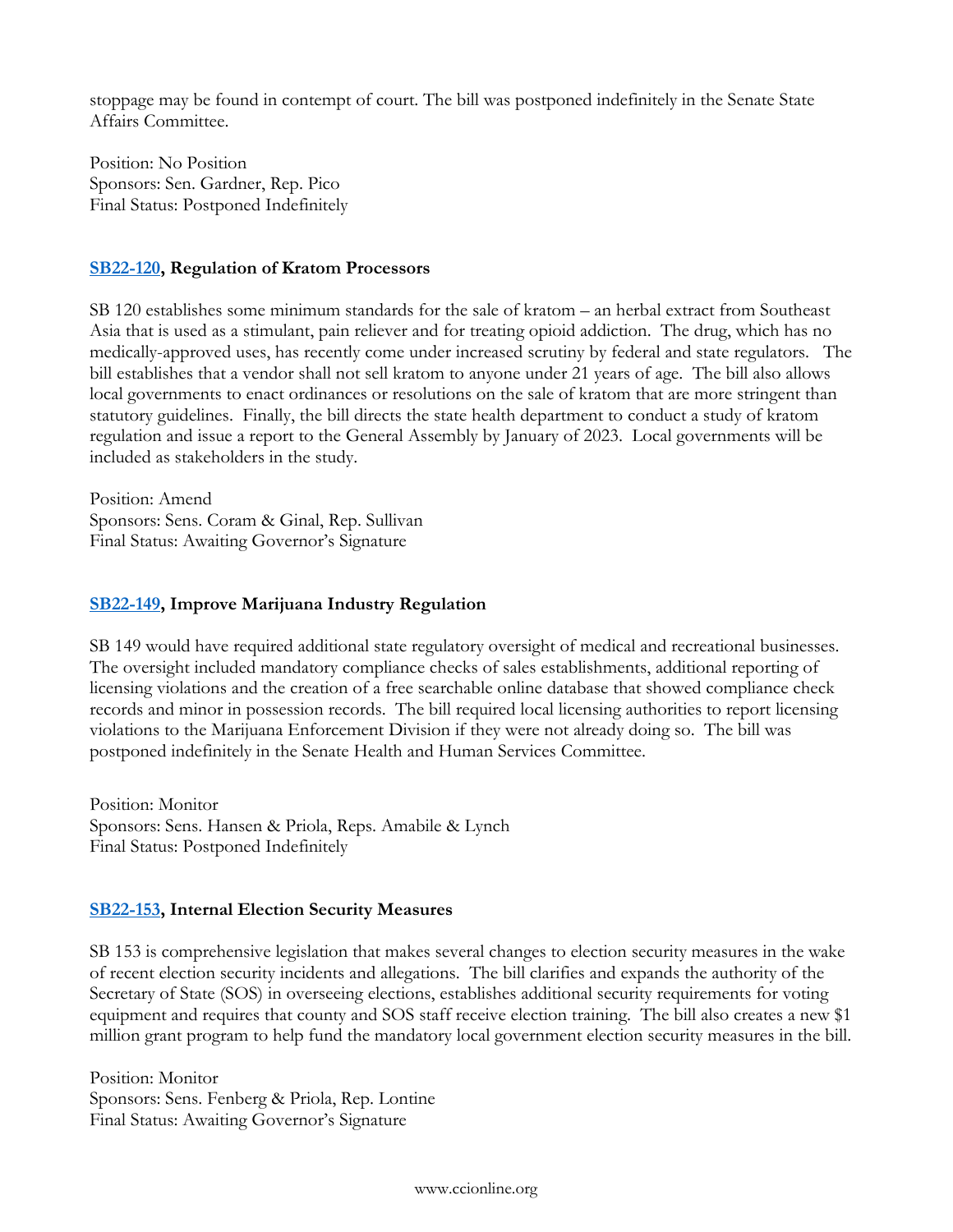### **[SB22-178,](https://leg.colorado.gov/bills/sb22-178) Licensees Ability to Change Marijuana Designation**

SB 178 allows medical marijuana grow operations to sell their cannabis to a retail dispensary if the change in designation is approved by the Marijuana Enforcement Division. The bill requires that a grow operation notify the local licensing authority of a change in designation and to remit any applicable local and state excise taxes.

Position: Oppose Sponsors: Sen. Gonzales, Reps. A. Valdez & Van Winkle Final Status: Awaiting Governor's Signature

### **[SB22-230,](https://leg.colorado.gov/bills/sb22-230) Collective Bargaining for County Employees**

SB 230 mandates that county governments must engage in collective bargaining with county employees if they vote to form a bargaining unit. The bill allows for consolidation of bargaining units by the county and states that the bargaining unit cannot call for a strike or work slowdown. The bill also calls for nonbinding arbitration for the negotiation of the collective bargaining agreement if the two sides cannot agree. Arbitration/mediation costs are shared by the county and the bargaining unit. The legislation and any collective bargaining agreement created pursuant to it cannot usurp, restrict or duplicate any responsibility or authority granted to counties by the state constitution, state statute or a home rule charter. Counties with a population under 7,500 (as reported in last census count) are exempt from the legislation.

Position: Oppose Sponsors: Sens. Fenberg & Moreno, Rep. Esgar Final Status: Awaiting Governor's Signature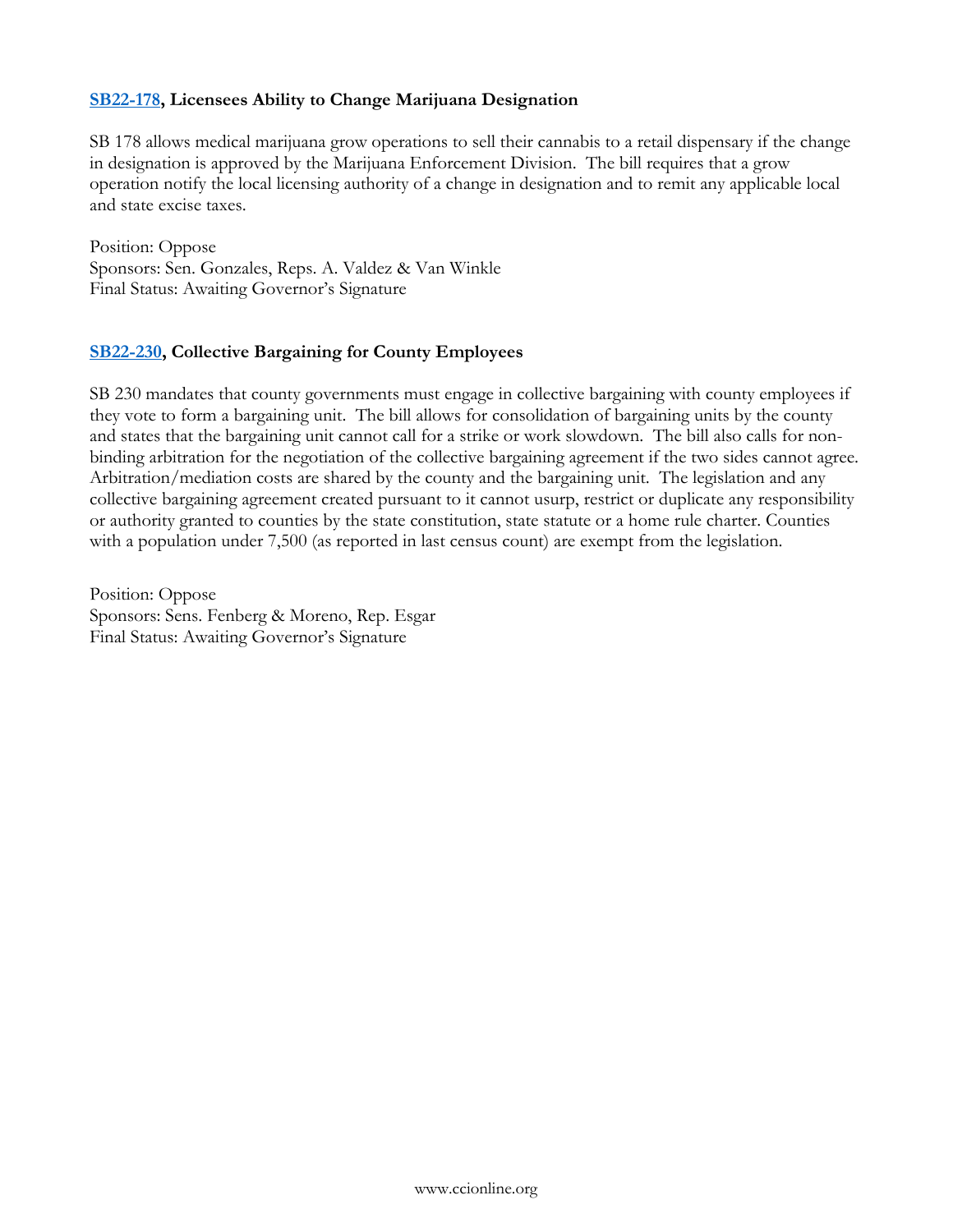

# <span id="page-8-0"></span>**Health & Human Services**

Chair: Commissioner Janet Rowland, Mesa County Vice Chair: Commissioner Wendy Buxton-Andrade, Prowers County CCI Staff: Gini Pingenot / Kyley Burress / Katie First

# **[HB22-1038,](https://leg.colorado.gov/bills/hb22-1038) Right to Counsel for Youth**

Current law requires the appointment of a guardian ad litem (GAL) for children and youth in dependency and neglect cases in our child welfare system. This bill will require that a youth 12 years of age or older will be appointed a client-directed counsel. This change in the system means a youth 12 years of age or older will be giving an opportunity to express their interests within the legal system the same way an adult does.



Position: Monitor Sponsors: Reps. Daugherty & Van Beber, Sens. Moreno & Gardner Final Status: Signed by Governor Staff: Kyley Burress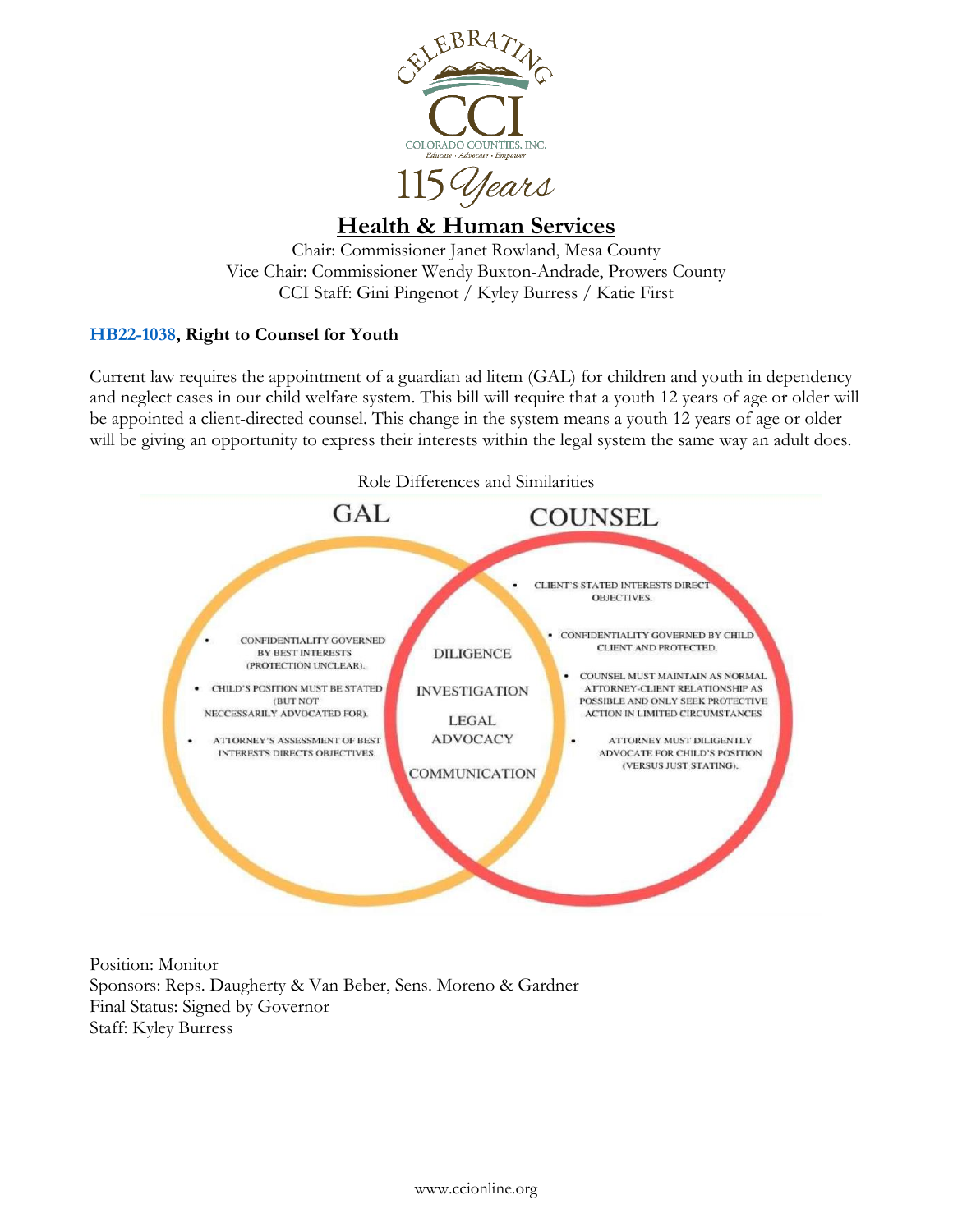### **[HB22-1042,](https://leg.colorado.gov/bills/hb22-1042) Teen Parent Driving Instruction Course**

This bill will require the Department of Human Services to reimburse counties for costs paid by the county department to a public or private driving school for teen parents (15–21-year-olds) who are on WIC or within the child welfare system. This bill is essentially adding on to HB21-1084 Drivers' Licenses for Foster Children bill, which was a bill CCI was lead on during the 2021 legislative session.

Amendments were adopted that remove the county completely, you can view the amendment [here.](https://s3-us-west-2.amazonaws.com/leg.colorado.gov/2022A/amendments/HB1042_L.001.pdf)

Position: Monitor Sponsors: Reps. Exum & Van Winkle, Sens. Buckner & Hisey Final Status: Awaiting Governor's Signature Staff: Kyley Burress

# **[HB22-1056,](https://leg.colorado.gov/bills/hb22-1056) Emergency Temporary Care for Children**

This bill allows our county departments of human service to enter into an agreement with one or more facilities to provide emergency temporary shelter for children who are neglected and dependent, who are taken into temporary custody, or who have contact with law enforcement and can not return home. "Emergency temporary shelter" is defined in the bill as the temporary care of a child in a physically unrestricted setting for no more than 5 days.

This bill was amended greatly when in committee, amendment  $L.001$ , was adopted which is an amendment requested and drafted by counties that focuses on building out the continuum placement options for youth who screen out of detention. We support the amendment because it does the following:

- 1. The amended bill will offer a short-term placement option that is included in the current screening tool known as the Juvenile Detention Screening and Assessment Guide also know as the JDSAG. This is the screening mechanism used to screen a youth into different settings.
- 2. The short-term stay, which is up to 5 days, will allow more children and youth to return safely to their families and communities without involving them in another system.
- 3. After a child has been arrested and assessed, the up to 5 days, allows parents time to make arrangements to come and get their child, or even tale a cooling off day or two before getting their child. These is no need to involve these families in child welfare unless the county is ordered to place a child through probation or if abuse and neglect are present. In those circumstances counties are prepared to intervene.

Counties are very supportive of kids getting the supports and services they need with our inappropriately and disproportionately involving them in another system.

Position: Monitor Sponsor: Rep. Michaelson-Jenet Final Status: Awaiting Governor's Signature Staff: Kyley Burress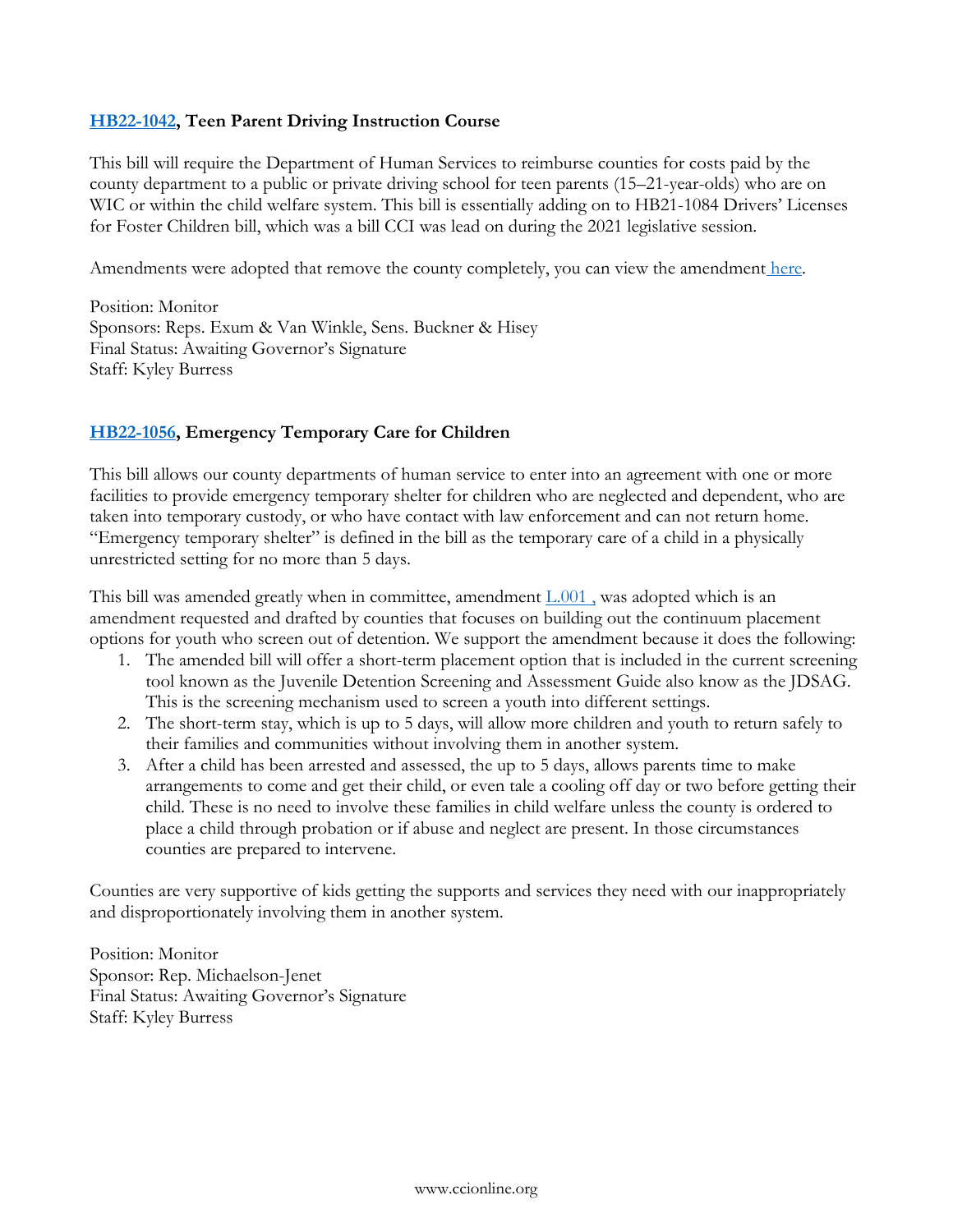# **[HB22-1113,](https://leg.colorado.gov/bills/hb22-1113) Appeal Procedures Dependency and Neglect Cases**

In foster care cases when an appeal is pending in a dependency and neglect case, families can be faced with uncertainty because appeal cases can take up to three years if not longer to resolve. This bill is taking recommendation made in 2021 by the child welfare appeals working group and applying them to appeal procedures in dependency and neglect cases in child welfare so that appeals may be done in a timelier manner.

Position: Support Sponsor: Rep. Van Beber Final Status: Signed by Governor Staff: Kyley Burress

# **[HB22-1131,](https://leg.colorado.gov/bills/hb22-1131) Reduce Justice Involvement for Young Children**

Under current law, a child ten years of age or older can be prosecuted and incarcerated for misdemeanors and felonies committed. The bill raises the minimum age a child can be prosecuted in juvenile court from 10 years old to 13 years of age.

A [strike below amendment](https://s3-us-west-2.amazonaws.com/leg.colorado.gov/2022A/amendments/HB1131_L.027.pdf) was added to the bill during second reading that would establish a task force to determine what gaps would exist if 10 to 12 year old's can no longer be prosecuted. The strike below changed the bill completely and some of these changes are:

- The bill creates the Pre-adolescent Services Task Force in the Department of Human services to examine gaps in services for juveniles aged 10-13.
- This is a 32-person task force, with 2 of the members being from County Department of Human Services
- The task force is to meet August 1, 2022- December 2022, with recommendations made by December 31<sup>st</sup> of 2022.

While we appreciate the concessions the bill sponsors and proponents made by adopting this amendment, counties continue to have concerns on the timeline the task forces meets and the need to have additional county people on the task force. The reason the taskforce is required to meet for such a short period of time is so the bill sponsors can run legislation on the recommendations made by the task force next legislative session. And the reason why we didn't get additional county people on the task force, is the bill sponsors and proponents didn't want a large group and really wanted the conversations to be focused on lived experience.

Position: Amend Sponsors: Reps. Gonzalez-Gutierrez & Bacon, Sens. Coram & Gonzalez Final Status: Awaiting Governor's Signature Staff: Kyley Burress

# **[HB22-1160,](https://leg.colorado.gov/bills/hb22-1160) Establishing Family Justice Centers**

This bill allows a city, a county, or a community based nonprofit organization to build their own family justice centers. Family just centers are to be created to serve victims of domestic violence, sexual assault, elder or child abuse, and human trafficking victims. Currently there are two FJC's in the state, Porchlight in Jefferson and Rose Center in Denver.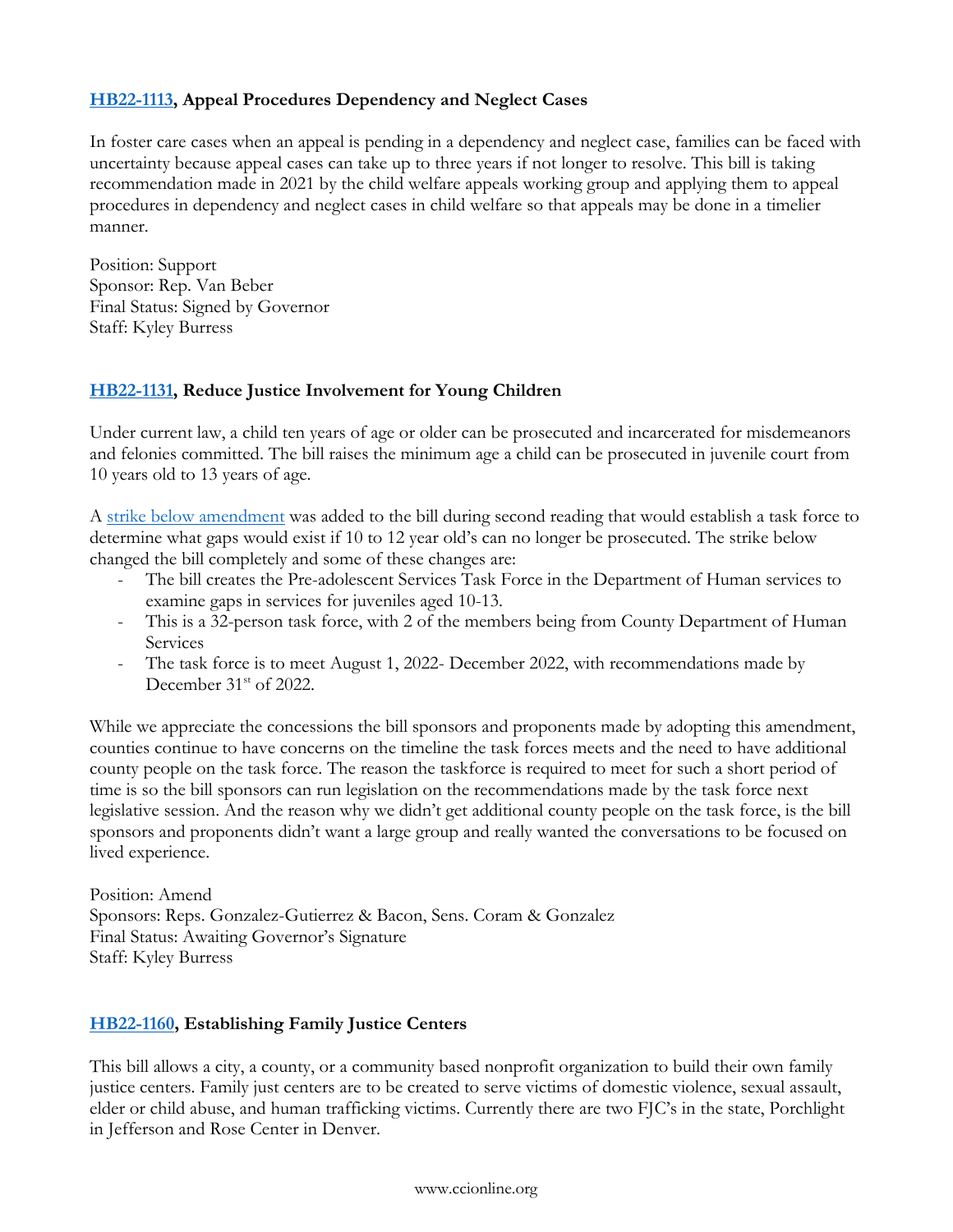Position: Monitor Sponsor: Rep. Tipper Final Status: Postponed Indefinitely Staff: Kyley Burress

### **[HB22-1214,](https://leg.colorado.gov/bills/hb22-1214) Behavioral Health Crisis Response System**

HB 1214 requires all crisis response facilities to provide BOTH substance use treatment and mental health treatment. Currently, mental health centers run crisis services in Colorado. Many provide mental health services but not substance use treatment. This can be a challenge for Coloradoans with suicidal tendencies and a meth addiction, for example. These individuals are typically turned away and redirected to the nearest hospital. HB 1214 also requires crisis facilities to provide services to youth of any age and to those with disabilities.

Current contract requirements for walk-in centers and mobile crisis programs require these facilities to provide both substance use treatment and mental health treatment services. HB 1214 set clear regulatory standards for these facilities to help ensure enforcement.

Position: Support Sponsors: Reps. Young & Pelton, Sen. Kolker Final Status: Signed by the Governor Staff: Gini Pingenot

# **[HB22-1224,](https://leg.colorado.gov/bills/hb22-1224) Public Benefits Theft**

This bill speaks to the timeliness of processing public benefit theft and calculating the amount owed when theft has been determined to have occurred. The bill requires that prosecutors prove that an application misrepresented information on their application. Investigations into fraud are to be completed in 180 days after a referral has been made. This bill is coming forward after the Colorado Supreme Court decided that a mother was criminally liable for the costs of health care provided to her children. The mother ended up owing tens of thousands of dollars.

Position: Monitor Sponsors: Reps. Tipper & Soper, Sen. Gonzales Final Status: Awaiting Governor's Signature Staff: Kyley Burress

# **[HB22-1231,](https://leg.colorado.gov/bills/hb22-1231) Foster Parent Bill of Rights**

This bill creates a set of standards and rights for a parent who is involved in the foster care system. This bill creates some of the following rights:

- 1. A foster parent can receive training and support from the state department of human services or county department of human services. This training is to provide foster parents with the skills needed in providing daily care.
- 2. The foster parent is to be informed on how to reach the county departments during afterhours.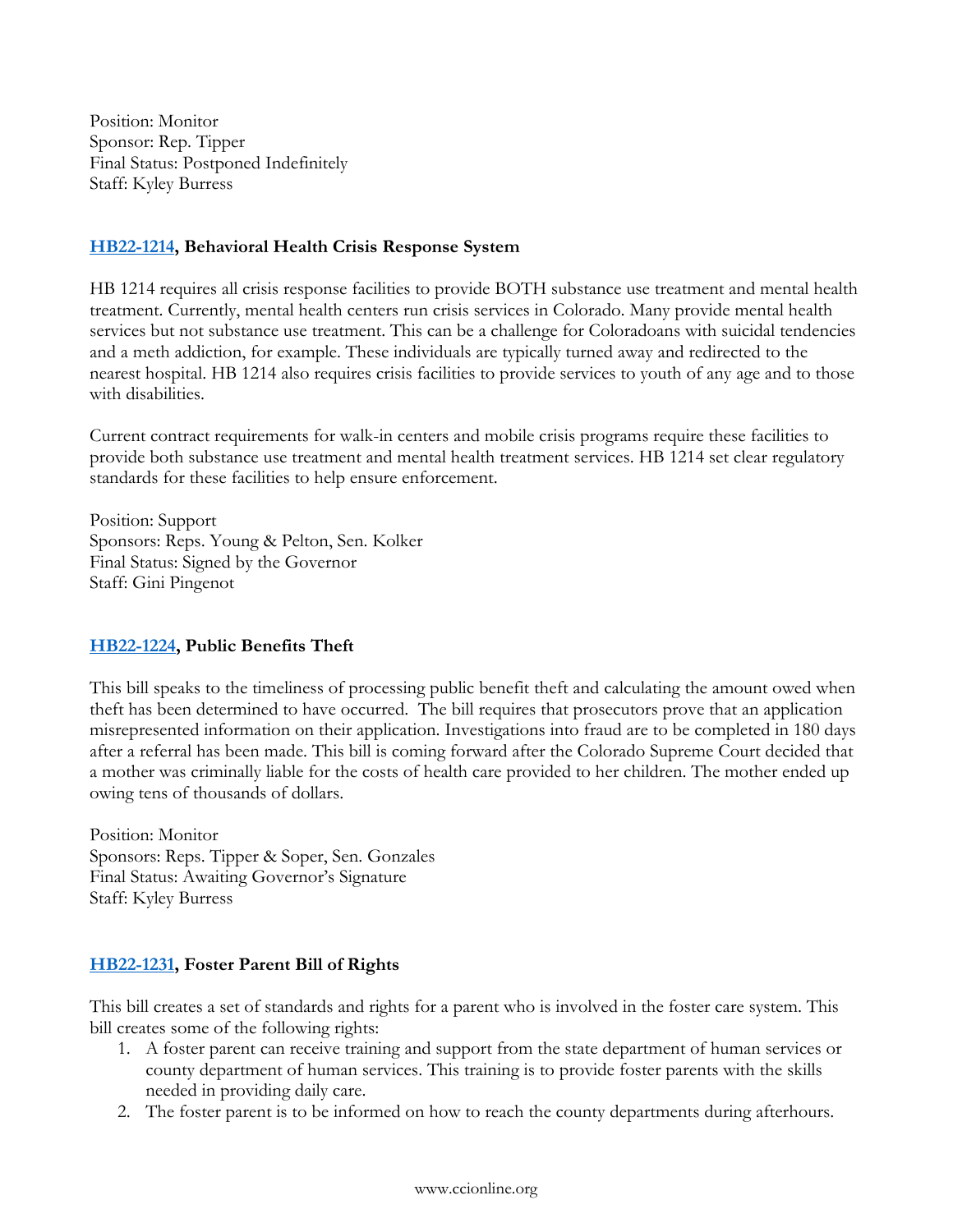3. A foster parent is to be notified when a foster child they previously cared for reenters the foster care system.

Position: Support Sponsors: Rep. Van Beber, Sens. Hisey & Fields Final Status: Awaiting Governor's Signature Staff: Kyley Burress

# **[HB22-1240,](https://leg.colorado.gov/bills/hb22-1240) Mandatory Reporters**

HB1240 is being brought forward by the Child Protection Ombudsman (CPO) to create the Mandatory Reporter Trask Force. Mandatory Reporters are those individuals who are required to report any reasonable cause or suspect of child abuse or neglect. County peace officers, probation officers, and departments of health and human service employees are mandatory reporters; county caseworkers also intake and investigate these reports. The task force is broadly assigned with recommending specialized and standardized training materials for reporters and providing information on reporters' obligations and protections, where there is confusion in current law.

Of effect to counties, the task force is required to analyze and recommend:

- Standardized training for reports that meet the threshold for county assessment and investigation
- Benefits of an electronic reporting platform
- Methodology to confirm receipt of reports, and circumstances where outcomes can be shared with reporters
- Definition of "immediately"
- The personal information of a child that is collected for a report

Any recommendations from the task force will require further legislation to be adopted. The task force will include two county human service department representatives, one rural and one urban, a county attorney representative, and a law enforcement representative.

Position: Support Sponsors: Reps. Froelich & Young, Sens. Fields & Simpson Final Status: Awaiting Governor's Signature Staff: Katie First

# **[HB22-1258,](https://leg.colorado.gov/bills/hb22-1258) Essential Services for Youth Special Districts**

This bill creates an essential service for youth special districts in each judicial district. Essential services are defined in the bill as services provided by essential services providers that counsel, encourage, advise, and generally provide direct support to at-risk youth through advocacy or intervention. Essential services does NOT include services provided by a for-profit organization, school- based education programs, day care centers, recreation centers, data collection agencies, solely physical medical services, and services provided by programs that are entirely funded by the government.

The goal of the bill is to create a special district to provide an opportunity for these entities to go to the voters to request a sustainable funding source through taxes. This bill is being brought forward by the Adam's and Broomfield CASA.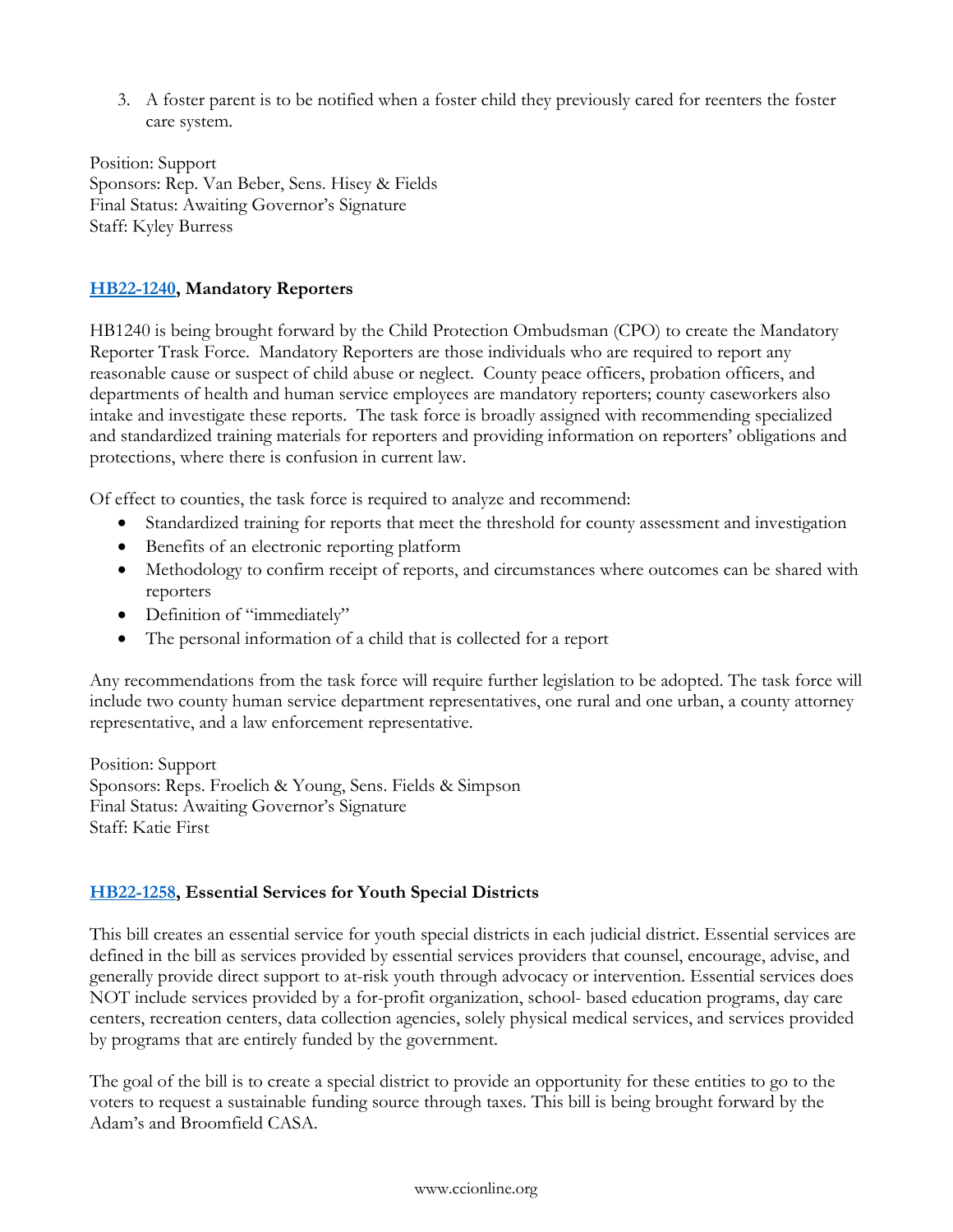Position: Oppose Sponsor: Rep. Bird Final Status: Postponed Indefinitely Staff: Kyley Burress

# **[HB22-1259,](https://leg.colorado.gov/bills/hb22-1259) Modifications to Colorado Works Program**

HB 1259 creates a series of changes to the Colorado Works Program (aka TANF – Temporary Assistance to Needy Families). This is Colorado's welfare program that is currently providing assistance to about 14,000 Coloradans who earn roughly \$13,000 a year (for an individual who qualifies for the program).

HB 1259 was amended heavily in response to county and state concerns around fiscal sustainability and the potential of losing the supportive services (eviction assistance, job training, transportation supports, paid internships, car repairs, supports for non-profits that work with TANF clients, etc.) that counties provide to help move individuals and families on TANF out of situational and generational poverty.

The most substantial policy change in HB 1259 is the increase in basic cash assistance (BCA) that all TANF clients will receive beginning on July 1, 2022. Specifically, all TANF clients will see a 10% increase in their BCA. This increase will be paid for in the first few years with \$21.5 million in America Rescue Plan Act (ARPA) Funding.

Beginning on July 1, 2024, the 10% bump (from the BCA amounts in 2021) will grow by an inflationary adjustment (determined by a 3 year average).

Once ARPA dollars are exhausted, BCA increases will be paid for as follows:

1.) 2/3 covered by the State General Fund, or any other available state funds including the Colorado Long Term Works Reserve.

2.) 1/3 covered by a mix of County & State TANF Block Grant and Reserves

Amendments added in the senate specifically authorize the Unclaimed Property Trust Fund dollars to be transferred to the State's TANF Reserve to help cover the 2/3 'state share' of this new policy. They also state that the use of the Unclaimed Property Trust Fund is available only in years when the state does NOT hit the TABOR revenue cap. This addition opens the 'policy' door but does not explicitly allow the state to use TABOR refunds to help pay for BCA increases pursuant to HB 1259 (an idea Sen. Moreno floated with counties in late March 2022).

Recognizing the fact that the County & State TANF Reserves are one-time dollars, HB 1259 creates a 'backstop' on both reserves to ensure that the total balance does not drop below the floor. For the state reserve, the floor is 25% of the state block grant (which is \$136.1m  $*$  .25 = \$34 million). For the county reserve, the floor is 15% of the county block grant (which is  $$128m * .15 = $19$  million). Should these floors be reached, the fiscal obligation to maintain the BCA increases shifts entirely to the State General Fund and the Unclaimed Property Trust Fund, until the reserves grow beyond those floors.

In addition to the increase in BCA, HB 1259 creates additional policy changes that will have the effect of increasing the number of individuals who are eligible for TANF and the amount of time they may receive benefits. Those include:

1.) Allowing those with drug-related felony offense to be eligible (this results in a relatively few new individuals into the program)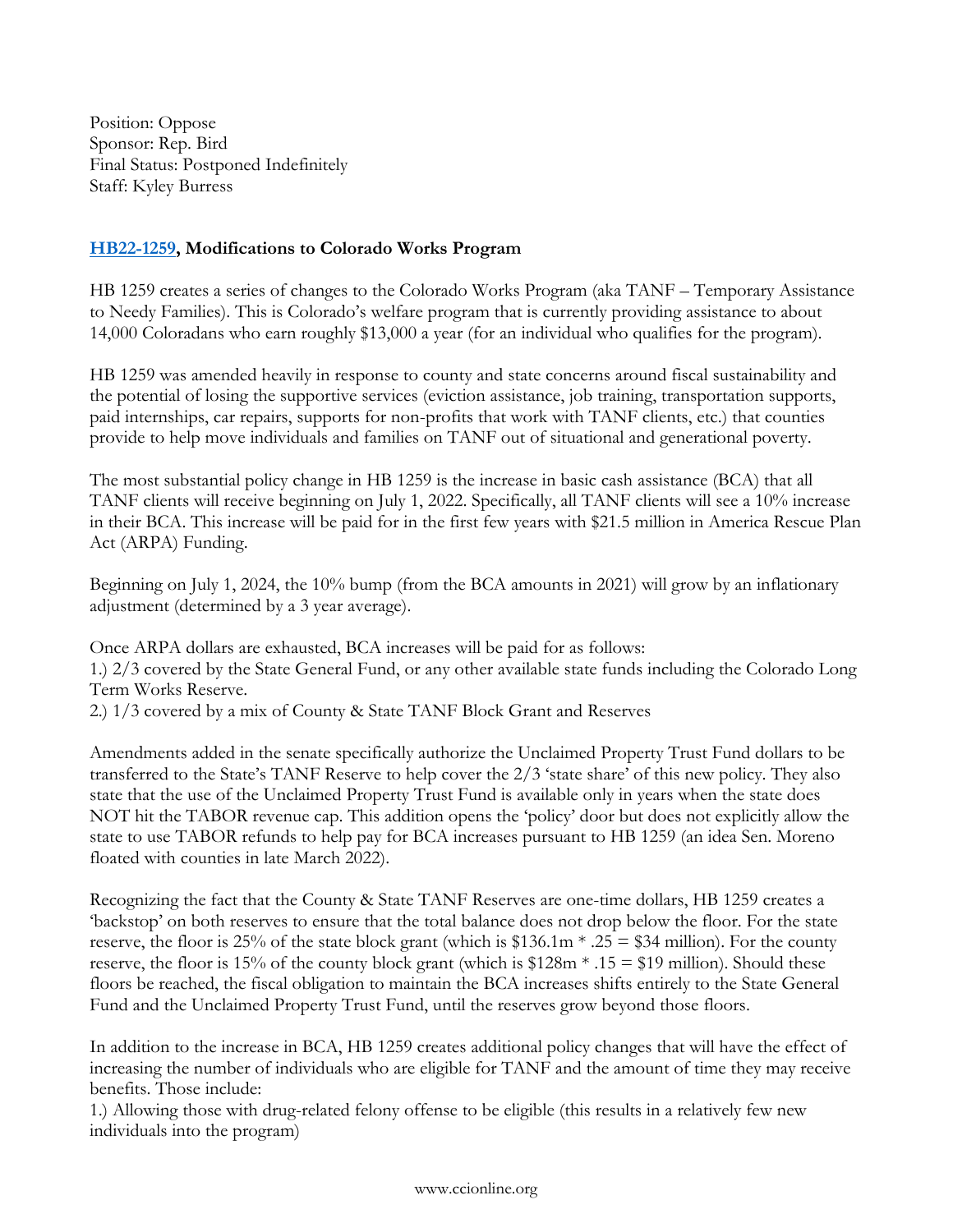2.) Requiring the State Board of Human Services to develop rules outlining a 'gradual' step down in the BCA amount for those transitioning off the program (this is a bit of an unknown and depends on how a gradual step down is defined)

3) Allowing participants to extend the length of time they participant in the program under certain circumstances

4) Allowing some participants to be exempt from the work requirements of the program under certain circumstances

The cost of these provisions is captured in the shared fiscal obligation outlined earlier around the BCA increases. These are not stand alone, separate cost drivers.

Another helpful amendment states that counties are only required to spend available TANF money, including county TANF reserves and the maintenance of effort, for the Colorado Works Program.

CCI secured a few additional amendments related to the Works Allocation Committee and the need to develop a reserve mitigation fund to anticipate a situation whereby an individual county's TANF reserve could drop below 15%. CCI also secured an amendment that will require the state to track and report what – if any -changes have occurred around a county's ability to offer supportive services to TANF clients.

Position: Amend Sponsors: Reps. Duran & Jodeh, Sen. Moreno Final Status: Awaiting Governor's Signature Staff: Kyley Burress & Gini Pingenot

# **[HB22-1278,](https://leg.colorado.gov/bills/hb22-1278) Behavioral Health Administration**

HB 1278 creates the Behavioral Health Administration (BHA) in the Colorado Department of Human Services. Some of the key provisions of the bill include:

1.) Creates the role of the BHA Commissioner and outlines the position's duties.

2.) Tasks the State Board of Human Services as the rulemaking authority for the BHA.

3.) Charges the BHA with developing a system-wide behavioral health grievance process.

4.) Requires the BHA to establish a performance monitoring system to track capacity and performance of all behavioral health providers.

5.) Requires the BHA to develop universal contract provisions to be used by all state agencies when contracting for services.

6.) Requires the BHA to develop a Behavioral Health System Plan and update it annually.

7.) Creates, in collaboration with the Colorado Department of Health Care Policy and Financing and the Colorado Department of Public Health and Environment, a behavioral health safety net system to ensure access to services.

8.) Creates new Behavioral Health Administrative Services Organizations (BHASOs) – which will follow the same geographic boundaries of the Regional Accountable Entities (RAEs) – to provide behavioral health safety net services and care coordination to those not covered by Medicaid.

9.) Creates a 15-20 member Behavioral Health Advisory Council and Regional Committees within each BHASO.

Position: Support Sponsors: Reps. Young & Pelton, Sens. Lee & Simpson Final Status: Awaiting Governor's Signature Staff: Gini Pingenot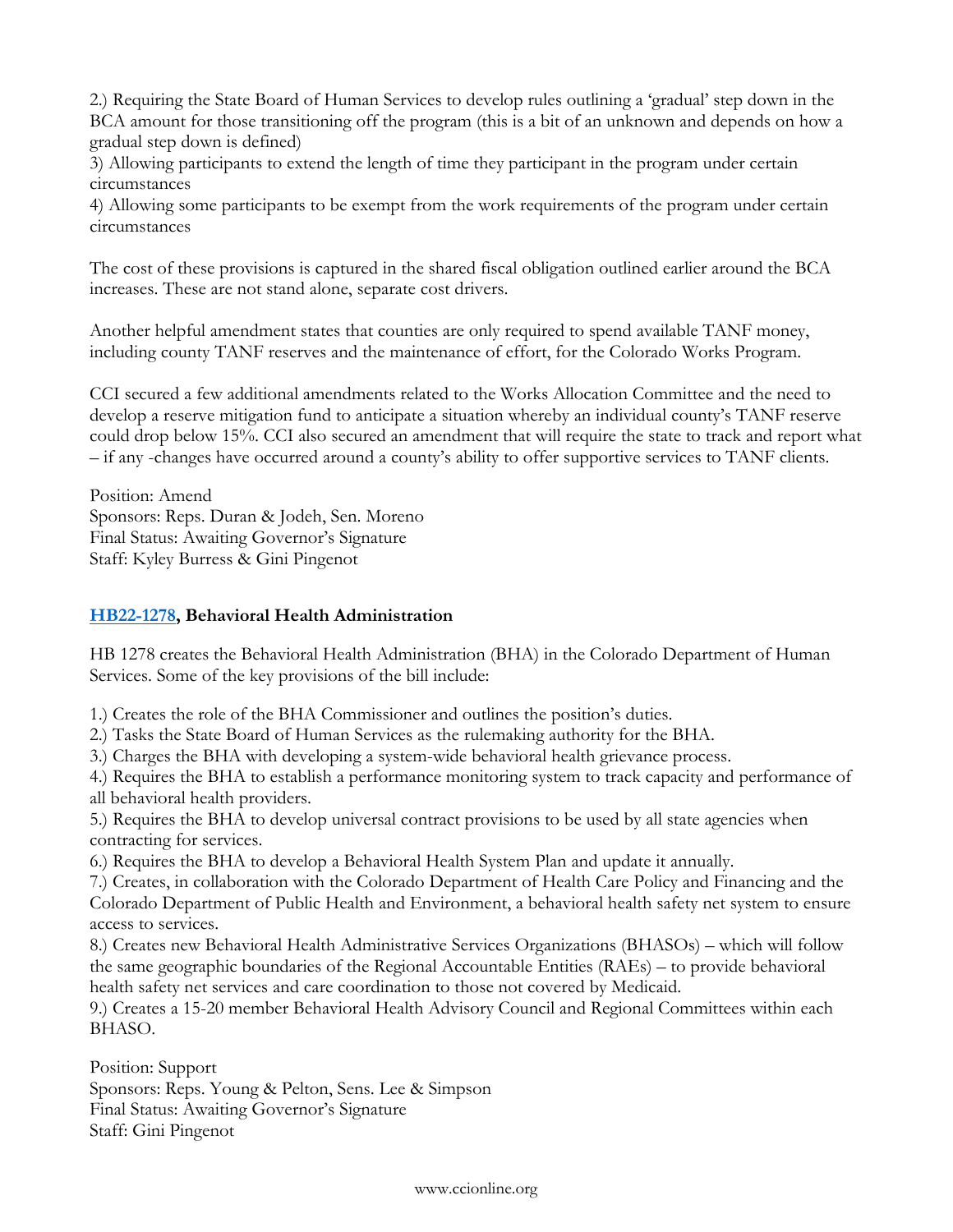# **[HB22-1281,](https://leg.colorado.gov/bills/hb22-1281) Behavioral Health-care Continuum Gap Grant**

HB 1281 is the result of the work of the Behavioral Health Task Force. As amended, the bill creates three new grant programs: 1.) the Community Behavioral Health-Care Continuum Gap grant program (\$35m); 2.) the Children, Youth and Family Services Grants (\$40m) and 3.) the Substance Use Workforce Stability Grant Program (\$15m). All three grants will be administered by the New Behavioral Health Administration (BHA) (see HB22-1278).

Community based organizations, local governments and non-profits are all eligible to apply for the C**ommunity Behavioral Health-care Continuum Gap Grants**. This grant fund can cover prevention, treatment, crisis services, recovery, harm reduction, care navigation and coordination, transitional housing, and much more. The **Children, Youth and Family Services Grants** are intended to cover children, youth and family oriented behavioral health care services, care coordination services, etc. The BHA shall begin accepting grant applications no later than December 31, 2022. Funding that is received by an applicant shall be spent or obligated by December 31, 2024.

Preference will be given to applicants that align their grant request with the findings a community assessment/ gap analysis (either one that has already been done for a community or a new one that the community implements). The BHA will provide technical support to any community lacking a gap analysis. Grant applicants must demonstrate in their proposal collaboration/communication with local governments/relevant stakeholders in which services will be offered.

The **Substance Use Workforce Stability Grant** Program was added in response to the Fentanyl bill [\(HB22-1326\)](https://leg.colorado.gov/bills/hb22-1326). Both substance use disorder treatment providers and local governments are eligible to apply for this funding. The BHA will prioritize grant requests from providers that offer same day or next day appointments serving low-income and marginalized populations or who intend to expand the number of individuals they serve.

Position: Support Sponsor: Rep. Gonzales-Gutierrez, Sens. Winter & Rankin Final Status: Awaiting Governor's Signature Staff: Gini Pingenot

# **[HB22-1295,](https://leg.colorado.gov/bills/hb22-1295) Department of Early Childhood**

HB 1295 creates a brand-new state department in Colorado. The new Department of Early Childhood will be responsible for the new universal preschool program and moves a number of existing programs, including the Colorado Child Care Assistance Program (CCAP), and various child maltreatment programs that counties work with closely to help prevent child abuse to the new department. The universal preschool program will begin in FY 2023-24.

HB 1295 authorizes the Executive Director of the new department to promulgate rules and creates a 15 member rules advisory council to support rulemaking. Additionally, a 'county subcommittee' of the rule advisory council will help elevate issues related to the child care assistance program and the family support programs to promote coordination and alignment of programs and services.

CCI advocated for a governor appointed rule making body in lieu of a unilateral decision making Executive Director. Those efforts fell short. Instead, the rule-making function of the Executive Director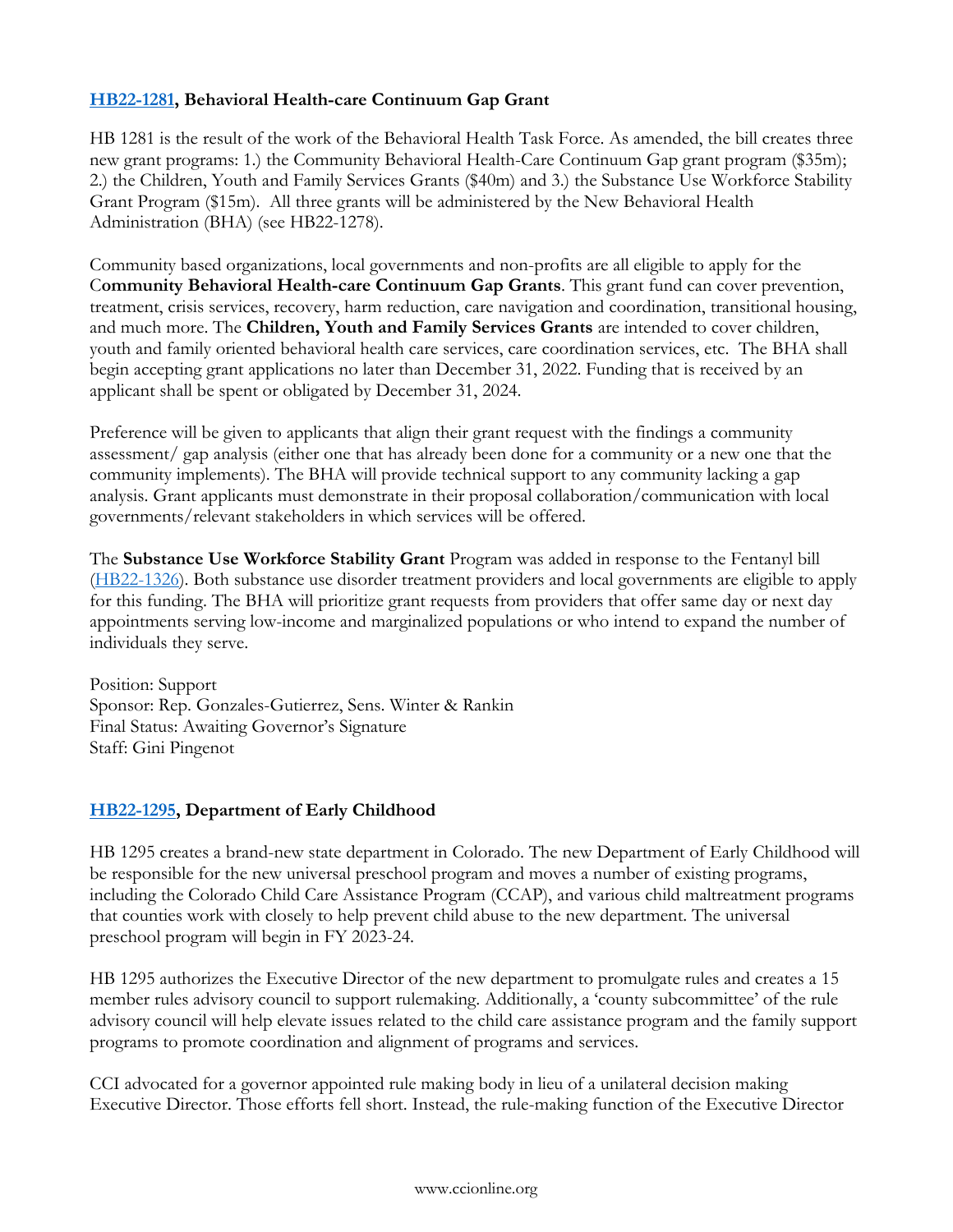of the DEC will be reviewed by the general assembly by September 2024 and the discussion around the governance structure will be revisited at that time.

Finally, HB 1295 requires the DEC to develop and implement a single, online application for families to use for applying for all publicly funded early childhood programs and services offered by the department. The bill also creates new local coordinating organizations (LCOs) that will be responsible for coordinating application and enrollment for early childhood programs, managing the mixed delivery system or preschool, distributing funds and increasing capacity over time.

Position: Amend Sponsors: Reps. Sirota & Garnett, Sens. Buckner & Fenberg Final Status: Signed by the Governor Staff: Gini Pingenot

# **[HB22-1360,](https://leg.colorado.gov/bills/hb22-1360) Retaining Percentage of Federal Child Support Payments**

This bill is being brought forward by Rep Titone who sits on the Joint Technology Committee (JTC). The JTC has had extensive conversations about how to update the current IT systems that County DHS uses, specifically the system counties use to collect child support dollars this system is often referred to as ACES. The goal of this bill is to collect federal incentive dollars that are not currently being captured and utilizing these dollars to update ACES. The reason we haven't collected these dollars before is the state made changes to the program which allows the state to drawn down more incentive dollars. DHS indicates that they can collect up to \$800,000 of federal incentive dollars annually. There is a 3 -year review piece in the bill, but the purpose of the review is to determine whether the money should continue to go to update ACES or if these dollars can be shifted to update other county systems.

When the bill was in committee two amendments were adopted, that counties brought forward:

- [Amendment L.002-](https://gcc02.safelinks.protection.outlook.com/?url=https%3A%2F%2Fs3-us-west-2.amazonaws.com%2Fleg.colorado.gov%2F2022A%2Famendments%2FHB1360_L.002.pdf&data=05%7C01%7CCTernes%40arapahoegov.com%7Cb14a17de32ed417f148108da2961bb5f%7C57d7b626d71d47f684c1c43bda19ba16%7C0%7C0%7C637867797506247158%7CUnknown%7CTWFpbGZsb3d8eyJWIjoiMC4wLjAwMDAiLCJQIjoiV2luMzIiLCJBTiI6Ik1haWwiLCJXVCI6Mn0%3D%7C2000%7C%7C%7C&sdata=XTswnPX1Uyo%2BXoYqj%2FRkFnh%2Bqtl3FfrKAmG9Q4wE360%3D&reserved=0) clarifies that the decision on how to spend these incentive dollars are joint decision between county human service directors and the state. This gives authority to the county human service directors to decide whether the dollars should go to update ACES or back to the counties.
- [Amendment L.003-](https://gcc02.safelinks.protection.outlook.com/?url=https%3A%2F%2Fs3-us-west-2.amazonaws.com%2Fleg.colorado.gov%2F2022A%2Famendments%2FHB1360_L.003.pdf&data=05%7C01%7CCTernes%40arapahoegov.com%7Cb14a17de32ed417f148108da2961bb5f%7C57d7b626d71d47f684c1c43bda19ba16%7C0%7C0%7C637867797506247158%7CUnknown%7CTWFpbGZsb3d8eyJWIjoiMC4wLjAwMDAiLCJQIjoiV2luMzIiLCJBTiI6Ik1haWwiLCJXVCI6Mn0%3D%7C2000%7C%7C%7C&sdata=u6H83p04DHtlI20BkELTfvxG6fTWYblz2tZn%2BPmoeqU%3D&reserved=0) updated the legislative declaration to reflect the changes made in Amendment L.002.

Position: Monitor Sponsors: Reps. Titone & Baisley, Sen Kolker Final Status: Awaiting Governor's Signature Staff: Kyley Burress

# **[HB22-1375,](https://leg.colorado.gov/bills/hb22-1375) Child Residential Treatment & Runaway Youth**

As introduced, this bill created a quality assurance and accountability system for child residential treatment facilities and required implementation; however, this entire section was removed from the bill during its first committee hearing.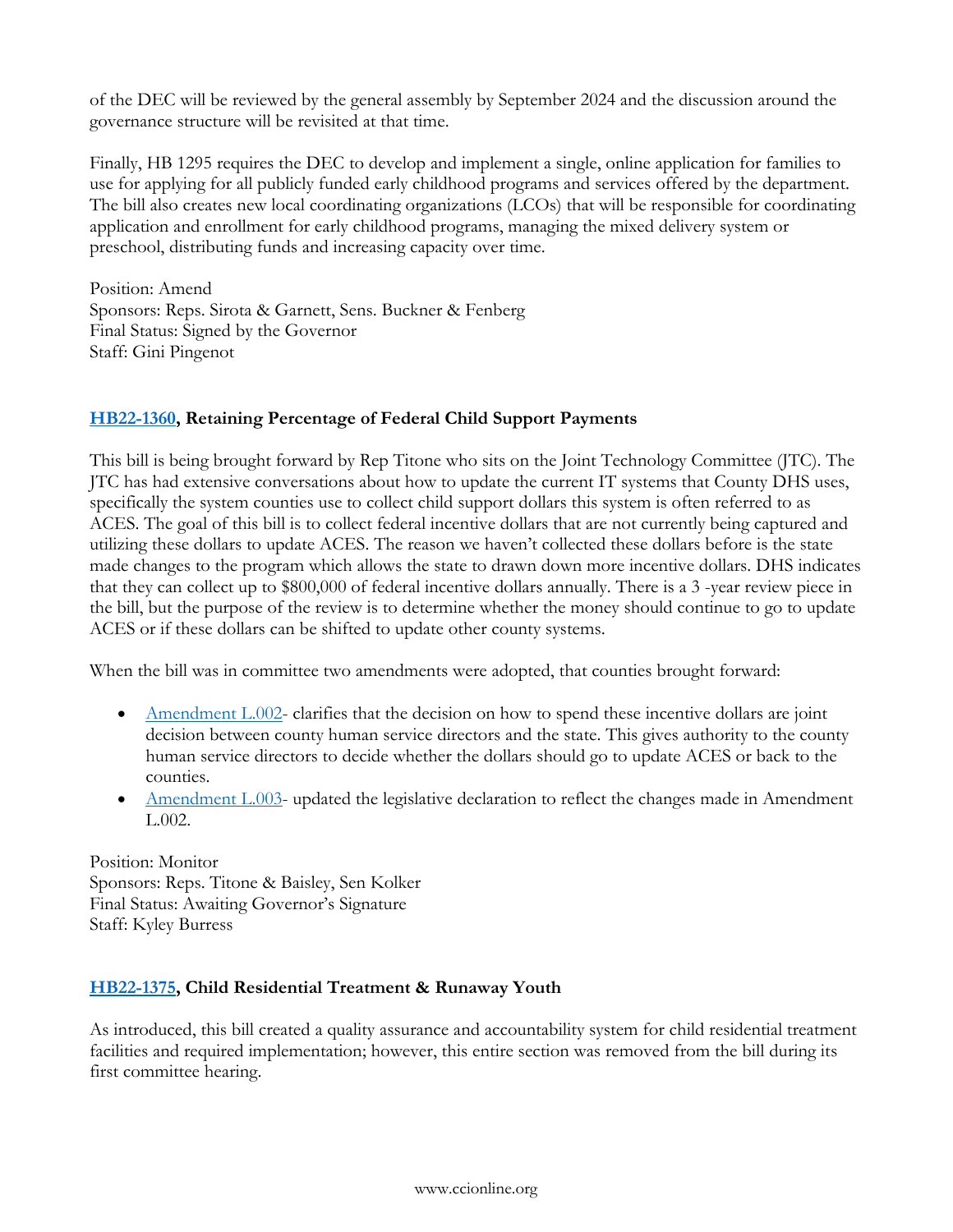As passed by the legislature, the bill creates the "Timothy Montoya Task Force to Prevent Children from Running Away from Out-of-home Placement". The task force will also include representatives from an urban and rural human services department and is assigned to analyze why children run away from out-ofhome placement; develop a consistent, prompt, and effective response to recover missing children; and address the safety and well-being of a child upon the child's return to out-of-home placement. This task force will be led by the Child Protection Ombudsman, who must also partner with an institution of higher education to perform related research. The task force must develop a report with their findings and recommendations to the General Assembly.

Position: Support Sponsors: Rep. Michaelson Jenet, Sen. Buckner Final Status: Awaiting Governor's Signature Staff: Katie First

# **[HB22-1380](https://leg.colorado.gov/bills/hb22-1380) Critical Services for Low-income Households**

The bill appropriates \$3 million from ARPA funds in FY 22-23 to the Department of Human Services to establish a statewide work management system that all counties can access and use. Work management system are systems that counties use to process and approve applications for essential state public assistance programs such as the supplemental nutrition assistance program (SNAP), Medicaid, and Colorado Works.

The bill also integrates enrollment and eligibility for SNAP and LEAP, which is Colorado's low-income energy assistance program.

Position: Support Sponsors: Reps. Gonzalez- Gutierrez & Pelton, Sens. Bridges & Coram Final Status: Awaiting Governor's Signature Staff: Kyley Burress

# **[SB22-102,](https://leg.colorado.gov/bills/sb22-102) Transparency Out-of-home Placements Developmental Disabilities**

This bill requires the Department of Human Services develop additional rules for children and youth with intellectual and developmental disabilities who are in out-of-home placement. Specifically, these rules are to be created for anyone being removed from the program before meeting the discharge criteria.

Position: Support Sponsors: Sen. Kirkmeyer, Rep. Young Final Status: Awaiting Governor's Signature Staff: Kyley Burress

# **[SB22-106,](https://leg.colorado.gov/bills/sb22-106) Conflict of Interest in Public Behavioral Health**

As amended, SB 106 requires all Regional Accountable Entities (RAE), Managed Services Organizations (MSO) and Administrative Service Organizations (ASO) that have over 25% provider ownership to comply with certain conflict of interest policies in order to promote transparency and accountability by January 1, 2023. Those are: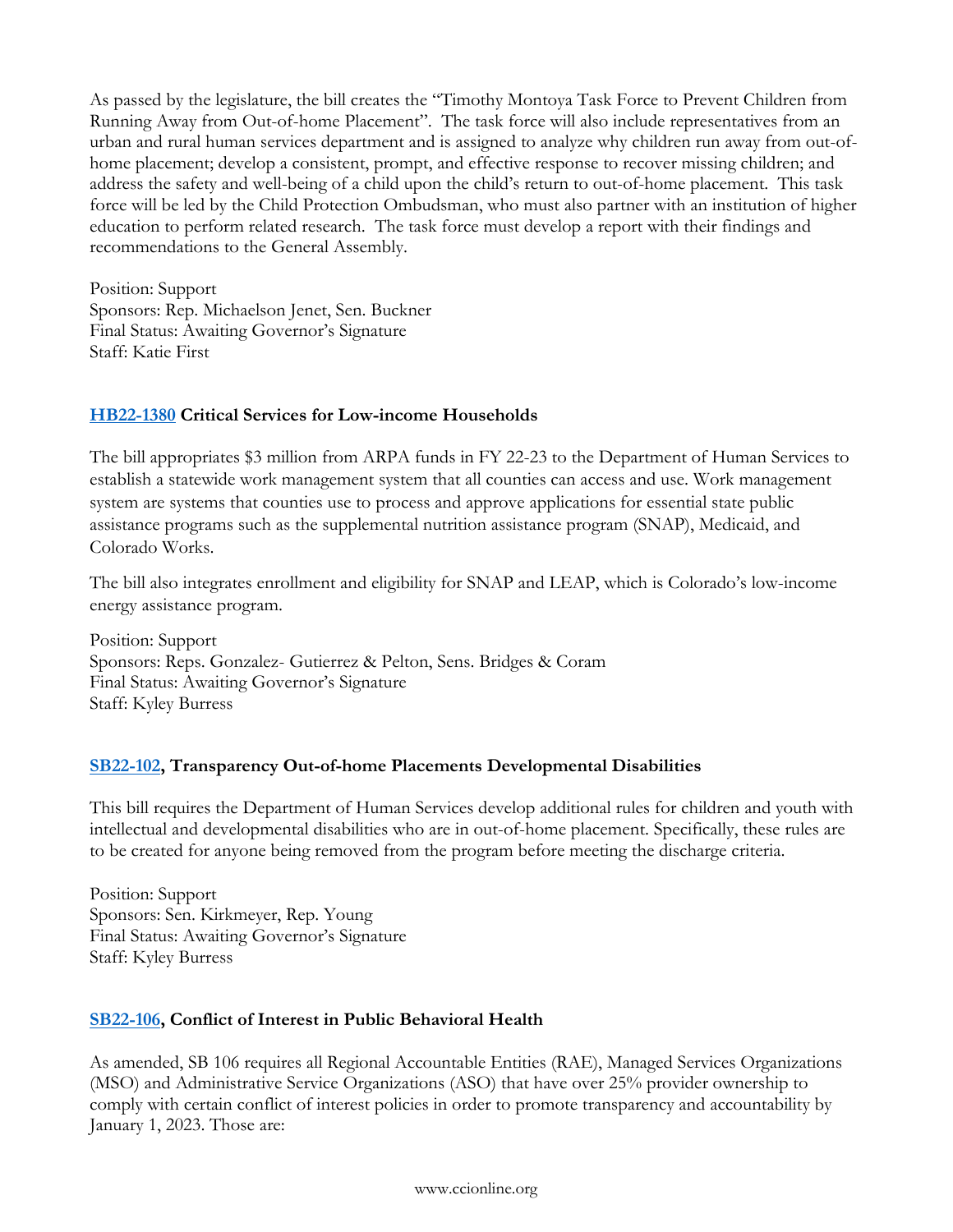1.) Providers that have ownership or board membership in a RAE, MSO, ASO shall not have control, influence or decision-making authority in the establishment of provider networks;

2.) More oversight by the state to monitor network adequacy, network denials and funding allocation to ensure providers that have ownership or board membership are not inappropriately given preference in funding decisions;

3.) Prohibition of an employee of a contracted provider of a RAE, MSO or ASO serving as an employee of a RAE, MSO or ASO (exceptions include the Chief Clinical Officer, Utilization Management Director and/or Medical Director);

4.) Requirement that no more than 50% of a RAE, MSO, ASO's board members can consist of providers.

Position: Support Sponsors: Sens. Kolker & Sonnenberg, Reps. Michaelson Jenet & Rich Final Status: Awaiting Governor's Signature Staff: Gini Pingenot

# **[SB22-225,](https://leg.colorado.gov/bills/sb22-225) Ambulance Service Sustainability and State Licensing**

SB 225 creates an 18 member task force to review and provide guidance on the sustainability of ground ambulance licensing in Colorado. Two of the 18 members will be county commissioners representing different parts of the state. The task force will convene through January 1, 2027.

One of the key provisions of SB 225 involves a change to the issuance of ground ambulance licensing. Currently, this duty resides with the Board of County Commissioners. SB 225 states that, beginning July 1, 2024, this duty will become a shared state and county obligation.

Under SB 225, counties can enact ordinances or resolutions governing the authorization to operate ambulance services within the county. This can include limiting the number of ambulance providers operating within the county, determining the ambulance services provider's service area, and imposing contractual obligations on the provider.

The state is required to establish minimum standards for an ambulance provider to operate by January 1, 2024. Ambulance providers will need to meet these standards and then come to the county for their final 'sign off' to ensure that the provision of service meets the county's expectations as outlined in the aforementioned ordinance/resolution. If the county has no additional criteria to add, they can 'opt out' of playing any role in the issuance of ambulance licensing.

CCI secured amendments that were adopted in the Senate Finance Committee to clarify that an ambulance provider cannot operate in a county without securing the county's approval. Additionally, CCI broadened the types of agreements a county can enter into with an ambulance provider to create the option for a license which carries governmental immunity protections.

Position: Support Sponsors: Sens. Zenzinger & Liston, Reps Roberts & Baisley Final Status: Awaiting Governor's Signature Staff: Gini Pingenot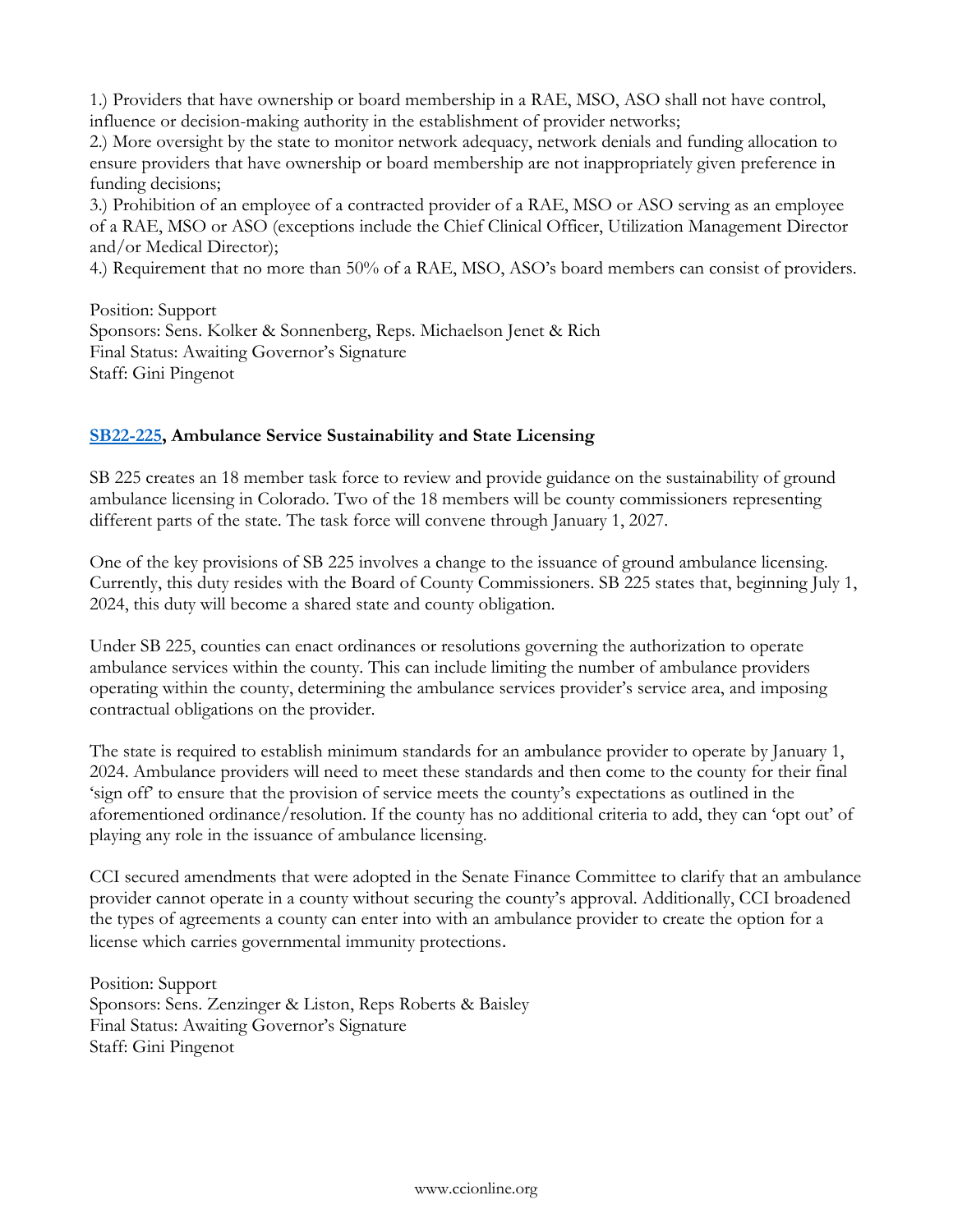### **[SB22-235](https://leg.colorado.gov/bills/sb22-235) County Administration of Public Assistance Programs**

SB 235 is a Joint Budget Committee bill that was initiated by CCI, CHSDA, Denver and Boulder. The bill compliments the funding priority CCI/CHSDA outlined in a letter that was sent in September 2021 highlighting the underfunded nature of the county administration fund. This fund supports every county's work in determining the eligibility of neighbors in need of SNAP, Medicaid, Aid to Needy Disabled and Old Age Pension. It currently has a balance of \$135m.

Specifically, SB 235 will result in two work-products, both paid for with state general funds. The first is an 'efficiency assessment' that will analyze the improvements that can be made at both the county and state level in administering public and medical benefits. This could include workflow enhancements, technology improvements, streamlining complicated policy requirements and much more. The results of this 'efficiency assessment' will then feed into a funding model that will help everyone better understand how much funding is needed to appropriately support this work.

Position: Support Sponsors: Sens. Rankin & Zenzinger, Reps. Herod & McCluskie Final Status: Awaiting Governor's Signature Staff: Gini Pingenot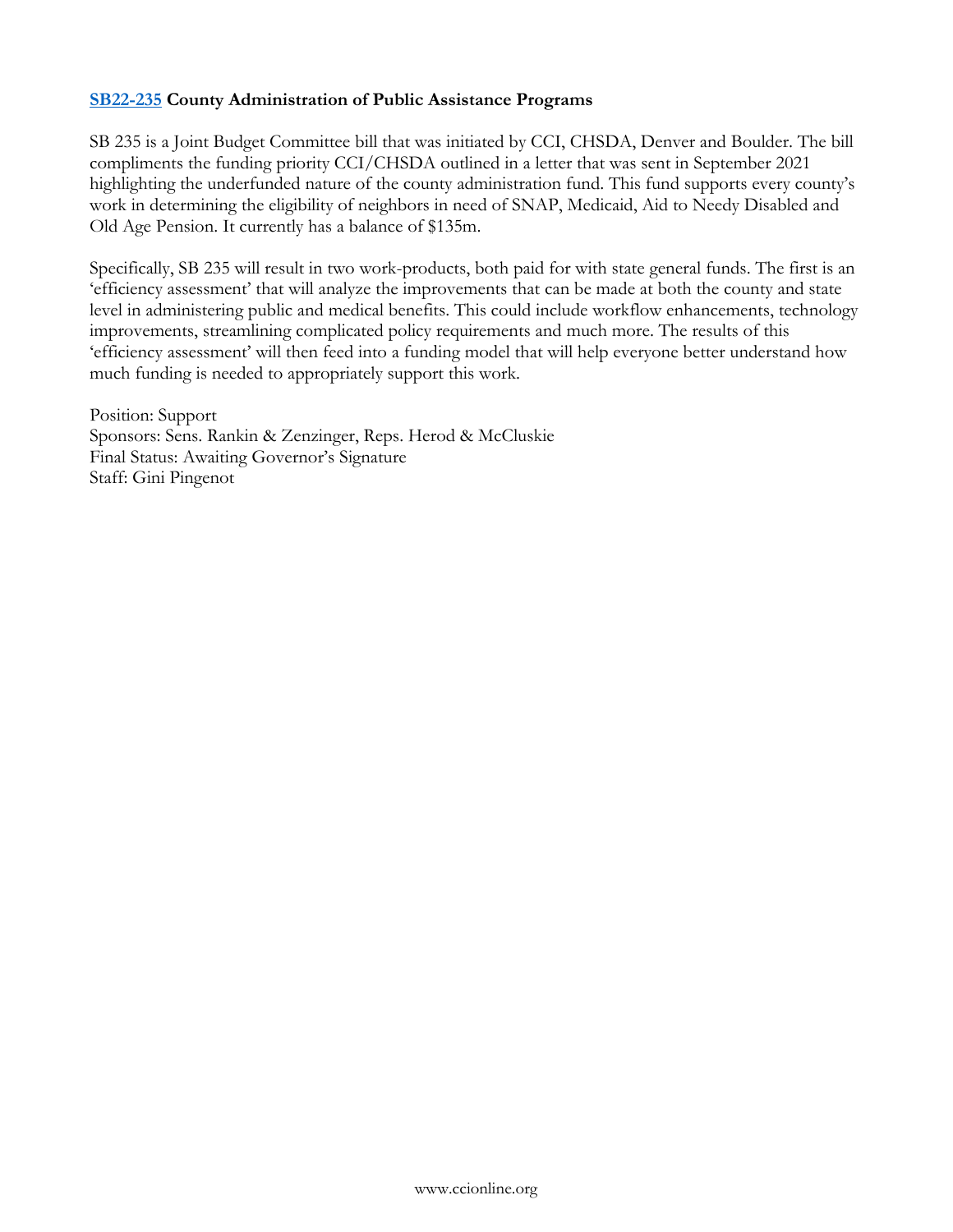

# <span id="page-20-0"></span>**Justice & Public Safety**

Chair: Commissioner Tamara Pogue, Summit County Vice Chair: Commissioner Longinos Gonzalez, El Paso County CCI Staff: Kyley Burress

# **[HB22-1041,](https://leg.colorado.gov/bills/hb22-1041) Privacy Protections for Protected Persons**

Under current law, it is unlawful for a person to make available on the internet the personal information of a law enforcement official, human service worker, public health worker, and their families. This bill amends CRS 18-9-313 to allow code enforcers and their families to request the removal of their personal information from the internet. Code enforcement officers often experience threats related to their official duties. Workers' personal information is available on the internet and creates safety issues for the workers, their children, and their families, even while at home. Threats against code enforcers cause safety, morale, and job retention problems.

With this bill, code enforcers may submit a written request to a local government official to remove records that pose an imminent and serious threat to their safety. Additionally, the bill creates a carve out for real estate transactions, so that they may occur in a timely manner while equally ensuring that an individual is provided the necessary protections.

During committee an amendment was added to the bill to include medical health professionals and attorneys and advocates with the Office of Child Representative.

Position: Support (CCI Legislative Priority) Sponsors: Reps. Boesenecker & Larson, Sen. Ginal Final Status: Signed by Governor

# **[HB22-1063,](https://leg.colorado.gov/bills/hb22-1063) Jail Standards Commission**

Colorado is one of 12 states that does not have a state- wide jail standards commission. This bill creates a 20-member jail standards commission, made up of 5 county sheriff's, 2 county commissioners, 3 people with lived experience, and others (for a full list of members please refer to the bill). The commission will be housed in the Department of Public Safety and the purpose of the commission it to oversee and recommend jail standards for county jails across the state. Some of recommended standards are, making sure that inmates have access to clean water, making sure inmates have access to phones or laptops, and that jails are complying with safety and sanitary guidelines (for a complete list please refer to the bill). Not complying with these standards could result in a sanction. The commission is to be stood up by January 1, 2023, with recommendation made by July 1, 2023, and each year after until September 1,2029.

Bill was amended in committee to change the bill to a report. The commission under DPS is required to write a report on the state of jails in Colorado. This report is to be submitted to the legislature and then it's up to the legislature to run a bill.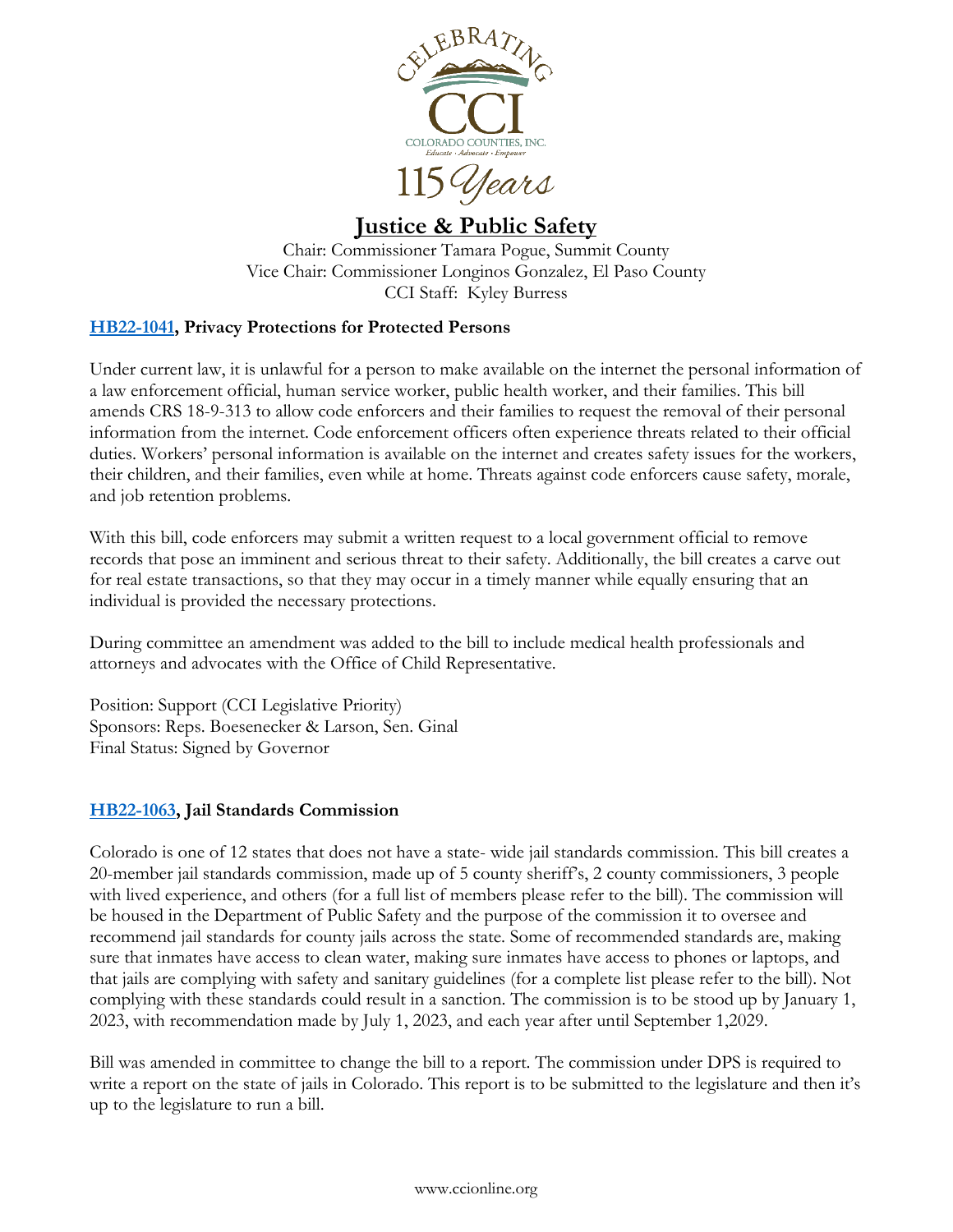Position: Support Sponsors: Reps. Amabile & Benavidez Final Status: Awaiting Governor's Signature

# **[HB22-1256](https://leg.colorado.gov/bills/hb22-1256) Modifications to Civil Involuntary Commitment**

This bill makes changes to the 27-65 statute which is the statute related to the care and treatment of persons with a mental health disorder. CCI has been engaged in conversations regarding this legislation. Most recently we met with Mental Health Colorado, the bill proponents, county attorneys, and district attorneys to discuss a workload issue related to civil commitments. Currently in statute, that DAs in a county with a population of 50,000 shall handle civil commitments. In an earlier iteration of the bill, DAs no longer had to handle civil commitment cases. After our conversation, this piece was taken out and has been left as is.

There was concern that counties couldn't request a secure transport, but there is language throughout the bill that any time a court can order a law enforcement officer to transport, that they may also order a secure transportation provider. Mental Health Colorado championed HB-1284 "secure transportation" last year. However, the rules to implement that bill are just being promulgated so secure transportation is not yet available statewide.

Position: Amend Sponsors: Reps. Amabile & McCluskie, Sens. Moreno & Gardner Final Status: Awaiting Governor's Signature

# **[HB22-1272,](https://leg.colorado.gov/bills/hb22-1272) Repeal of Attorney Fees on Motions to Dismiss**

Current law allows public entities to recover attorney's fees when they are successful in obtaining a courtordered dismissal of certain types of tort claims brought forward. This bill removes these existing provisions by which a defendant in court may be awarded attorneys feeds in tort actions.

This bill will be in Senate Judiciary committee on Thursday, April 21st.

Position: Oppose Sponsors: Reps. Gonzalez-Gutierrez & Benavidez, Sens. Gonzalez & Rodriguez Final Status: Awaiting Governor's Signature

# **[SB22-018,](https://leg.colorado.gov/bills/sb22-018) Expand Court Remind Program**

Under current law, the court reminder program currently provides defendants two text message reminders for court appearances, this program is currently an opt-in program, meaning defendants only get these reminders if they've opted in to receive them. Which is creating more failure to appear and bench warrants for missing court.

The bill will change the program to an opt-out program, meaning all defendants will be automatically enrolled in the program. The bill will require the program to provide at least 3 reminders, including one reminder the day before the court appearance, the second reminder with a virtual court option, and the final reminder which much include a link to the virtual court hearing. The program is required to send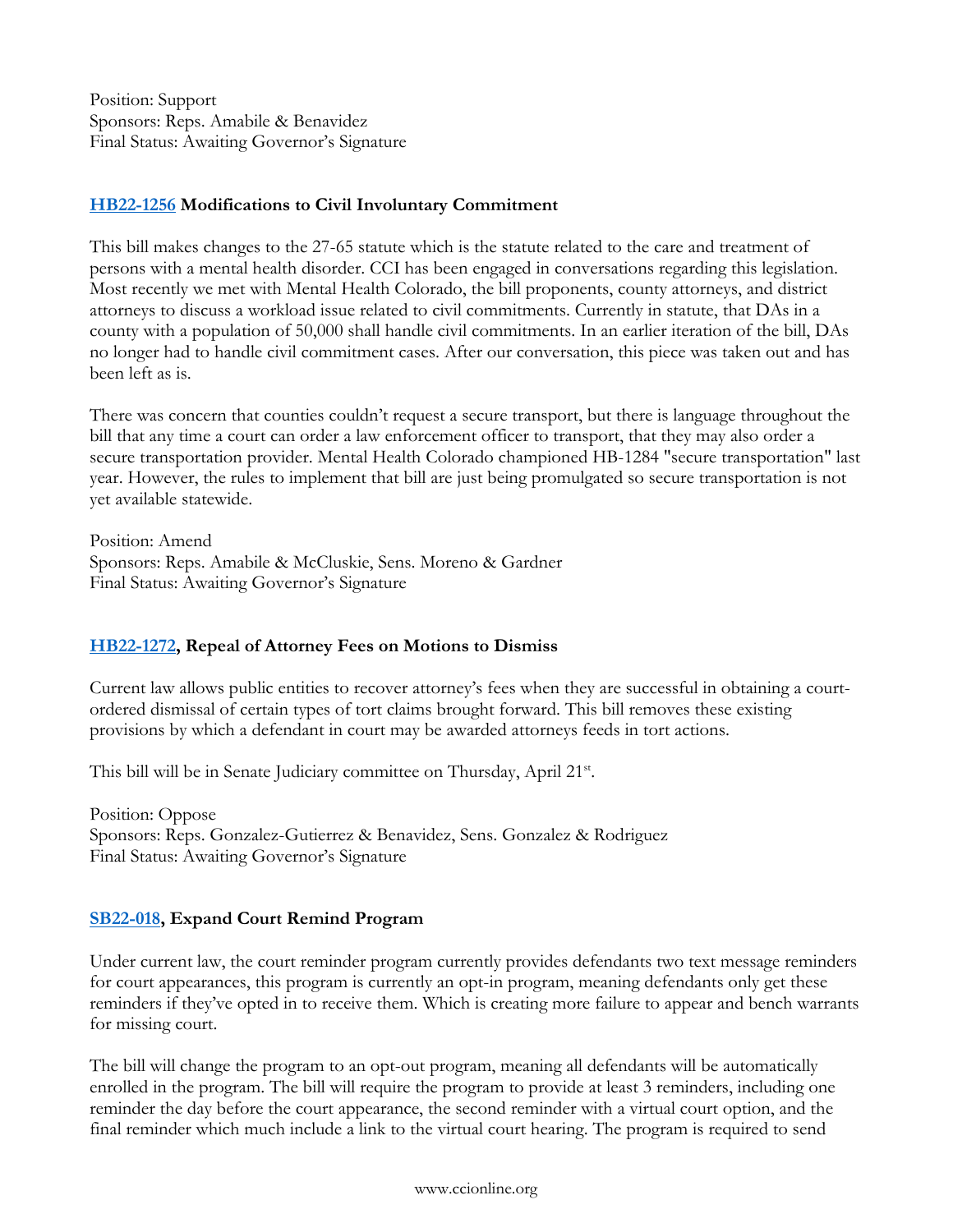these reminders via text messages but must use another method if a defendant is unable to receive text messages.

Position: Support Sponsors: Sens. Lee & Cooke, Reps. Benavidez & Soper Final Status: Awaiting Governor's Signature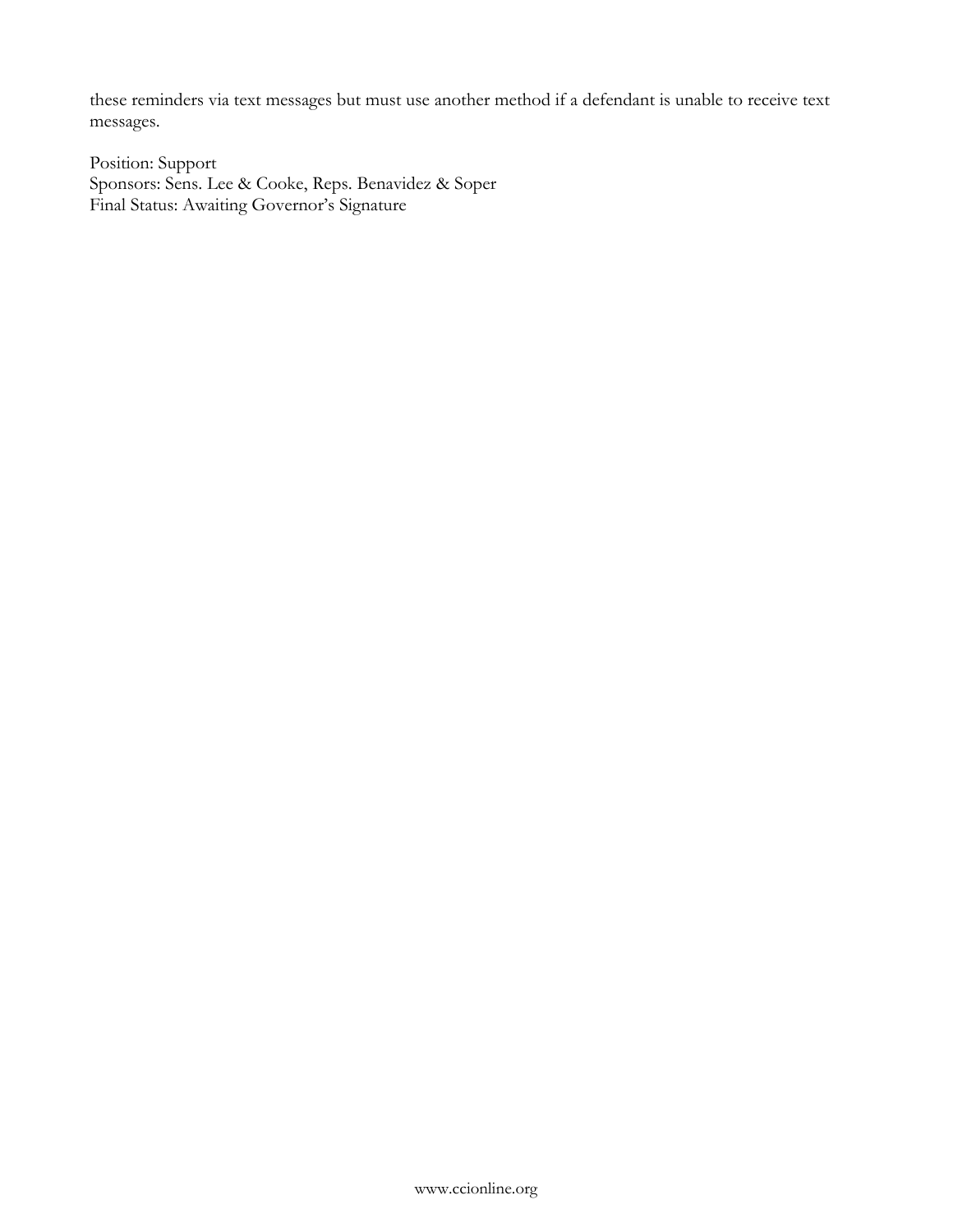

<span id="page-23-0"></span>**Land Use & Natural Resources**

Chair: Commissioner Mike Freeman, Ouray County Vice Chair: Commissioner Matt Scherr, Eagle County CCI Staff: Daphne Gervais

# **[HB22-1007,](https://leg.colorado.gov/bills/hb22-1007) Assistance Landowner Wildfire Mitigation**

HB 1007 is a priority bill from the Wildfire Matters Interim Review Committee that establishes the Wildfire Mitigation Resources and Best Practices Grant Program administered by the Colorado State Forest Service (CSFS). Eligible recipients include local governments, tribal agencies or nonprofit organizations, and grants can be used for outreach & education projects to landowners in high wildfire hazard areas. Grant applications that CSFS evaluates as having a larger potential impact will be prioritized.

Beginning in fiscal year 2023-2024, the bill requires an annual state General Fund appropriation to the Healthy Forests and Vibrant Communities Fund to implement the grant program.

The bill extends an existing income tax *deduction* through income tax year 2026 available to offset 50% of a landowner's costs (up to \$2,500) from performing wildfire mitigation on the landowner's property. The bill also creates a new state income tax *credit* available to offset 25% of a landowner's costs (up to \$2,500 but \$625 in any taxable year) from performing wildfire mitigation on the landowner's property. To qualify, a landowner must make a federal taxable income at or below \$120,000. Wildfire mitigation measures include creating defensible space, establishing fuel breaks, thinning woody vegetation, prescribed burns, chipping, etc.

Position: Support Sponsors: Reps. Valdez. D. & Lynch, Sens. Simpson & Lee Final Status: Awaiting Governor's Signature

# **[HB22-1011,](https://leg.colorado.gov/bills/hb22-1011) Wildfire Mitigation Incentives for Local Governments**

HB 1011 was initiated by Healthy Air and Water Colorado (HAWC) and establishes the Wildfire Mitigation Incentives for Local Governments Grant Program administered by the Colorado State Forest Service (CSFS). Grants are available to either match dedicated wildfire mitigation revenue sources raised by local governments (tax, mill levy, or voter approved permanent retention of excess revenue) OR to expand existing, local, long-term programs and projects that are dedicated to wildfire mitigation (projects creating fuel breaks, forest thinning, fire fuel removal, landowner outreach and education, etc.). A local government can apply for and receive a grant before having a dedicated revenue stream if local voters approve a ballot issue creating the revenue source in the same year the grant is awarded.

The bill transfers \$10 million in state General Fund in July, 2022 for the implementation of the program.

Position: Support Sponsors: Reps. Cutter & Snyder, Sens. Story & Lee Final Status: Awaiting Governor's Signature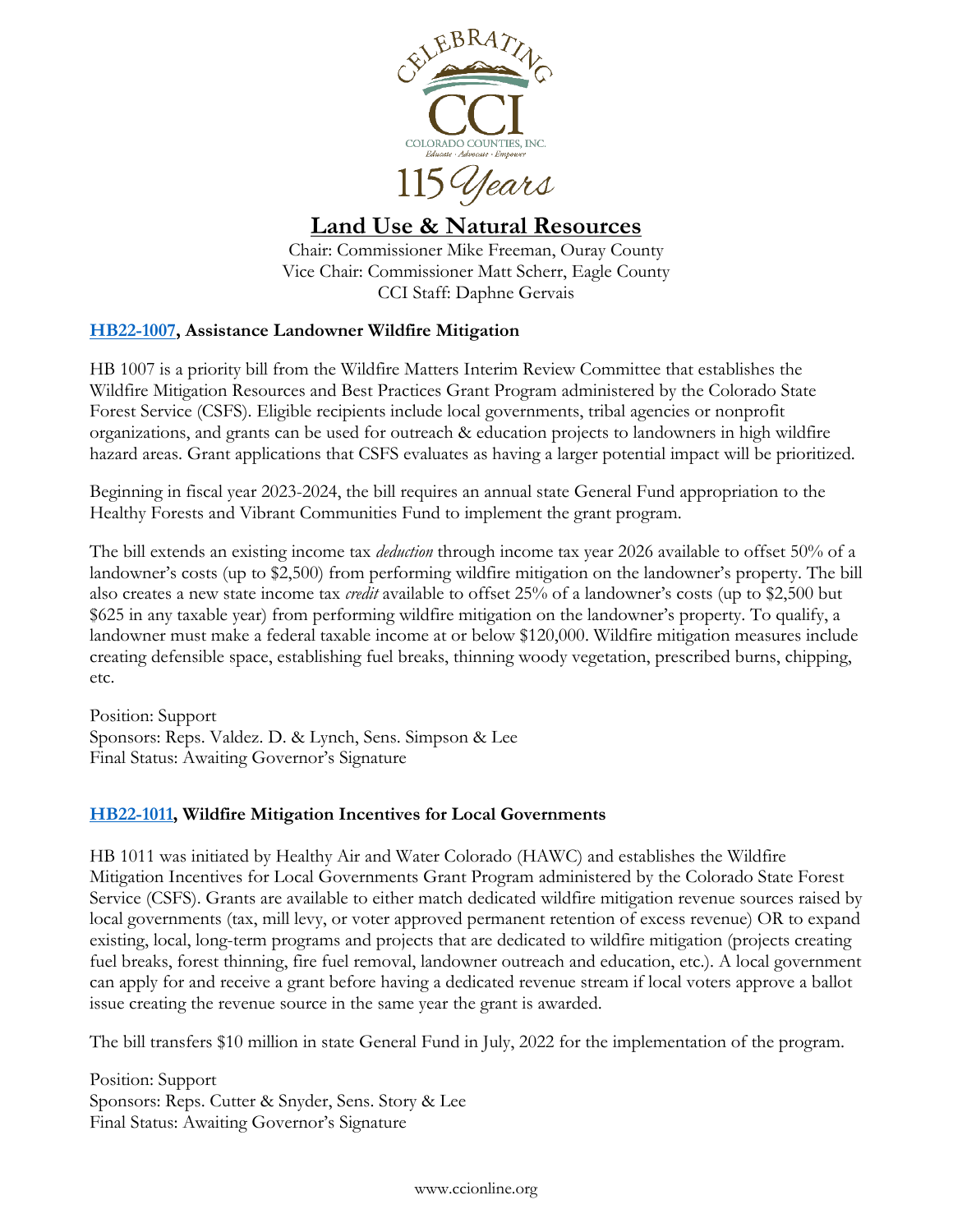# **[HB22-1012,](https://leg.colorado.gov/bills/hb22-1012) Wildfire Mitigation and Recovery**

HB 1012 directs the Colorado State Forest Service (CSFS) to develop a publicly accessible statewide carbon accounting framework that will provide carbon stock and flux estimates (using data from the U.S. Forest Service Forest Inventory and Analysis Program) for wood products and ecosystems by county and forest cover type. The bill will also direct CSFS to develop a forest carbon co-benefit framework for project-level forest management practices that will be used to train practitioners in adaptive management practices. CSFS is directed to provide technical expertise to assist industry and landowners with carbon inventories and monitoring.

The bill directs about \$95,000 for the bill's initial implementation, and also appropriate \$3 million from state General Fund to the Healthy Forests and Vibrant Communities fund, and \$2,200,000 to the Forest Restoration and Wildfire Risk Mitigation Grant Program, and \$2 million to the Wildfire Mitigation Capacity Development Fund in the 2022-23 fiscal year.

Position: Support Sponsors: Reps. Valdez. D & Cutter, Sens. Ginal & Lee Final Status: Awaiting Governor's Signature

### **[HB22-1104,](https://leg.colorado.gov/bills/hb22-1104) Powerline Trails**

HB 1104 requires transmission providers to notify public entities (the state and local governments) when there is an opportunity to build a recreational trail within an electric transmission corridor (powerline trail). The bill does not require any local government to build, allow or consider a powerline trail.

The bill authorizes transmission providers to enter into contract with public entities (the state, local governments, and special districts) and private landowners for the construction of powerline trails. Public entities are required to consider unique rural characteristics (related to grazing, wildlife impacts, and potential liability concerns of landowners with land adjacent to or inclusive of a transmission corridor), prior to the construction of any powerline trail.

The bill makes clear that transmission operators are not required to allow a trail or other facility in their rights-of-way, and that landowners with property adjacent to or inclusive of a transmission line right-ofway are not required to allow access to any portion of their property, including the transmission right-ofway, for the construction of a trail.

Position: Monitor Sponsors: Rep. Boesenecker, Sen. Priola Final Status: Governor Signed

### **[HB22-1132,](https://leg.colorado.gov/bills/hb22-1132) Regulation and Services for Wildfire Mitigation**

HB 1132 requires any person planning to conduct a controlled burn on private property (excluding agricultural land) to first provide notice per local rules and regulations. Where no local rules or regulations exist, the bill requires notice to be given to the local dispatch center, county sheriff, and where applicable, the fire department providing services to the area where the controlled burn would be conducted. The bill gives fire departments the authority to determine whether personnel must be on standby before a person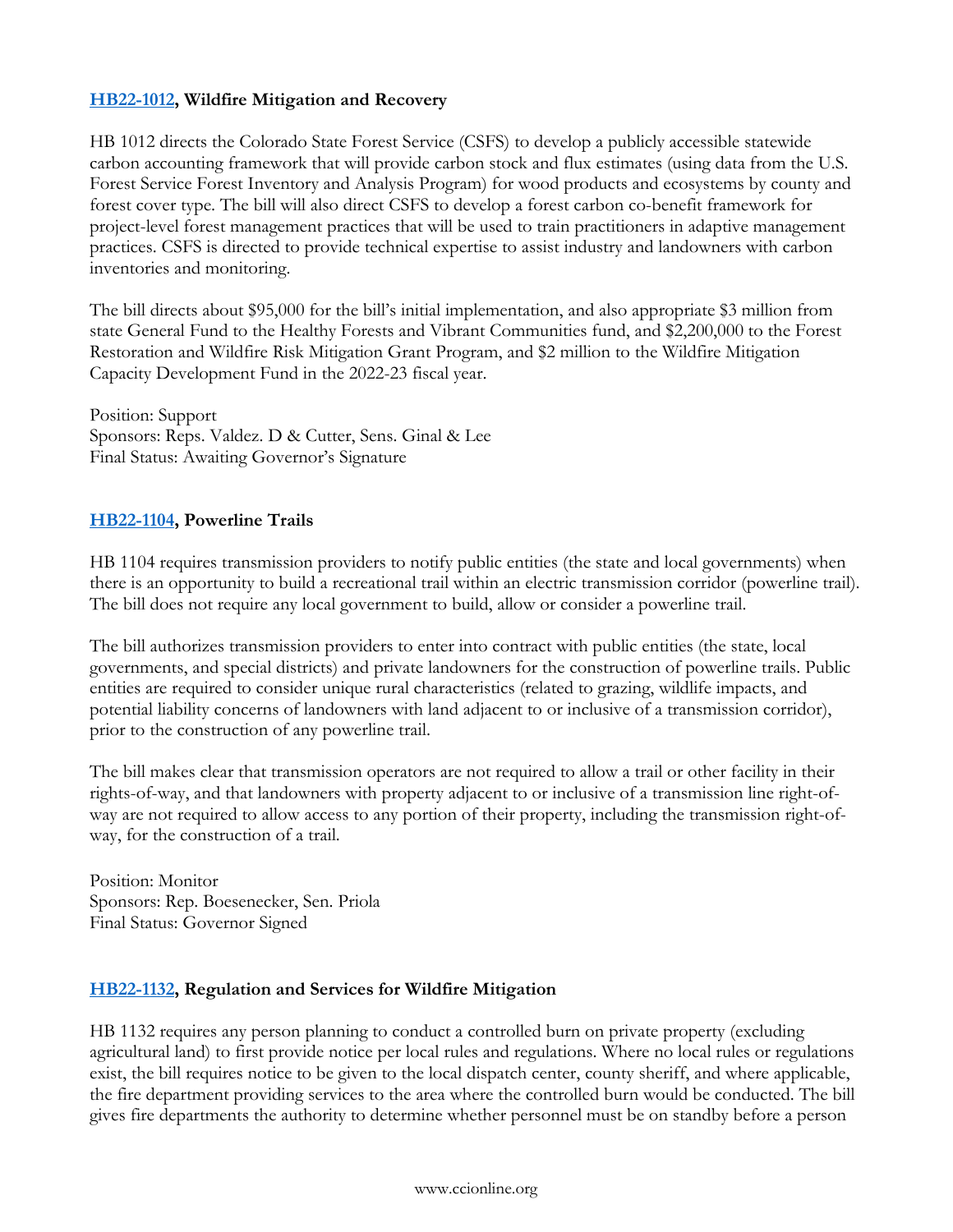can conduct a controlled burn. The bill specifies that no person is exempt from complying with any other applicable local, state, or federal laws pertaining to open burning.

The bill appropriates \$100,000 in state General Fund for needs-based grants to volunteer fire departments.

Position: Amending Sponsors: Reps. Holtorf & Exum, Sen. Liston Final Status: Awaiting Governor's Signature

# **[HB22-1151,](https://leg.colorado.gov/bills/hb22-1151) Turf Replacement Program**

HB 1151 appropriates \$2 million in state General Fund for the establishment of a turf replacement program to incentivize water-wise landscaping (designed for water conservation, efficient irrigation, and soil health). The bill requires the Colorado Water Conservation Board (CWCB) to develop a state program by 2023 to finance the voluntary removal and replacement of irrigated turf with water-wise landscaping on residential, commercial, institutional, or industrial properties.

The bill allows local governments, districts, tribes and nonprofit organizations to apply to the CWCB for matching funds (up to 50% of the direct and indirect costs) to support and expand existing local turf replacement programs. Where local programs do not exist, the CWCB will contract with third parties to administer a statewide program.

In the development of the state turf replacement program, the bill encourages CWCB to require program participants to maintain or create defensible space to reduce wildfire risk.

Position: Support Sponsors: Reps. Catlin & Roberts, Sens. Bridges & Simpson Final Status: Awaiting Governor's Signature

# **[HB22-1218,](https://leg.colorado.gov/bills/hb22-1218) Resource Efficiency Buildings Electric Vehicles**

HB 1218 requires contractors, master electricians, and architects that plan, design or construct highoccupancy buildings to include a certain percentage of electric vehicle (EV) charging parking spaces in a building project, and to run conduit and include space in electrical facilities to be able to increase EV charging parking spaces in the future. These requirements apply to new commercial buildings at least 25,000 square feet, or commercial building projects at least 40,000 square feet across multiple buildings with at least 25 living quarters or commercial units. It also applies to new multifamily buildings with at least 10 parking spaces and 3 family units. Requirements apply to existing commercial and multifamily buildings if at least 50% of the building undergoes renovation, but local governments that conduct electrical inspections may issue waivers on the renovation threshold that triggers the compliance requirement.

For commercial buildings:

- $\bullet$  25% of the parking spaces used by the occupants of the building must be EV capable, which means that the building is ready to run the wiring and install a 208 to 240 volt receptacle;
- $\bullet$  10% of the parking spaces used by the occupants of the building must be EV ready, which means that each parking space has a working 208 to 240 volt receptacle; and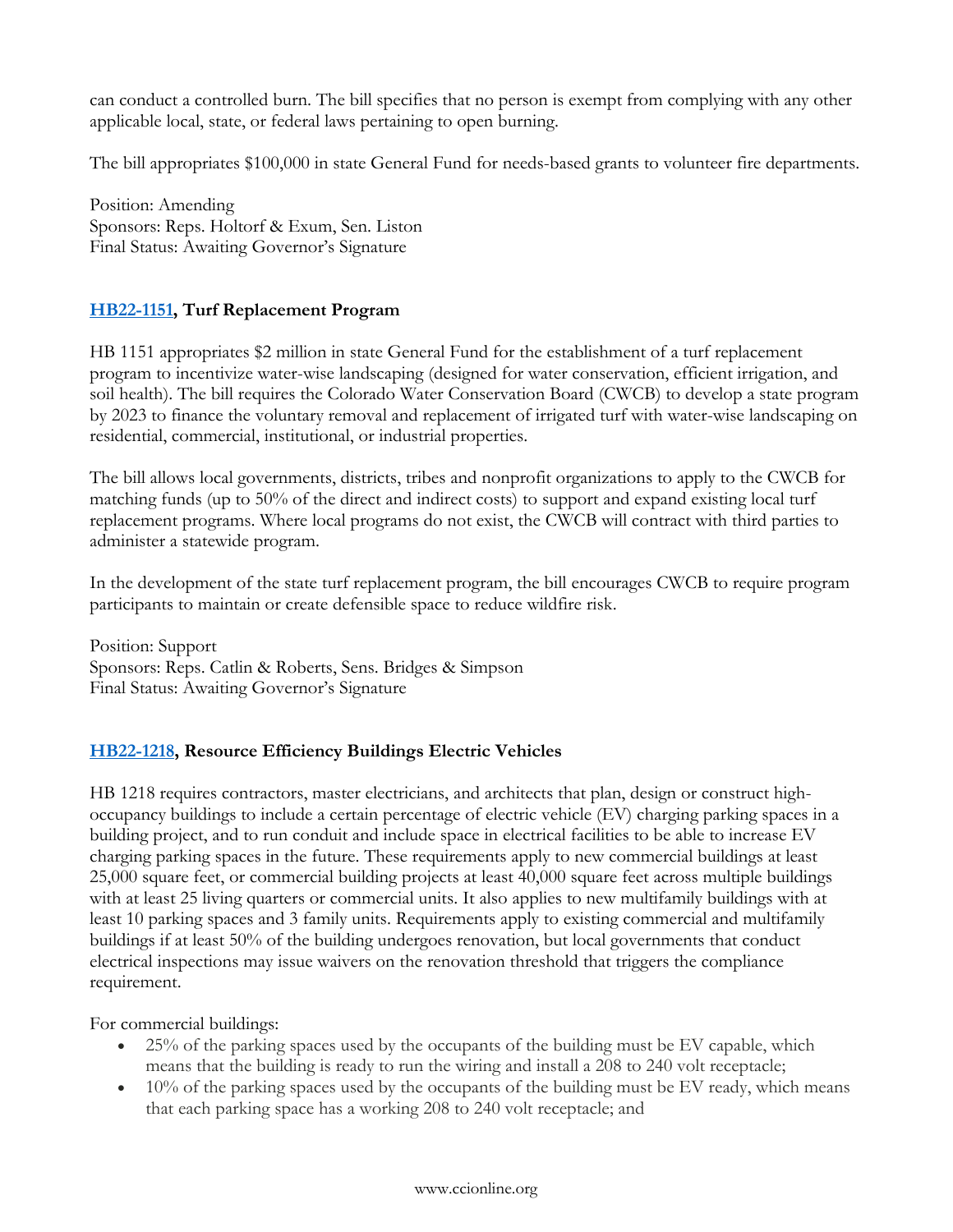For multifamily buildings:

- In 50% of the units, a parking space used by the occupants of the building that is EV capable;
- In 20% of the units, a parking space used by the occupants of the building that is EV ready

A building must comply with these requirements to be issued a building permit. The bill allows contractors, master electricians, and architects to include the cost of implementation into the price to plan, draft or construct the building project, and a building project owner may charge the cost of complying directly to individual tenants that use the EV ready parking spaces and EV supply equipment.

Position: Amending Sponsors: Rep. Valdez, A., Sens. Winter & Priola Final Status: Awaiting Governor's Signature

# **[HB22-1242,](https://leg.colorado.gov/bills/hb22-1242) Regulate Tiny Home Manufacture Sale and Install**

HB 1242 was initiated by Larimer County and creates a legal pathway for permanent occupancy of tiny homes. The bill creates a class for tiny homes to be regulated in a similar way as factory-built structures and manufactured homes. It defines tiny homes for permanent residential use, and adds tiny homes to the scope of authority of the Division of Housing and State Housing Board. Tiny homes are defined as structures that:

- Are permanently constructed on a vehicle chassis
- Are designed for long-term residency
- Include electrical, mechanical, or plumbing services
- Are not self-propelled, and
- Are no more than 400 square feet.

The bill adds two tiny home industry representatives, and one energy conservation specialist, to the advisory committee that assists the State Housing Board in promulgating standards for tiny home manufacture and connection to utilities. The bill specifies that the Board can adopt a national or international standard once one is created and can modify those standards as needed. The Board is directed to regulate the foundation for manufactured homes and factory-built structures where no construction standards exist.

The bill allows local governments to require inspection of a tiny home installed prior to a state standard, and allows local governments or the state electrical or plumbing inspector (where there is no such local inspection) to approve the connection to electrical and plumbing services. The bill makes clear that local governments have the authority to approve connections of tiny homes that comply with the bill's provisions.

The bill declares the sale or installation of a tiny home out of compliance with the bill a deceptive trade practices, subject to damages in a lawsuit, a class 1 misdemeanor, and civil penalties up to \$50,000 per violation.

Finally, the bill also folds tiny homes into the mobile home park regulatory regime related to notice requirements, lease termination limits and requirements, security deposit regulations, entry fee prohibitions, antitrust prohibitions, selling fee prohibitions, kickback prohibitions, retaliation prohibitions, regulation of how and if park rules are established, a right of first refusal when the owner wants to sell the mobile home park, a peaceful enjoyment right, and remedy provisions. Tiny homes are added to the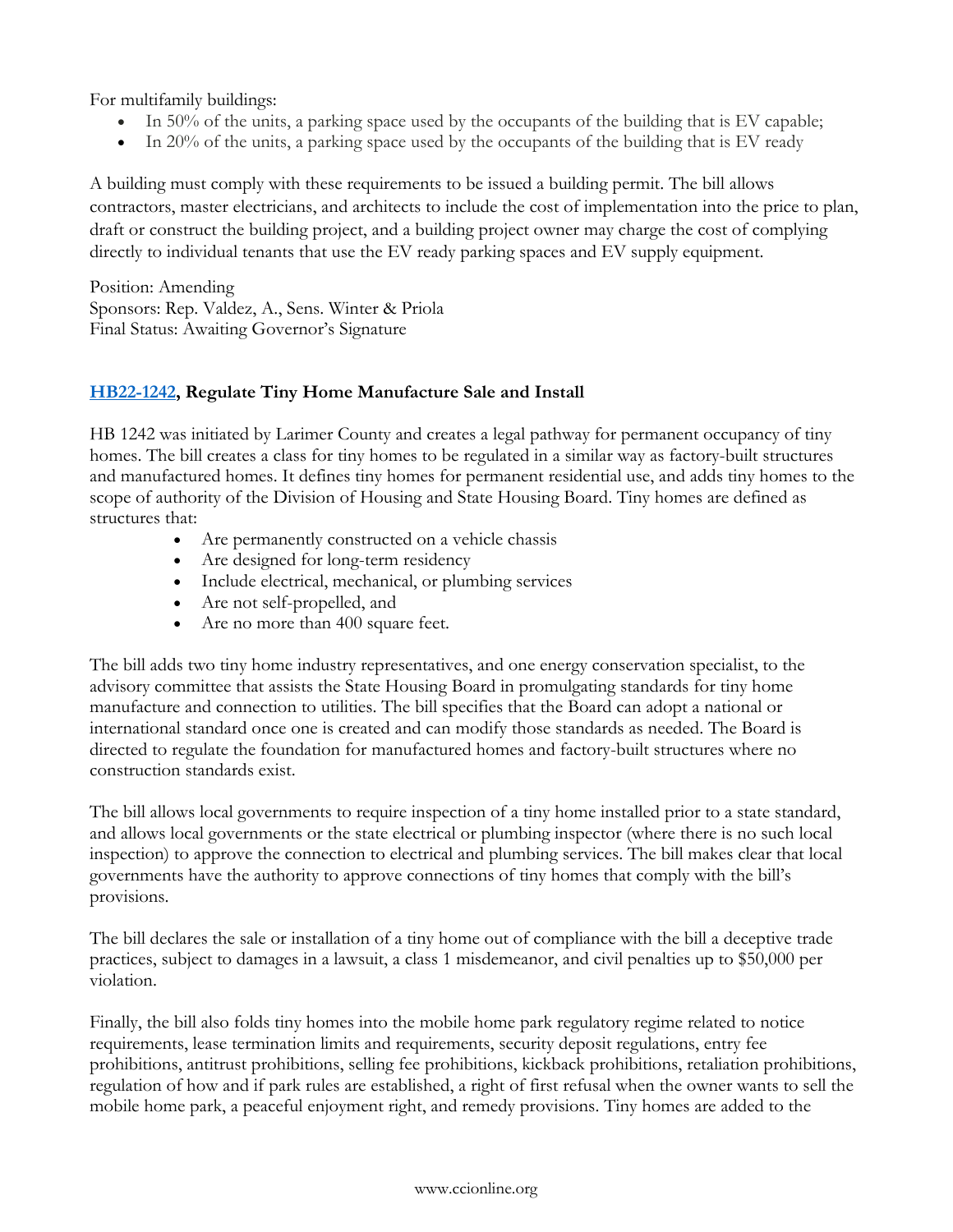current sales and use tax exemption that applies to manufactured homes, and are classified as residential improvements for the purpose of property tax.

Position: Support Sponsors: Reps. Kipp & Exum, Sens. Ginal & Hisey Final Status: Awaiting Governor's Signature

# **[HB22-1355,](https://leg.colorado.gov/bills/hb22-1355) Producer Responsibility Program for Recycling**

HB 1355 creates a centralized system for recycling in the state funded through annual dues paid by producers of packaging and managed by an independent nonprofit organization (called a producer responsibility organization or PRO) in consultation with a stakeholder-driven advisory board.

The program would require brand owners (producers) to fund a statewide recycling system for cardboard, plastic, metal, paper, and other common recyclables included in a "readily-recyclable materials" list. This recycling program only applies to materials used for packaging, paper products and single-use food serviceware, and would only be available to residences, businesses, educational institutions, state and local governments buildings, and public places (defined as covered entities).

Producers would be required to pay dues to the PRO if they make more than \$5 million in annual gross total revenue, and contributions would be calculated based on the amount (weight) and type of packaging the producer sells in Colorado (producers are exempt if they sell/distribute less than a ton of covered materials in any given year). The PRO would use a portion of funds to reimburse service providers, including private companies and local governments, for their full costs of operating recycling collection and processing programs (a local government is not required to provide recycling services, but if they elect to do so, this would cover 100% of costs of administering a recycling program, including for consumer education). Agricultural employers who make less than \$5 million in gross total revenues in the state from consumer sales of agricultural products sold under the brand name of the farmer, egg producer, grower, or individual grower cooperative are exempt from requirements in the bill.

The Colorado Department of Public Health & Environment (CDPHE) would oversee the PRO, in consultation with an advisory board that consists of:

- Local governments (one municipality, one county, and one local government outside of the Front Range)
- Recycling companies, including public and private haulers
- Environmental or community-based nonprofit organizations
- Packaging material suppliers (not a producer)
- Manufacturers of recycled paper products (not a producer)
- Trade associations, chambers of commerce, or other state business advocacy organizations
- Retailer associations (not a producer)
- Composting facility operators
- Environmental justice advocates representing underserved communities
- Statewide recycling program experts
- Non-voting members representing CDPHE and the PRO

In overseeing the PRO, CDPHE would be responsible for:

- Selecting a nonprofit organization to implement and manage the statewide program
- Reviewing and approving a plan that establishes the statewide recycling program.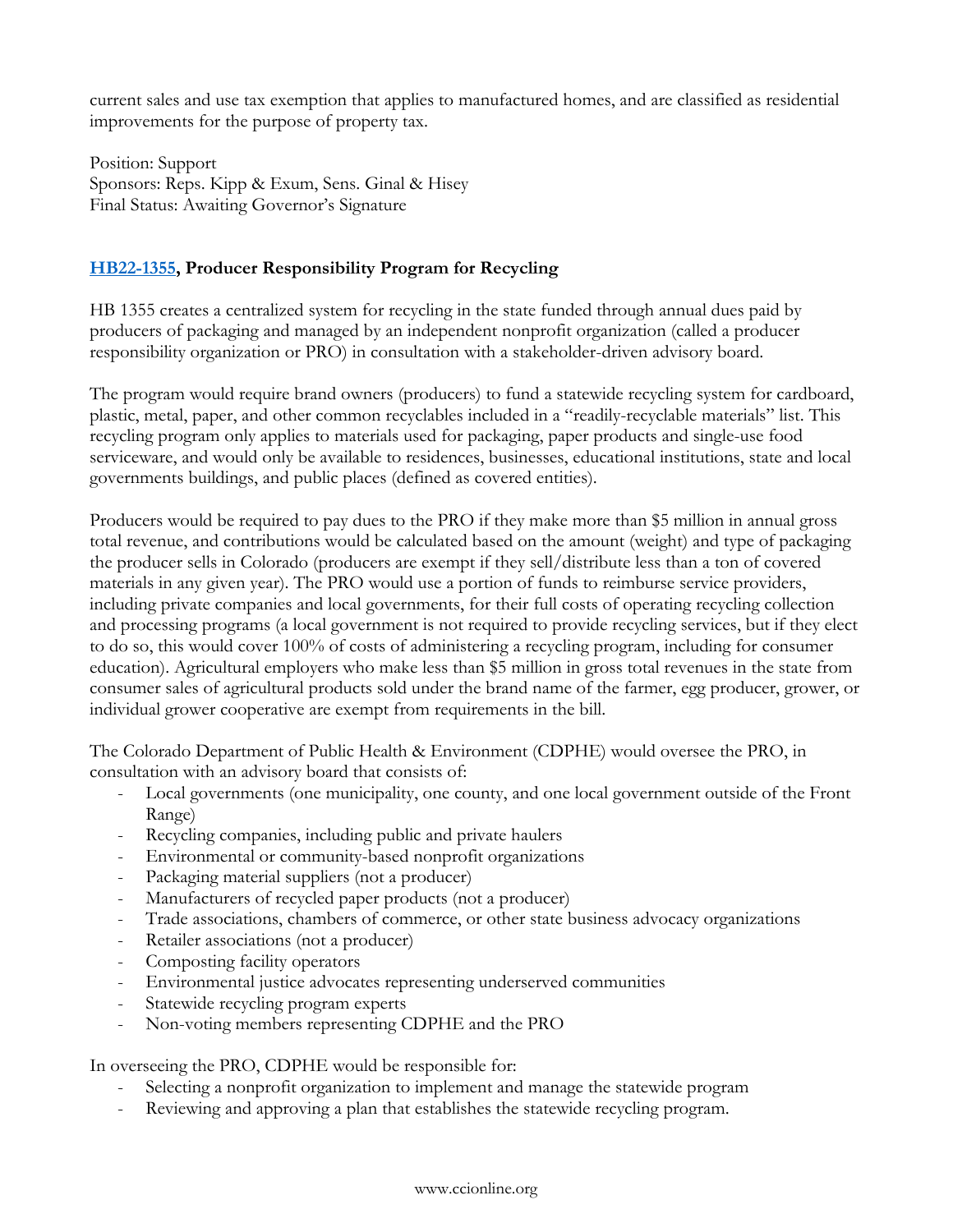The program is projected to launch in late 2025 – early 2026, but before then, the bill sets up the following timeline:

- 2023:
	- o PRO is established and must conduct an assessment covering existing recycling services provided in the state as well as statewide recycling needs that are not being met
	- o Advisory Board convenes
- 2024:
	- o PRO plan is developed and results of the assessment provided to CDPHE and advisory board
- 2025:
	- o PRO solicits input from advisory board and stakeholders, and submits plan proposal to be approved by CDPHE.

As an alternative to participating in the PRO, a producer may submit an individual plan proposal to the advisory board by January 1, 2025, and each year thereafter. Beginning in July 2025, a producer may not sell or distribute any products that use covered materials in the state unless the producer is participating in the PRO or implementing an approved individual plan proposal.

Position: Amending Sponsors: Rep. Cutter, Sens. Priola & Gonzales Final Status: Awaiting Governor's Signature

# **[HB22-1362,](https://leg.colorado.gov/bills/hb22-1362) Building Greenhouse Gas Emissions**

Current law requires local governments to adopt one of the three latest versions of the International Energy Conservation Code (IECC) when updating or adopting their building codes. HB 1362 updates minimum energy code requirements to require local governments to adopt the 2021 IECC and model codes to be developed by an Energy Code Board when/if they adopt or update their building codes. These requirements only apply to local governments with building codes.

The Energy Code Board created in the bill consists of the following members appointed by the Director of the Colorado Energy Office (CEO):

- The Director of the Energy Office of the Director's designee
- One member representing urban counties
- One member representing rural municipalities
- Two members representing environmental or sustainability groups
- One solar power expert
- One energy efficiency expert
- One professional engineer with experience working on systems for buildings
- One member representing an electrical and/or gas utility
- One architect
- One building energy code expert
- In addition to the following members appointed by the Department of Local Affairs (DOLA):
	- o One member representing rural counties
	- o One member representing urban municipalities
	- o Two members representing affordable housing operations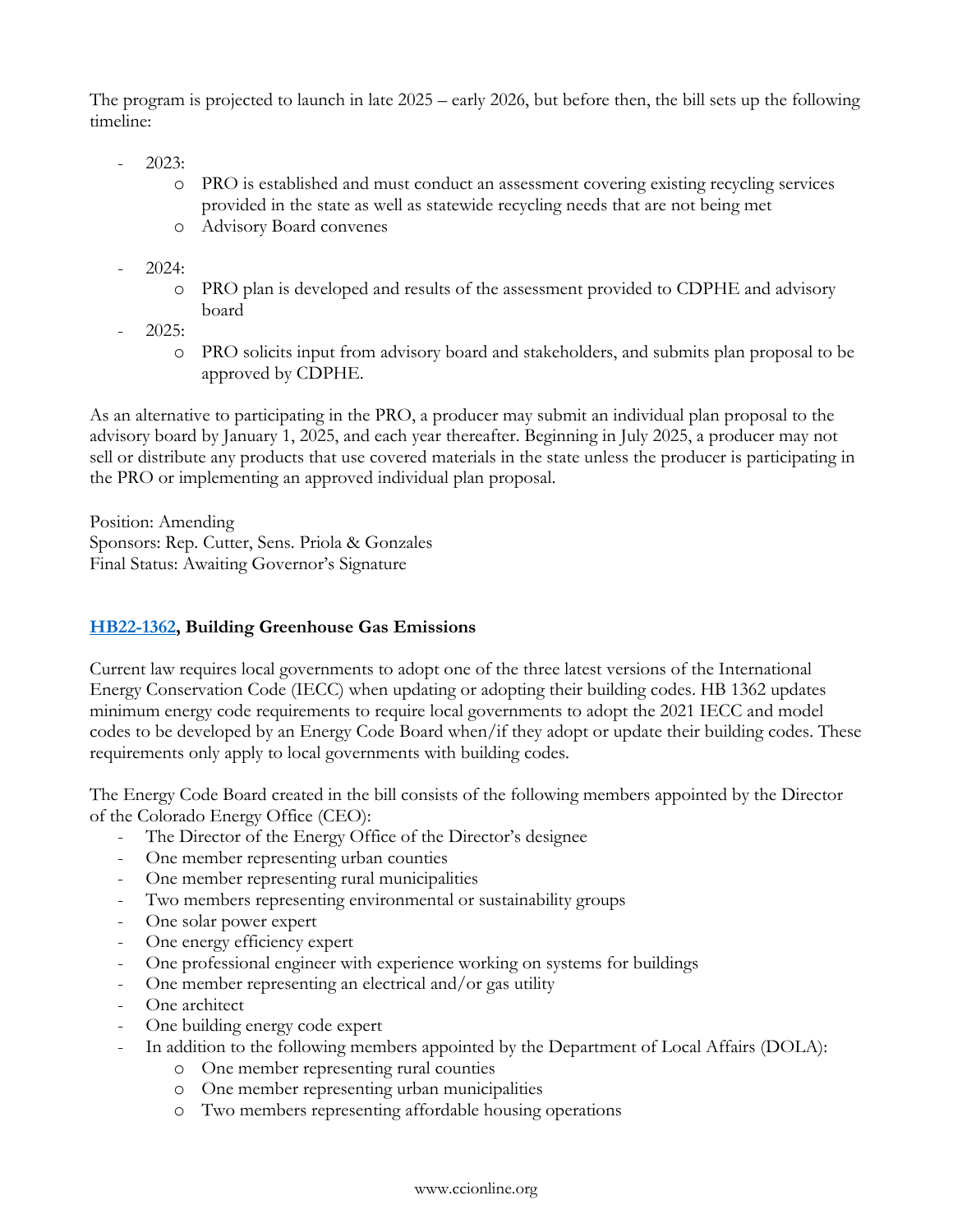- One representing for-rental nonprofit builders serving populations under 80% AMI
- One representing a nonprofit affordable for-sale housing builder
- o Two members who hold an electrical license, plumbing license or a professional credential in the mechanical trades, at least one of whom is a member of a labor organization
- o One member representing a statewide organization of home building professionals
- o One member with building operation expertise
- o One contractor who provides mechanical, electrical, or plumbing services or representing a statewide association that represents contractors

The bill also creates the Energy Code Board Executive Committee with the following members jointly appointed by the Directors of CEO & DOLA:

- The Director of CEO or designee
- The Director of DOLA or designee
- One member from the Energy Code Board representing either urban or rural counties
- One member from the Energy Code Board representing urban or rural municipalities
	- o \*Note: one local government representative must be a building official
- The member from the Energy Code Board who is a building energy code expert

The Energy Code Board is charged with developing the model codes that will be promulgated through rule. This includes the model electric ready and solar ready code by 2023, and the model low energy and carbon code by 2025.

In order to develop the model codes, two-thirds of the Energy Code Board must approve each element of the codes. If two-thirds of the Energy Code Board disapproves any element of the codes, the Executive Committee will vote on all elements that did not reach two-thirds approval by the Board, and a simple majority vote by the Executive Committee rules.

The model electric and solar ready code will apply to new residential or commercial buildings and will include:

- Solar ready requirements
- EV ready or EV capable requirements for residential buildings
- EV ready, EV capable, and EV supply equipment installation requirements for multi-family and commercial buildings with provisions for electrical service capacity in 20% or more of parking spaces in garages or parking areas
- Electric ready requirements for single-family residential mixed fuel use buildings
- Electric ready requirements for multi-family and small commercial mixed fuel use buildings under 10,000 square feet
- Requirements that multi-family and large commercial mixed fuel use buildings 10,000 square feet or more provide dedicated electrical panel space, wiring, receptacles, and panel capacity to accommodate future installation of efficient, electric technologies and EV charging. These requirements must consider cost-effectiveness of pre-wiring and the ability to determine what wiring and receptacle locations would be needed.
- A process to waive energy code requirements under declared natural disasters that destroy buildings or under other circumstances determined by the Code Board
- An evidence-based waiver or variance process to allow builders, developers, or building owners to request a waiver when a substantial cost differential (1% or more of the total mechanical, electrical, and plumbing construction cost of a project) can be demonstrated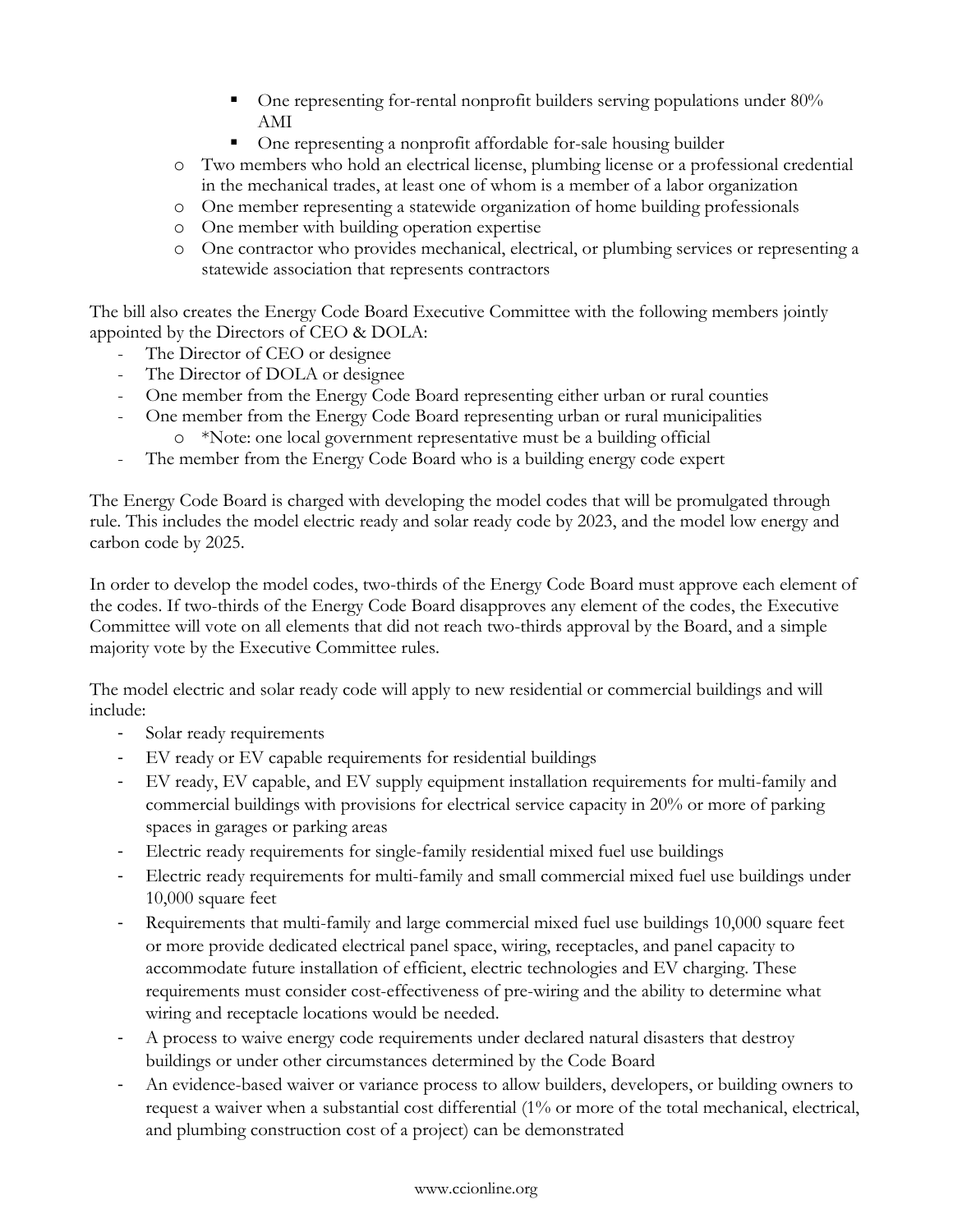The model low energy and carbon code will apply to residential or commercial buildings and will include:

- The more energy efficient of either the 2021 or 2024 IECC
- The model electric ready and solar ready code
- Compliance pathways for all-electric and mixed fuel use buildings
- Exemptions for electricity consumption in buildings from renewable energy
- Allowances for projects consisting of only replacing a space or water heating system without triggering pre-wiring requirements
- Consideration of home affordability
- A process to waive code requirements under declared natural disasters that destroy buildings or under other circumstances determined by the Code Board

CEO must also develop a model green code by 2024 and promote its voluntary adoption.

CEO is required to provide energy code training to local governments, builders and contractors in adopting and implementing the 2021 IECC code, the electric and solar ready code, and the low energy and carbon code. CEO must provide financial assistance to support local government adoption and enforcement of these codes, contingent on funding being made available.

The bill creates two grant programs to support training, technical assistance, adoption, and enforcement:

- The first program is the Building Electrification for Public Buildings Grant Program available to local governments, school districts, state agencies, and special districts for the installation of high efficiency electric heating equipment. CEO is required to award at least a quarter of those grant funds to eligible entities from low-income, disproportionately impacted, or Just Transition communities. Any entity that receives a grant would be required to submit an annual report to CEO for the first five years after receiving the grant.
- The second program is the High Efficiency Electric Heating and Appliances Grant Program available to local governments, utilities, nonprofit organizations, and housing developers for the installation of high efficiency electric heating equipment in multiple structures within a neighborhood.

The bill directs \$22 million total to the new fund created in the bill, with \$10 million dedicated to the creation, implementation, and administration of the grant programs. Each grant program would have \$1 million available for competitive grant awards.

The bill also requires the following transfers from the state General Fund:

- \$2 million to the energy fund created for the Colorado Energy Office to issue grants to local governments to support their adoption and enforcement of the codes
- \$1 million to provide energy code training and technical assistance, including grant writing assistance, to assist local governments in adopting and enforcing codes, including the direct and indirect costs of aligning energy codes and providing training and technical assistance
- \$10 million to the Clean Air Building Investment Fund for the creation, implementation and administration of the Building Electrification for Public Buildings Grant Program
- \$12 million to the Clear Air Building Investment Fund for the creation, implementation and administration of the High Efficiency Electric Heating and Appliances Grant Program

If a rural county with a population of 30,000 or less applies for but does not receive a grant that significantly assists with energy code adoption and enforcement training, the rural county must only adopt one of the three latest versions of the IECC when adopting/updating their codes.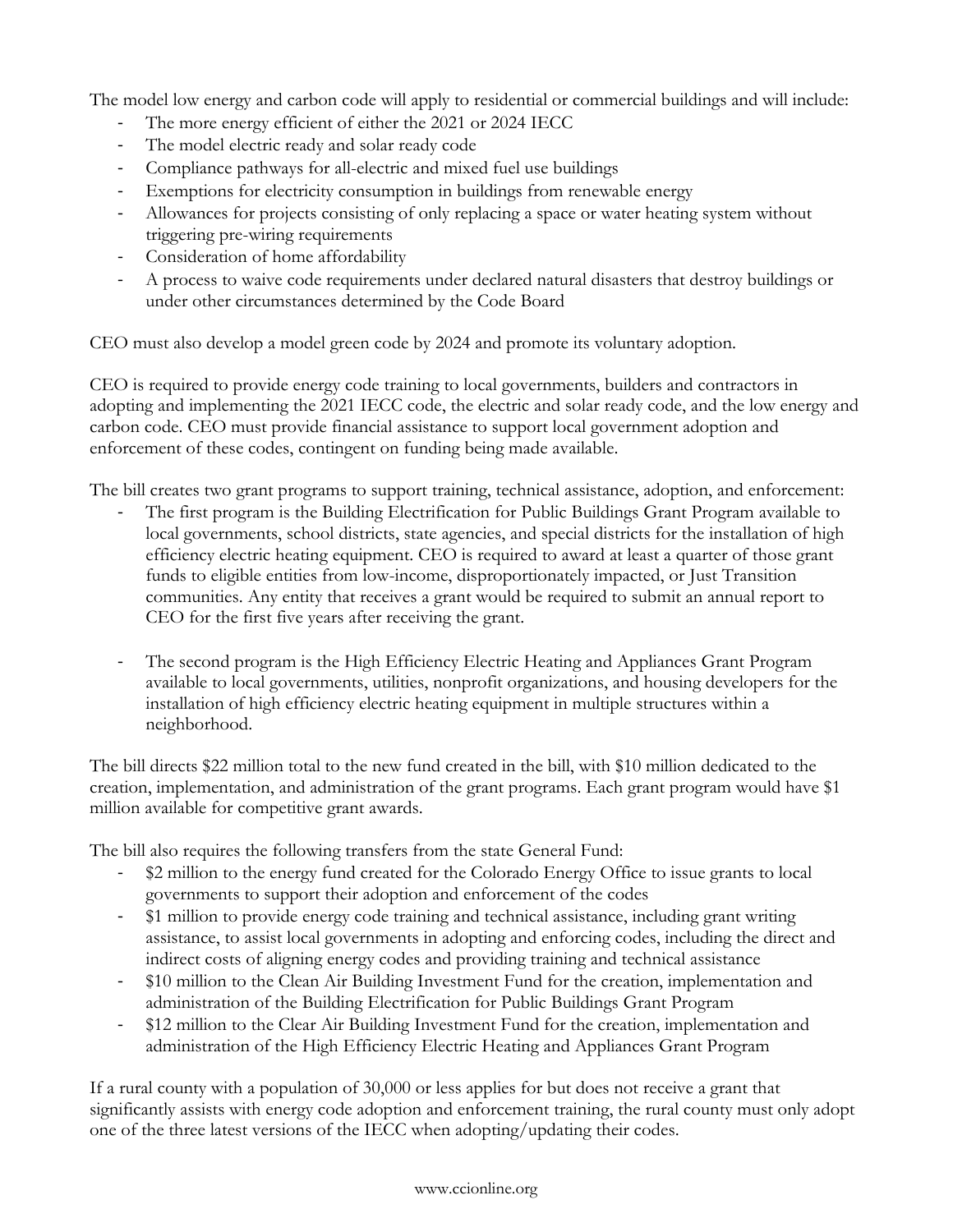The bill applies the same code requirements to all construction by the Division of Housing, the Office of State Architect, and on state-owned properties or facilities, including those leased by the state. As such, code requirements apply to factory-built structures, manufactured homes, hotels, motels, multi-family structures, etc. The bill allows the state to make any amendments to the code so long as those amendments do not decrease the effectiveness or energy efficiency of the code.

Finally, the bill restricts a county's ability to prohibit or otherwise restrict acceptable refrigerants identified by the EPA.

Position: Amending Sponsors: Reps. Bernett & Valdez, A., Sens. Hansen & Winter Final Status: Awaiting Governor's Signature

# **[SB22-002,](https://leg.colorado.gov/bills/sb22-002) Resources for Volunteer Firefighters**

SB 2 is a priority bill from the Wildfire Matters Interim Review Committee that allows fire departments, including fire protection districts and volunteer fire departments, to be compensated from state funding sources (Governor's Emergency Fund and the Wildland Cost Recovery Fund) for fire suppression activities. Fire departments are eligible for reimbursement if (1) they rely primarily on volunteer firefighters, (2) a fire exceeds the department's capacity to extinguish or control, *and* (3) the period of mutual aid has ended.

As necessary, the bill requires county sheriff's offices to modify any intergovernmental agreements (IGAs) to allow for this type of reimbursement, and also authorizes Boards of County Commissioners (BOCCs) to reimburse fire departments from county funds in the same circumstances. Fire departments must use money received to compensate volunteer firefighters as directed by the Division of Fire Prevention and Control (DFPC).

The bill amends the existing Local Firefighter Safety and Disease Prevention Fund to require DFPC to give priority to applicants that:

- Have lost tax revenue as a result of decreased assessment values due to a wildland fire in the previous 5 years;
- Rely solely or primarily on volunteer firefighters and serve communities affected by wildland fires;
- Demonstrate the greatest need for additional funding to ensure the safety of volunteer firefighters

DFPC is authorized to use the Fund to directly purchase and distribute equipment, and to pay for training for governing bodies and volunteer fire departments without requiring a grant application.

The bill creates a trust to fund behavioral and mental health services to firefighters (similar to existing trusts for cancer and heart diseases). This trust will require employers, including county protection districts, to participate and contribute to the trust, and the state is required to reimburse all contributions to the trust through the Fund. If at any point funding becomes insufficient, employer participation in the trust becomes voluntary. The bill receives a \$5,000,000 state General Fund for implementation of the Fund.

Position: Support Sponsors: Sens. Ginal & Story, Reps. Cutter & Will Final Status: Awaiting Governor's Signature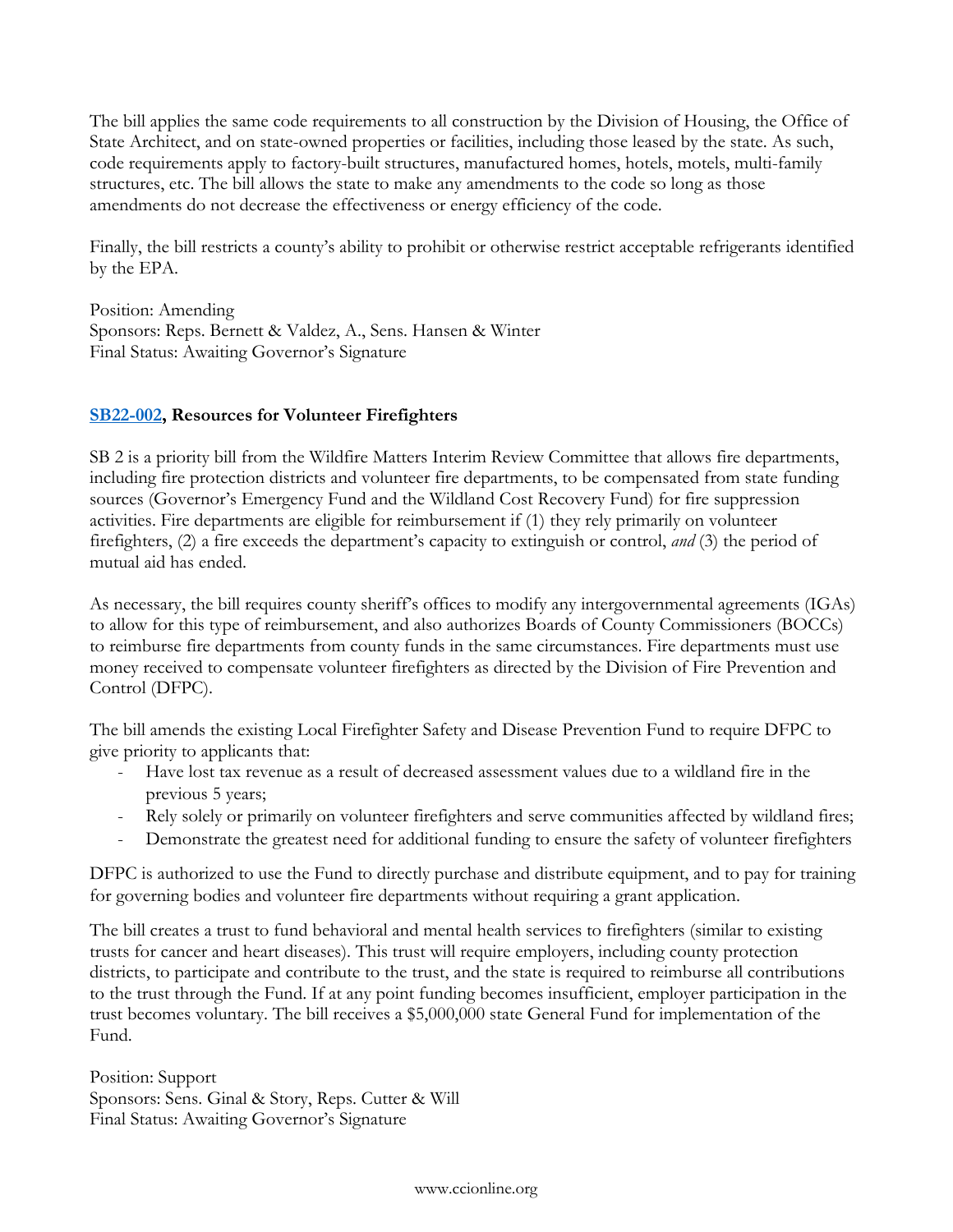# **[SB22-015,](https://leg.colorado.gov/bills/sb22-015) Douglas County on Urban Drainage Flood Control District**

SB 15 adds a Douglas County municipal representative to the Mile High Flood Control District that oversees flood mitigation projects throughout the district. This district was created in 1969 in response to the 1965 flood in the Denver metro area. Currently, other counties in the district including Adams, Arapahoe, Boulder, and Jefferson all have municipal representation, but when the district was formed, Douglas County's population did not meet the threshold for a municipal representative.

As supported by the District's Board, SB 15 adjusts the District Board membership to reflect the population of Douglas County as it exists today as well as the revenues it contributes to the District.

SB 15 has been signed into law by the Governor.

Position: Support Sponsors: Sen. Holbert, Rep. Titone Final Status: Signed by Governor

# **[SB22-110,](https://leg.colorado.gov/bills/sb22-110) Equip Wind Turbine Aircraft Detection Lighting System**

SB 110 requires owners and operators of wind-powered energy generation facilities with a capacity of one megawatt or more to install aircraft detection lighting systems on 30% of turbines at facilities constructed after April 2022. Detection systems must meet Federal Aviation Administration (FAA) standards, and be sensor-based to only deploy a warning light when an approaching aircraft is detected. The owner or operator of the facility is responsible for the cost of installing, operating, or maintaining the system.

The bill gives local governments enforcement authority by allowing counties to impose civil penalties for non-compliance up to \$1,000 per day. Time extensions must be granted and no penalties can be issued if the pricing or availability of equipment limits the ability of an owner and operator to comply with the bill's requirements.

Position: Support Sponsors: Sens. Sonnenberg & Kolker, Rep. Pelton Final Status: Awaiting Governor's Signature

# **[SB22-114,](https://leg.colorado.gov/bills/sb22-114) Fire Suppression Ponds Water Rights**

SB 114 is a CCI-priority bill that establishes a process for Boards of County Commissioners to apply to the State Engineer for the designation and preservation of fire suppression ponds.

At a minimum, the bill requires that any fire suppression pond:

- Be in existence as of 1972
- Only have decreed storage rights if those rights are limited to use within the pond (like livestock or wildlife watering) or other non-consumptive uses
- Not be included in a decreed plan for augmentation, an appropriate right of exchange, or a stateapproved substitute water supply plan
- Not exceed 6 surface acres
	- o Note: A county is limited to 30 surface acres of fire suppression ponds total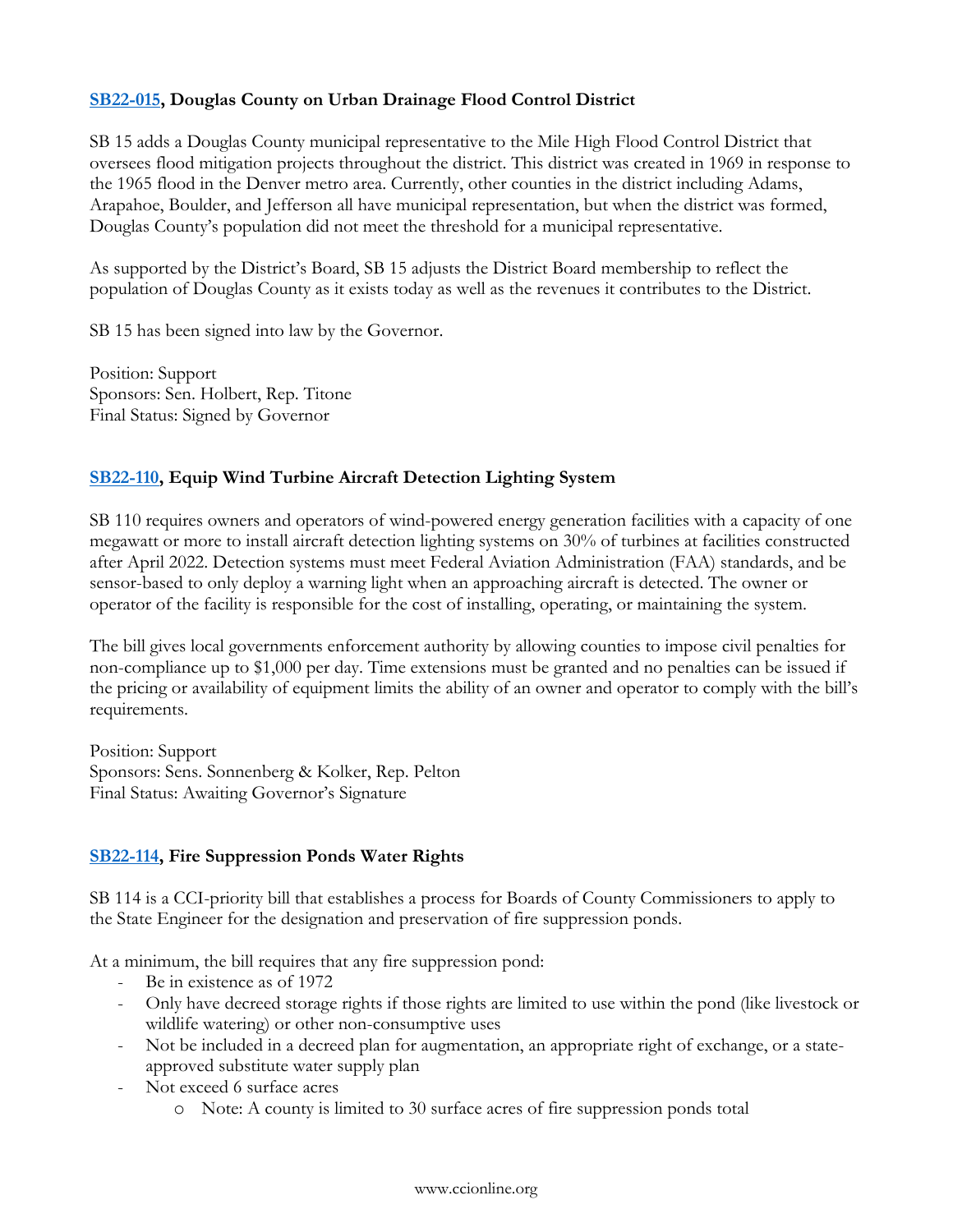Additional criteria for ponds will be developed through rule by the Division of Fire Prevention and Control to consider firefighting related factors, such as location, accessibility, and infrastructure requirements.

To apply for the designation of a fire suppression pond, a Board of County Commissioners must:

- 1. Consult with local fire district or authority to identify ponds to evaluate as potential fire suppression ponds
- 2. Provide notice to the State Engineer on location and approximate size of ponds that will be evaluated for potential designation
- 3. Conduct a local needs assessment within one year that evaluates potential fire suppression ponds based on criteria in the bill and to be established through rule
- 4. Acquire landowner approval if the pond is located on private property; and
- 5. Submit the assessment and proposed pond designations to the State Engineer's Office for review and approval
- 6. At the time of application submission, provide notice and copy of application to the Substitute Water Supply Plan list (this is an email distribution list provided by the State Engineer), and a 140 day comment period

Note: Upon the State Engineer's approval of an application, water rights holders have 70 days to petition the approval to the Water Court with sufficient evidence of material injury.

Approved fire suppression ponds are exempt from the administration of water rights and as such, are not subject to drainage orders by the State Engineer. Approved ponds carry an active designation for 15 years, after which counties and fire districts would need to conduct an updated assessment and submit to the State Engineer for re-designation. Fire suppression ponds require an annual inspection by the county and fire district to ensure ongoing compliance with criteria.

Position: Support (CCI Priority Bill) Sponsors: Sens. Hisey & Story, Reps. Catlin & Roberts Final Status: Awaiting Governor's Signature

# **[SB22-138,](https://leg.colorado.gov/bills/sb22-138) Reduce Greenhouse Gas Emissions In Colorado**

SB 138 was an expansive greenhouse gas (GHG) emissions reduction measure that would have:

- 1. Updated the statewide GHG emission reduction goals
- 2. Provided financial incentives to promote the replacement of small, gas-powered equipment with electric alternatives
- 3. Given the Colorado Oil & Gas Conservation Commission (COGCC) authority over class VI injection wells used for sequestration of GHG
- 4. Required the Air Quality Control Commission (AQCC) to adopt rules reduce GHG emissions from sources in industrial and manufacturing sectors
- 5. Required the Commissioner of Agriculture, in consultation with an institution of higher education, the AQCC, and the Colorado Energy Office, to conduct a study on carbon reduction and sequestration opportunities in Colorado's agricultural sector and in land management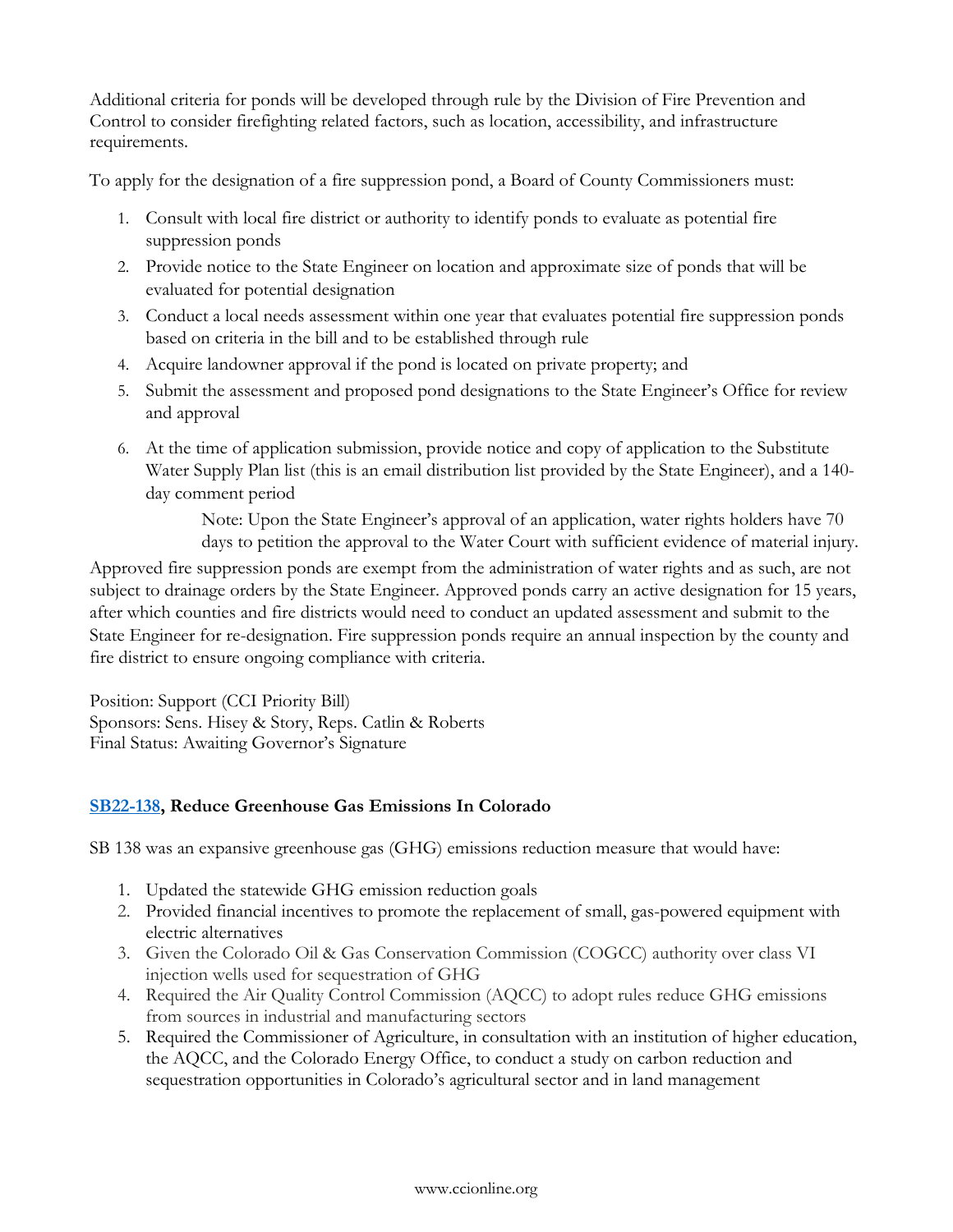- 6. Authorized the Colorado Agriculture Value-Added Development Board to provide grants or loans for agricultural research on agrivoltaics, and annually appropriated \$1,800,000 through 2027 for agrivoltaic research.
- 7. Amended the definition of solar energy facility to include agrivoltaics in determining the valuation of public utilities for property tax purposes
- 8. Required insurance companies that report more than \$100 million on their annual schedule T filing with the National Association of Insurance Commissioners (NAIC) to participate in the NAIC's "Insurer Climate Risk Disclosure Survey" or successor survey
- 9. Required the Public Employees' Retirement Association (PERA) to include as part of its annual investment stewardship report a description of climate-related investment risks, impacts and strategies
- 10. Added wastewater thermal energy equipment to the definition of "pollution control equipment" and "clean heat resource"

Position: Amending

Sponsors: Sens. Hansen & Priola, Reps. Valdez, A. & McCormick Final Status: House Laid Over Indefinitely (lost)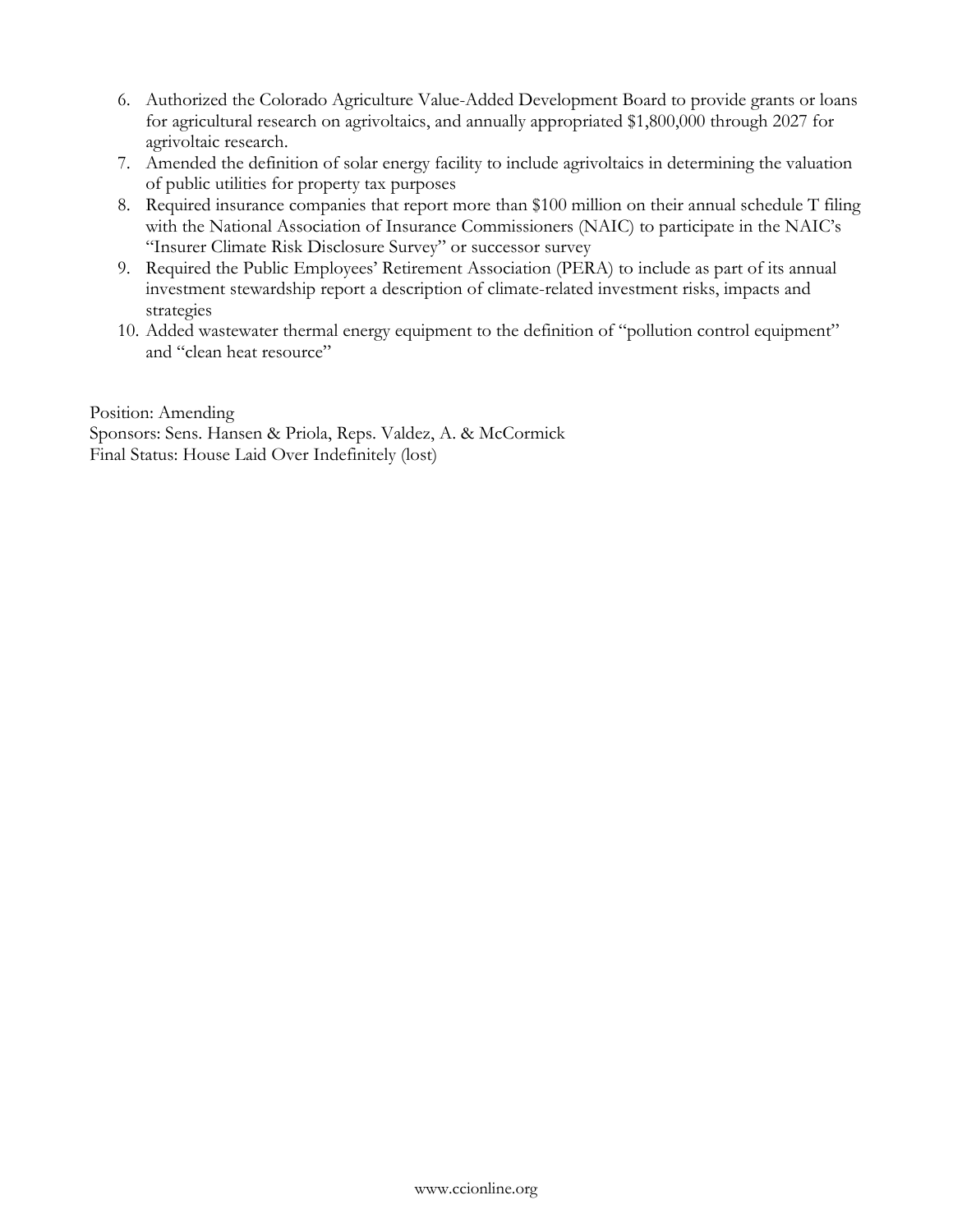

# <span id="page-35-0"></span>**Taxation & Finance**

Chair: Commissioner Richard Elsner, Park County Vice Chair: Commissioner Bob Campbell, Teller County CCI Staff: Gini Pingenot

# **[HB22-1006,](https://leg.colorado.gov/bills/hb22-1006) Child Care Center Property Tax Exemption**

HB 1006 is one of CCI's eight legislative priority bills for 2022. The bill allows property owners that <u>lease</u> space to a non-profit child care center to claim a property tax exemption. Prior to the passage of HB 1006, a non-profit child care centers had to own and operate their center from a facility/space. Ownership of a facility/space is now no longer a requirement for a non-profit child care center to claim a property tax exemption.

HB 1006 includes a provision requiring the lessee to sign the property owner's application to secure the property tax exemption. Complying with the space requirements and other accommodations like child size toilets and sinks, fencing, etc. can be costly for a property owner. Allowing the tax exemption to inure to the property owner while requiring the lessee to sign off on the owner's application for the exemption will prompt a conversation between the two parties and allows for the creative flexibility that is needed in communities around the state.

Position: Support Sponsors: Reps. Roberts & Van Winkle, Sens. Donovan & Smallwood Final Status: Awaiting Governor's Signature

# **[HB22-1051,](https://leg.colorado.gov/bills/HB22-1051) Modification Affordable Housing Tax Credit**

HB 1051 extends the availability of the state's low income housing tax credit (aka LIHTC) from 2024 to 2031 (as opposed to 2034 which was the proponent's original desire). These credits are typically coupled with other forms of financial incentives – such as the federal LIHTC, deferred development fees and Private Activity Bonds – in order to build housing for residents with incomes below the area median income.

Position: Support Sponsors: Reps. Bird & McKean, Sens. Zenzinger & Hisey Final Status: Awaiting Governor's Signature

# **[HB22-1062,](https://leg.colorado.gov/bills/hb22-1062) Expand Sales and Use Tax Exemption for Food**

Currently, food purchased at grocery stores and other markets that's intended for home consumption is exempt from the state's sales tax. This is also one of eleven optional exemptions that counties can choose to adopt.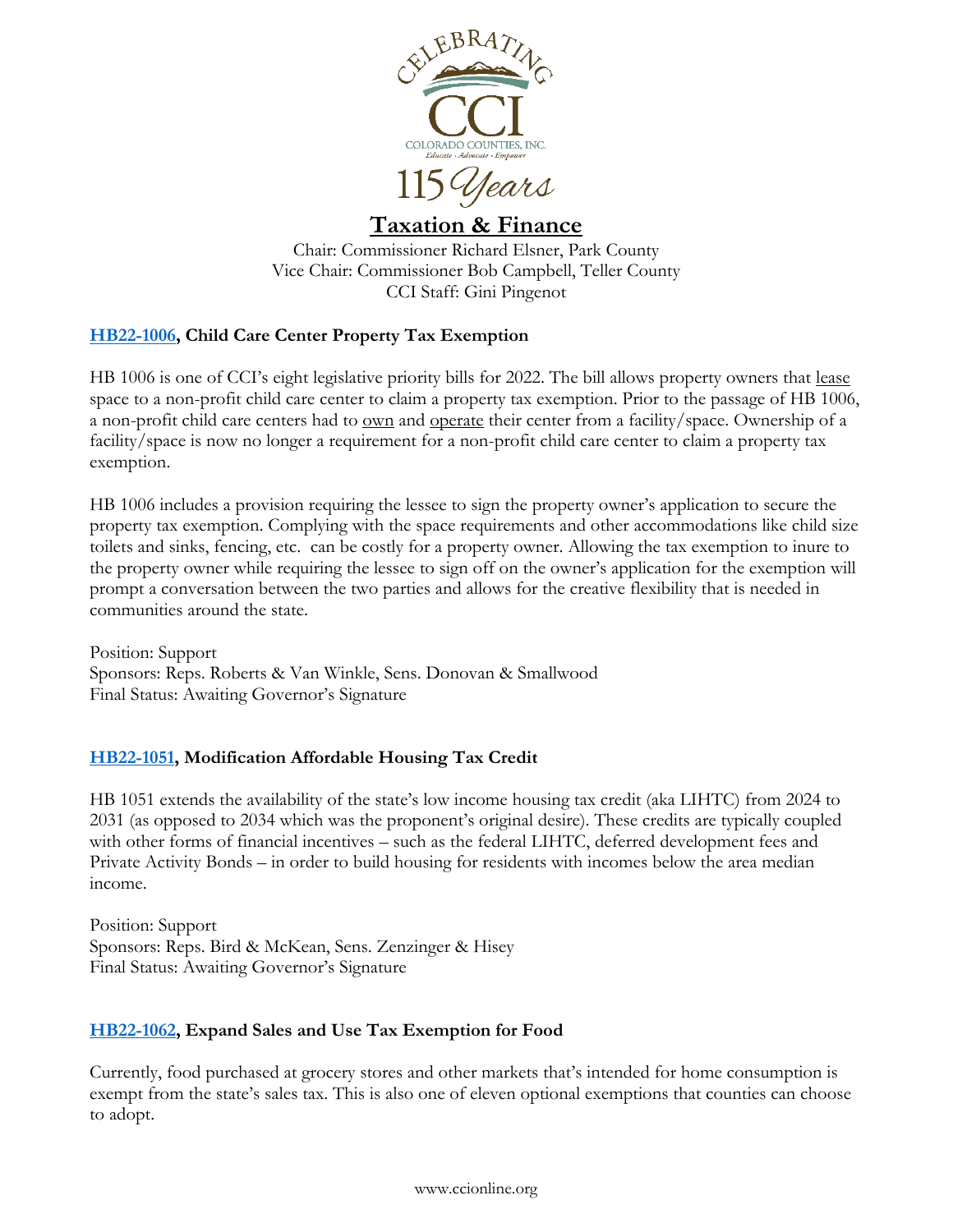HB 1062 would have expanded this sales and use tax exemption to include foods prepared for on-site consumption. This would have included food sold at restaurants, packaged sandwiches sold at grocery stores and other foods that can be carried out and consumed without additional cooking or preparation. Alcoholic beverages would have still been taxable under HB 1062, in addition to candy and soft drinks.

HB 1062 would have fiscally impacted the 20 counties that have chosen to exempt food for home consumption. The policy change in HB 1062 would have broadened the type of 'food' that was subject to their already adopted exemption thereby reducing their sales tax base and corresponding sales tax revenue.

Position: Oppose Sponsors: Rep. McKean, Sen. Hisey Final Status: Postponed Indefinitely

# **[HB22-1117,](https://leg.colorado.gov/bills/hb22-1117) Use of Lodging Tax Revenue**

HB22-1117 is one of CCI's eight legislative priority bills for 2022. The bill modifies **two** existing tools (Local Marketing Districts & County Lodging Tax) and empowers local voters to identify how their county lodging tax revenues should be invested.

Specifically, HB 1117 now allows local voters to direct lodging tax revenues to housing and childcare needs as well as to investments that enhance the visitor experience. If a community wishes to revisit where and how their lodging taxes are invested, they must continue to commit at least 10% of the revenue to marketing and advertising efforts.

Position: Support Sponsors: Reps. Roberts & Catlin, Sens. Coram & Donovan Final Status: Signed by Governor

# **[HB22-1223,](https://leg.colorado.gov/bills/hb22-1223) Mobile Home Property Tax Sale Notice and Exemption**

As amended in committee, HB 1223 creates a property tax exemption for mobile homes and manufactured homes that have an actual value of \$28,000 or less. The bill also eliminates the requirement for a county treasurer to publish a notice in a newspaper of a sale of a mobile home or manufactured home due to property taxes owed if the county treasurer publishes the notice on the treasurer's website and a distraint warrant has been delivered to the mobile/manufactured home owner.

CCI opposed HB 1223, in large part, because it is unconstitutional. The constitution only exempts public property (Article X, section 4) and property used for religious worship, schools and charitable purposes (Article X, section 5) from property tax. All other properties are taxable.

Position: Oppose Sponsors: Reps. Kipp & Rich, Sens. Coram & Ginal Final Status: Awaiting Governor's Signature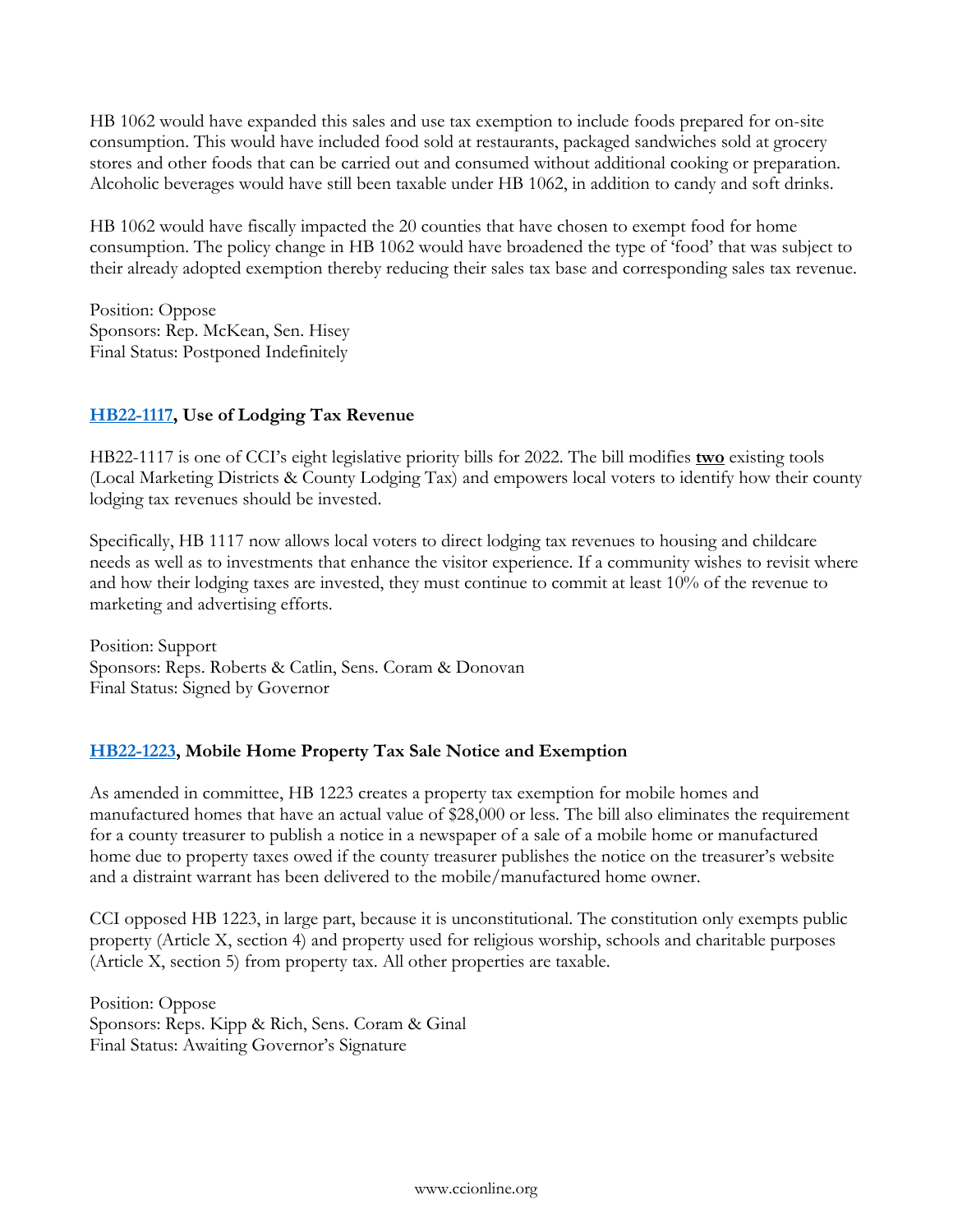# **[HB22-1277,](https://leg.colorado.gov/bills/hb22-1277) Authorize Credit Unions to Hold Public Money**

HB 1277 would have amended the public entity statutes to allow any financial institution that is federally insured – including credit unions – to deposit public dollars (including county revenues). The bill would have specifically amended the Public Deposit Protection Act (PDPA) to include credit unions.

Position: Monitor Sponsors: Reps. Mullica & Neville, Sen. Gonzales Final Status: Postponed Indefinitely

# **[HB22-1296,](https://leg.colorado.gov/bills/hb22-1296) Residential Real Property Classification**

HB 1296 codifies existing practice whereby nursing homes are classified as residential for property tax purposes. When assessors classify properties, they look at the predominant use of the property. The vast majority of nursing homes in the state are already classified as residential. Some nursing homes have a separate wing dedicated to rehabilitation and/or convalescent care. In other cases, a nursing home facility might operate out of an office building whereby other portions of the building include an optometrist, dentist or other uses. In these cases, an assessor might classify the property as 'mixed' and assess the rehabilitation/convalescent care portion of the operation as commercial and the nursing home portion as residential. Nothing in HB 1296 will preclude a 'mixed' classification for properties that warrant it.

HB 1296 was amended to clarify that a 'nursing home' must meet the definition of a 'nursing care facility' as set forth in the Department of Public Health and Environment Regulations. Amendments also clarified that a nursing home is a 'residential improvement' (for classification purposes) regardless of the length of stay (above or below 30 days). This is in accordance with recent Board of Assessment Appeal and Court of Appeal rulings on this topic.

Position: Support Sponsors: Reps. Mullica & Van Winkle, Sen. Priola Final Status: Awaiting Governor's Signature

# **[HB22-1301,](https://leg.colorado.gov/bills/hb22-1301) Controlled Environmental Agricultural Facility As Agricultural Property**

HB 1301 exempts the business personal property (bpp) in a "controlled environment agricultural facilities" ("CEAs" - think greenhouses) from local taxation.

The following conditions **must be met** to secure the exemption under HB 1301:

1.) The business personal property is used solely for planting, growing or harvesting crops in a raw or unprocessed state. This could include shelves, lighting, overhead sprinklers, etc. (bpp used to process, manufacture and package agricultural products for food and animal consumption would still be taxed) 2.) The CEAs must solely grow crops for human or livestock consumption;

3.) The CEAs must use hydroponics – as affirmed via an affidavit by the taxpayer – to obtain a profit from the wholesale of plant-based food; **AND**

4.) The CEA must provide a license verifying that the crop is hemp and not marijuana

HB 1301 will result in a loss of property tax revenue for local governments. The magnitude of the loss, however, is unknown. The bill was amended, at CCI's urging, to include a repeal date in five years (January 2023 to January 2028) so that the local loss in tax revenue could be reviewed by future legislatures.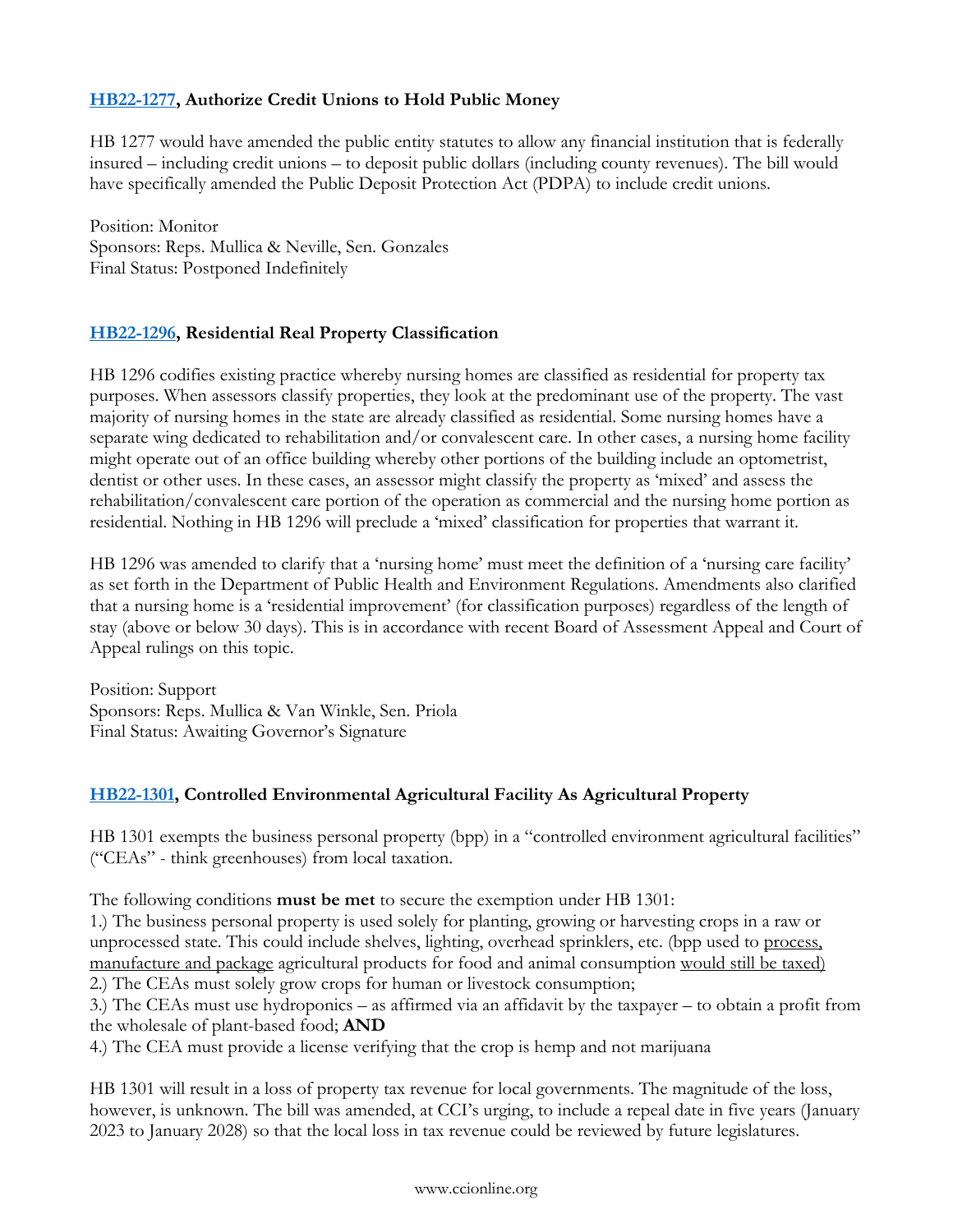Position: Oppose Sponsors: Reps. Soper & Roberts Final Status: Awaiting Governor's Signature

# **[SB22-051,](https://leg.colorado.gov/bills/sb22-051) Policies To Reduce Emissions From Built Environment**

SB 51 contains a series of preferential tax exemptions for specific products and equipment to help promote their purchase and address climate change.

Specifically, the bill creates a 10 year income tax credit that amounts to 10% of the cost of a heat-pump system or heat pump water heater for both residential and commercial property owners.

SB 51 also exempts heat pump systems and heat pump water heaters from the state's sales tax for both residential and commercial property owners. This includes 'energy storage systems' which would cover the purchase of batteries and batteries paired with on-site generation. SB 51 allows local governments to adopt these exemptions if they so choose.

Finally, SB 51 exempts decarbonizing building materials such as asphalt, cement, glass, post-tension steel, reinforcing steel, structural steel and wood structural elements from the state's sales tax. SB 51 allows local governments to exempt decarbonizing building materials from their local sales tax if they so choose.

Position: No position Sponsors: Sen. Hansen, Rep. Sirota Final Status: Awaiting Governor's Signature

# **[SB22-215,](https://leg.colorado.gov/bills/sb22-215) Infrastructure Investment And Jobs Act Cash Fund**

SB 215 is a Joint Budget Committee bill that earmarks roughly \$80 million in state general funds to serve as the potential 'non-federal' match for projects in the Infrastructure Investment and Jobs Act (IIJA). (Only \$60m will be available via SB 215. The remaining \$20m will become available in the SFY 2023-2024 fiscal year)

Colorado's legislative and executive branch are anticipating a boat load of funding opportunities resulting from the IIJA. The federal government is currently working through the rules and regulations that will be associated with the new programs and funding opportunities authorized under IIJA. Many of these new opportunities are expected to require a non-federal match.

The roughly \$80 million authorized under SB 215 is tentatively planned to be used as follows:

- 1.) \$28m for transportation projects;
- 2.) \$20m for water, environmental and resiliency programs;
- 3.) \$20m for power, grid, and broadband programs;
- 4.) \$8m for local match support; and
- 5.) \$4m for grant writing support, administrative support and project planning.

Starting October 1, 2022, SB 215 requires Governor's office to report out on the amount of funding awarded out of the \$80m, the federal funds anticipated to be received, and the process the Governor's office establishes to receive and review applications for the funding.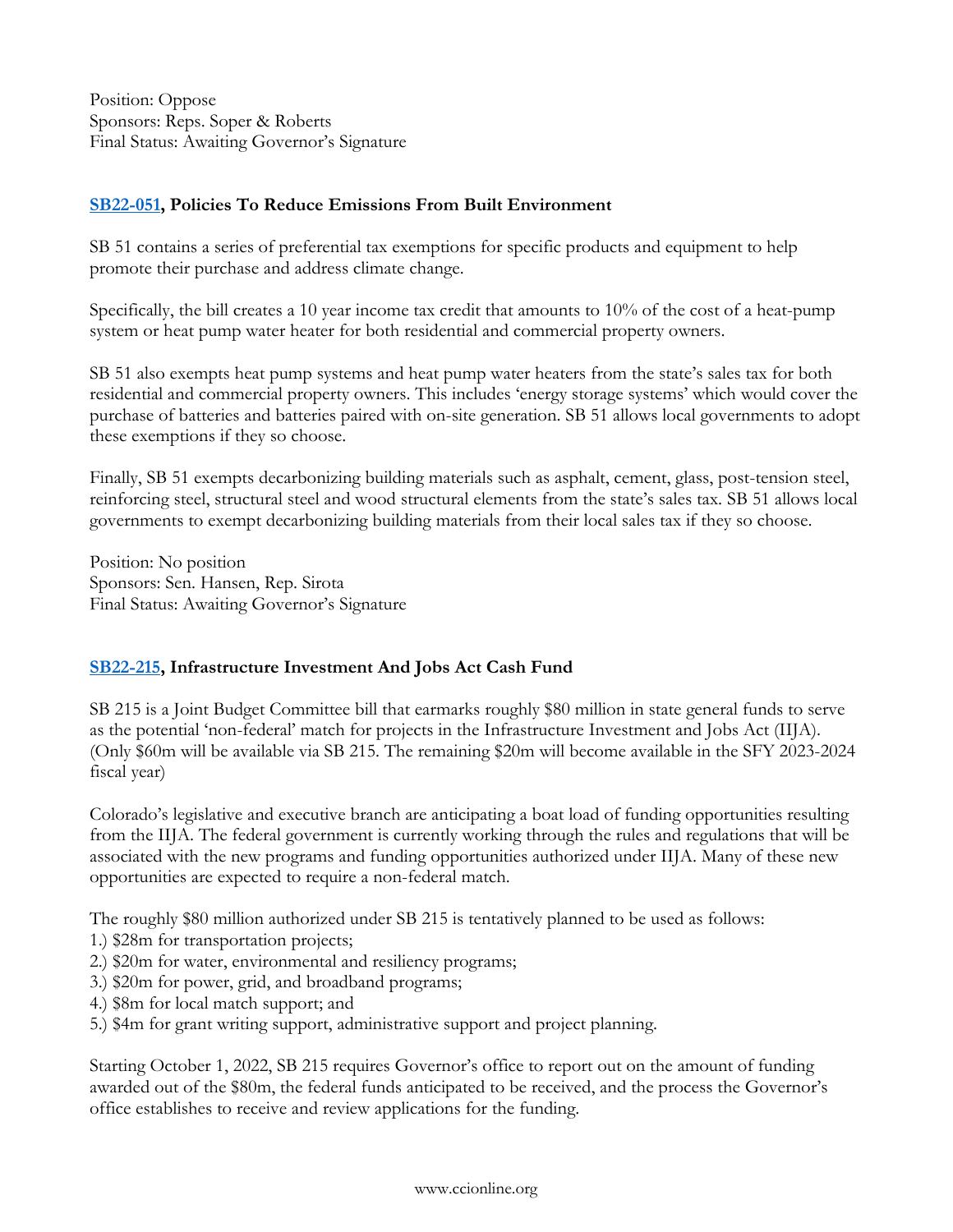Position: Support Sponsors: Sens. Hansen & Zenzinger, Reps. Herod & McCluskie Final Status: Awaiting Governor's Signature

### **[SB22-238,](https://leg.colorado.gov/bills/sb22-238) 2023 & 2024 Property Tax**

SB 238 was the result of a 'deal' struck by the Governor, Legislative Leaders and proponents of various 2022 ballot measures that would have impacted local property tax revenues that counties, special districts, junior colleges, schools and cities rely on.

SB 238 does three main things:

1.) further reduces the assessment rates for various property subclasses for the property tax year 2023 (payable in 2024);

2.) extends the duration of the lower assessment rates out another year (i.e. reductions end in property tax year 2025 – payable in 2026); and

3.) partially/fully backfills local governments for their lost revenue due to the assessment rate changes over the next 2 years.

CCI has prepared the following chart to explain the details of SB22-238. [You can access that chart here.](http://ccionline.org/download/2022_advocacy/Property-Tax-Assessment-Rate-bill_SB22-238_3.pdf)

Position: No position Sponsors: Sens. Hansen & Rankin, Reps. Weissman & Neville Final Status: Awaiting Governor's Signature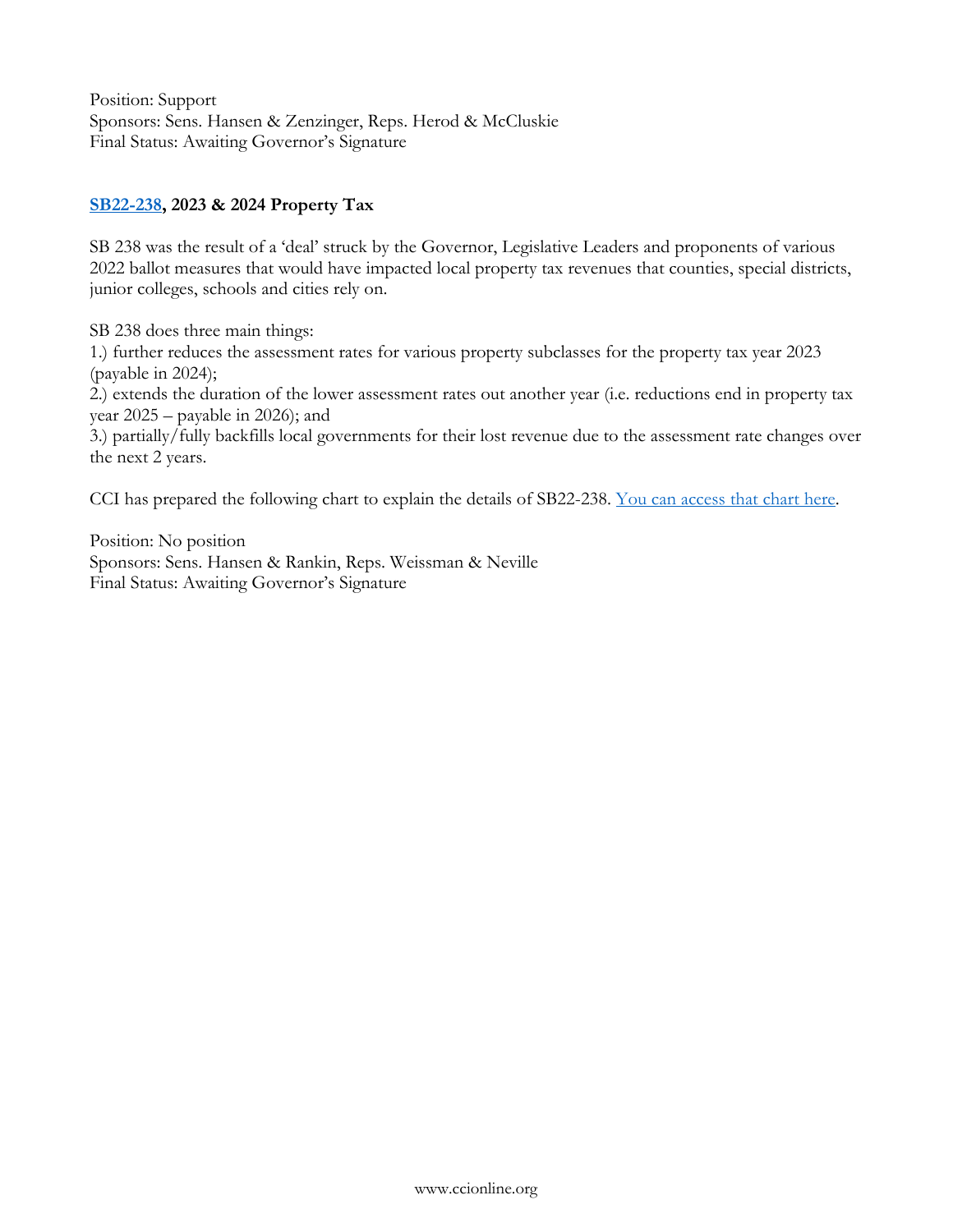

<span id="page-40-0"></span>115 Years

# **Tourism, Resorts & Economic Development**

Chair: Commissioner Richard Cimino, Grand County Vice Chair: Commissioner Jeanne McQueeney, Eagle County CCI Staff: Daphne Gervais

# **[HB22-1282,](https://leg.colorado.gov/bills/hb22-1282) The Innovative Housing Incentive Program**

HB 1282 is a priority bill from the ARPA Affordable Housing Transformational Task Force (AHTTF) that allocates \$40 million to provide working capital grants, incentives for per-unit development, and loans for factory development available to innovative housing businesses in Colorado. These businesses include those with 500 or fewer employees that manufacture modular, pre-fabricated, kit, 3D-printed, and other innovative and affordable forms of housing.

Working capital grants will be available to cover up to 20% of operating capital expenditures (including payroll, inventory, materials, etc.). These grants will be \$50,000 minimum, and \$75,000 minimum for businesses located in coal transition communities or other communities as identified by the Office of Economic Development and International Trade (OEDIT), in consultation with industry experts and stakeholders.

Per-unit incentives will be performance-based and available to units manufactured and installed in Colorado, excluding units installed in mobile home parks owned by for-profit entities. This will include a base incentive determined by the unit's affordability to the end user, with additional "plus-up" incentives for units:

- Installed in areas of the state with limited economic opportunity, inadequate or poor-quality housing, a lack of housing inventory, or other economic challenges.
- Meeting resiliency criteria, such as fireproofing
- In compliance with international energy conservation code requirements
- That are energy efficient in addition to the ICC energy code

Loans will be available to fund innovative housing factories. Factories must produce a certain percentage of affordable units to be installed in the state to qualify for loans. Priority is based upon:

- Applicant's willingness to dedicate a portion of its production for purchase by nonprofit or public housing agencies that provide affordable homeownership opportunities, including opportunities for opportunities that are affordable in the long-term, at a reduced margin
- Applicant's operational capability and financial viability
- Applicant's commitment to production of affordable housing units within proposed factory
- Economic impact of the proposed factory in the community where it will be located
- Level of subsidy required by the applicant in the interest rate structure, degree to which loan is forgivable, position in the capital stack, etc.
- Applicant's commitment to production of energy efficient units

# Position: Support

Sponsors: Reps. Mullica & Lynch, Sens. Bridges & Woodward Final Status: Awaiting Governor's Signature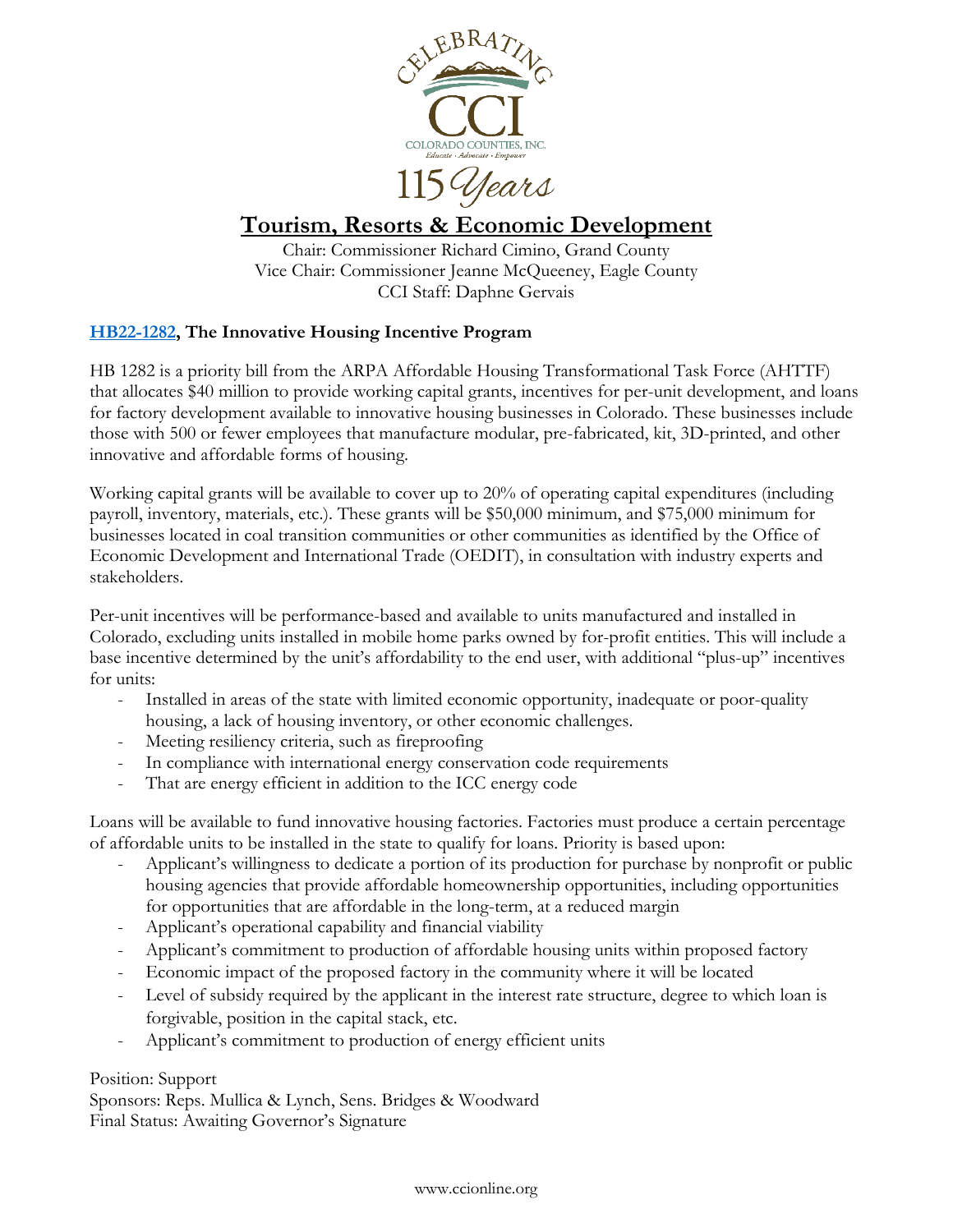# **[HB22-1304,](https://leg.colorado.gov/bills/hb22-1304) State Grants Investment Local Affordable Housing**

HB 1304 implements a funding recommendation from the Affordable Housing Transformational Task Force (AHTTF) by creating two new state grant programs available to local governments and non-profit organizations for affordable housing projects.

The **Local Investments in Transformational Affordable Housing (LITAH) Grant Program** would receive \$138 million from State American Rescue Plan Act (ARPA) funds and would be administered by the Division of Housing (DOH) in the Department of Local Affairs (DOLA). This program would be available to fund:

- Infrastructure projects tied to affordable housing development
- Construction costs, land acquisition costs, tap fees, building permits, impact fees, and other construction costs
- Gap financing for housing development projects (including transactions under federal LIHTC program and the affordable housing tax credit, for the purchase or conversion of existing affordable housing and multi-family developments, land, and buildings)
- Preservation, restoration, retrofitting, renovation, capital improvement, and/or repair of current affordable housing stock, including public housing, with commitments for long-term affordability.
	- o These investments can include but are not limited to:
		- Senior housing
		- Remediation of low-quality and condemned properties
		- Housing for people living with disabilities
		- Purchase and transition of current housing stock, including short-term rentals, into affordable long-term units
		- Rental assistance for households disproportionately impacted by the COVID-19 pandemic, including funding for outreach, housing navigation assistance, and legal services
		- Financing energy improvements in single-family and multi-family affordable housing for existing and new homes and rental units.
		- Property conversion for transitional or long-term housing
		- **•** Permanent supportive housing and supportive services
		- Land banking and land trust strategies for long-term affordable housing planning and development
		- Funding for eviction legal defense

In administering the LITAH program, the bill directs DOH to give preference to grant applications that promote one or more of the following goals:

- Increase the supply of housing that is
	- o Restricted at income levels demanded by the local workforce
	- o Transit-oriented
	- o Restricted to persons with disabilities, or to victims of domestic violence or sexual assault
- Leverage capital and operating subsidies from various public and private sources
- Involve the purchase of real property necessary to secure land areas needed for future development
- Represent a one-time funding proposal to the state with minimal or no multi-year financial obligations
- Provide mixed-income developments based on local need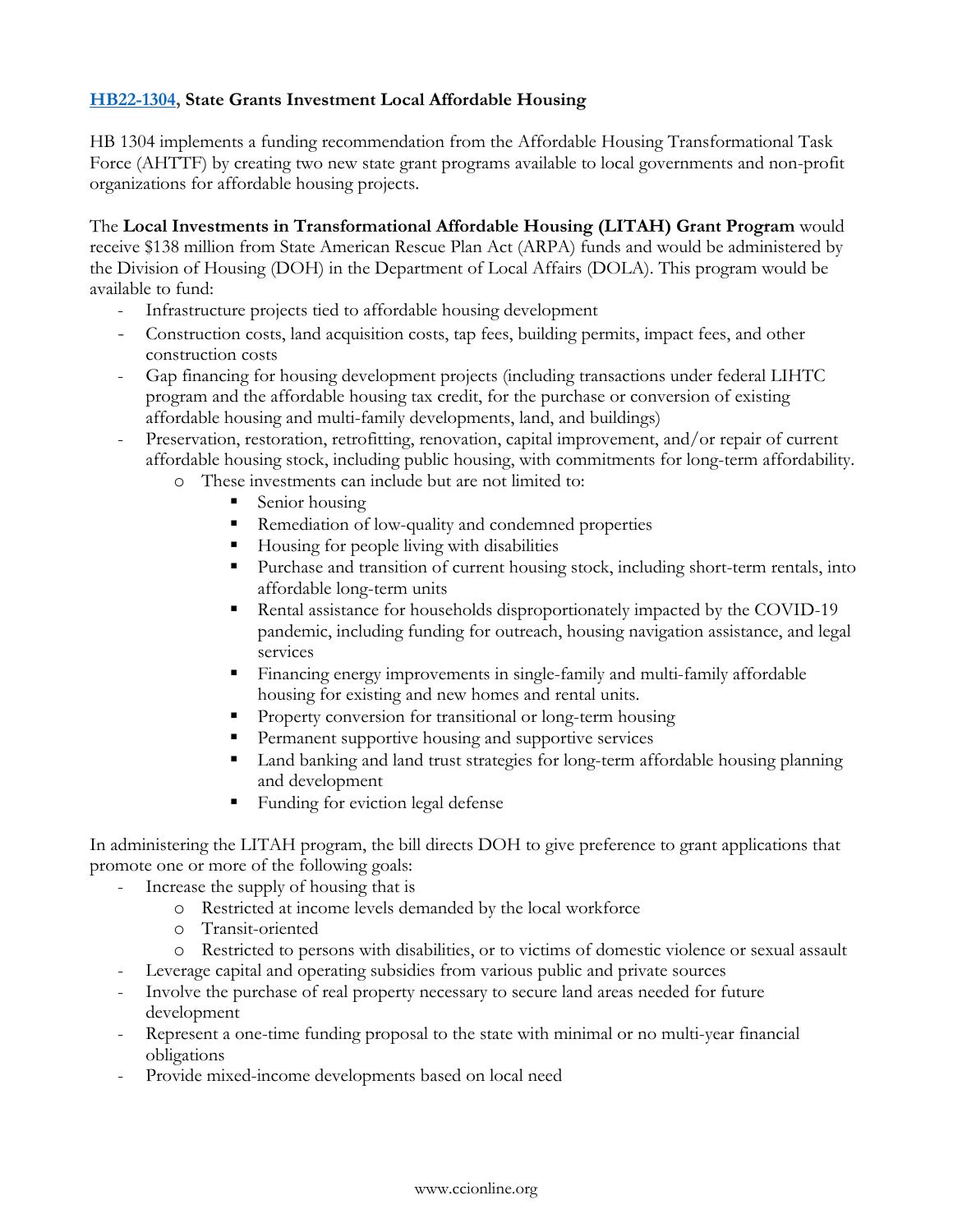The bill directs DOH to defines urban, rural, and rural resort counties per the [Strategic Housing Working](https://drive.google.com/file/d/1zj7sAxAsnZ5k0ELhNemK2NE8TVR3aKVI/view)  [Group](https://drive.google.com/file/d/1zj7sAxAsnZ5k0ELhNemK2NE8TVR3aKVI/view) Report. Urban counties will have an 80% AMI cap for rental projects, 140% AMI for rural counties, and 170% for rural resort counties. A 140% AMI cap will be applied statewide for for-sale projects. All counties will be able to apply to DOH for re-classification into a different region, or for higher AMI caps based on demonstrated needs.

The bill requires a 50/50 geographic split of funds through December 2023 (50% total to urban counties, 50% to rural/rural resort counties) given that a large majority of state affordable housing funds have historically gone to the metro area. In the final year the funds can be expended (through the end of 2024), the geographic split is nullified.

The bill also creates the **Infrastructure and Strong Communities (Strong Communities) Grant Program** that would receive \$40 million in state General Fund and be administered by the Division of Local Government (DLG) in DOLA. This program would be available to municipalities and counties for infill infrastructure projects that support affordable housing. Grant awards are available to cover planning, infrastructure, and local capacity expenses, and for developments of unused or underutilized land within existing development patterns.

DLG is directed to coordinate with stakeholders, the Colorado Department of Transportation (CDOT), and the Colorado Energy Office (CEO) to identify sustainable development patterns and best practices. This list of best practices is intended to address or promote one or more of the following:

- Enable accessory dwelling units or the use of multiplexes by right in residential zones
- Zoning for mixed-use higher density development in downtown areas of municipalities and around transit stations
- Annexation policies
- Intergovernmental agreements that coordinate future development
- Reduced parking requirements
- Relaxed occupancy rules
- Budgeting policies
- Water rate structures
- Road standards
- Hazard risk reduction and mitigation standards
- Energy efficient building codes
- Zoning for innovative housing options, including modular, manufactured, and pre-fabricated homes

All grants awarded through the Strong Communities Program must be used, in whole or in part, to fund infrastructure projects that (1) are within or adjacent to a downtown, core business district, or transitoriented development OR (2) assist in increasing the supply of affordable housing. Rental and for-sale projects are limited to 140% AMI, or 160% for for-sale projects in rural resort counties. The bill specifies that a portion of any grant through this program can be used for delivery, planning, and community engagement, and encourages a portion of any grant to be used for accessibility improvements or amenities that make the project age-friendly and accessible to people with disabilities.

Position: Support

Sponsors: Reps. Roberts & Bradfield, Sens. Gonzales & Coleman Final Status: Awaiting Governor's Signature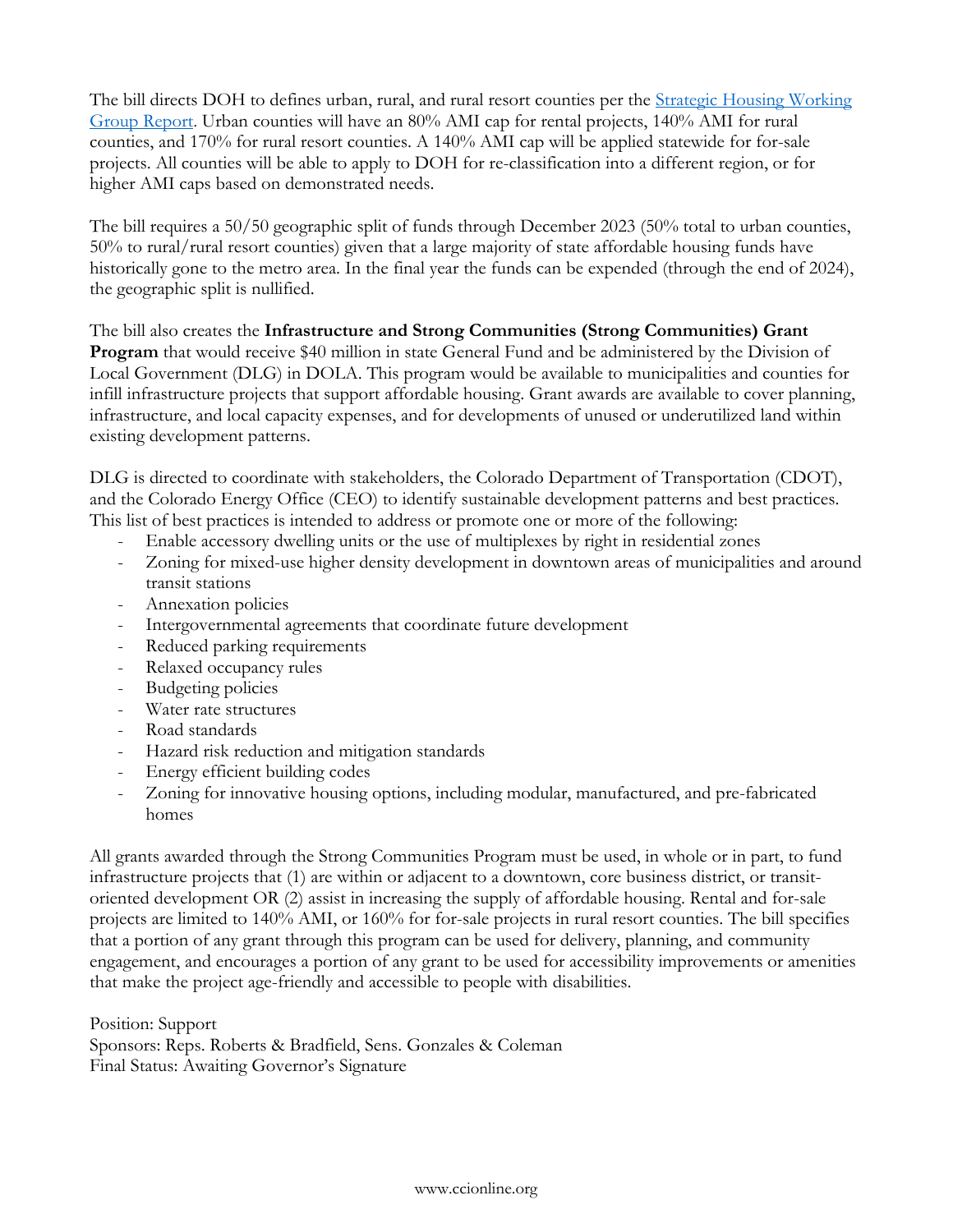# **[HB22-1394,](https://leg.colorado.gov/bills/hb22-1394) Fund Just Transition Community & Worker Supports**

HB 1394 transfers \$15 million in State General Fund to the Just Transition Cash Fund and the Coal Transition Workforce Assistance Program Account. The Department of Labor and Employment is directed to use \$5 million to (1) expand assistance for existing local businesses, (2) expand private financial investments, and (3) provide site selector and technical assistance engagements. \$10 million will be used to directly assist coal transition workers, their family members, and other household members with (1) tuition assistance, (2) expanded childcare assistance, (3) career planning services, (4) financial counseling, and (5) housing assistance.

Position: Support Sponsors: Reps. Esgar & Roberts, Sens. Winter & Donovan Final Status: Awaiting Governor's Signature

# **[SB22-159,](https://leg.colorado.gov/bills/sb22-159) Revolving Loan Fund Invest Affordable Housing**

SB 159 implements a funding recommendation from the Affordable Housing Transformational Task Force (AHTTF) by creating a revolving loan fund administered by the Division of Housing (DOH) in the Department of Local Affairs (DOLA) for affordable housing projects. The loan program receives \$150 million to provide flexible, low-interest, and below-market rate loan funding to assist in the development of affordable housing in a manner that generates enough return on loans to replenish the program for future loan awards.

The bill authorizes DOH to contract with a third-party entity to administer the loan program, and may also work with the Colorado Housing and Finance Authority (CHFA).

The loan program is available to local governments (including housing authorities), for-profit developers, or non-profit organizations to fund projects up to 120% of the area median income (AMI) statewide, and 140% AMI for rental projects and 160% AMI for homeownership projects in rural resort counties. All counties and municipalities will have the ability to apply to the Division of Housing for projects above the cap based on demonstrated need.

Loan applicants must demonstrate how they are leveraging other funds with loan funds, including funds from financial institutions, and projects awarded a loan must do one or more of the following:

- Develop infrastructure to offset construction and predevelopment costs
- Provide gap financing for housing development projects (including transactions under federal LIHTC program and the affordable housing tax credit, for the purchase or conversion of existing affordable housing and multi-family developments, land, and buildings)
- Maintain existing affordable housing through preservation, restoration, retrofitting, renovation, capital improvements, and/or repair of current affordable housing stock, including public housing, with commitments for long-term affordability. These investments can include but are not limited to:
	- o Senior housing
	- o Remediation of low-quality and condemned properties
	- o Housing for people living with disabilities
	- o Purchase and transition of current housing stock, including short-term rentals, into affordable long-term units
	- o Rental assistance for households disproportionately impacted by the COVID-19 pandemic, including funding for outreach, housing navigation assistance, and legal services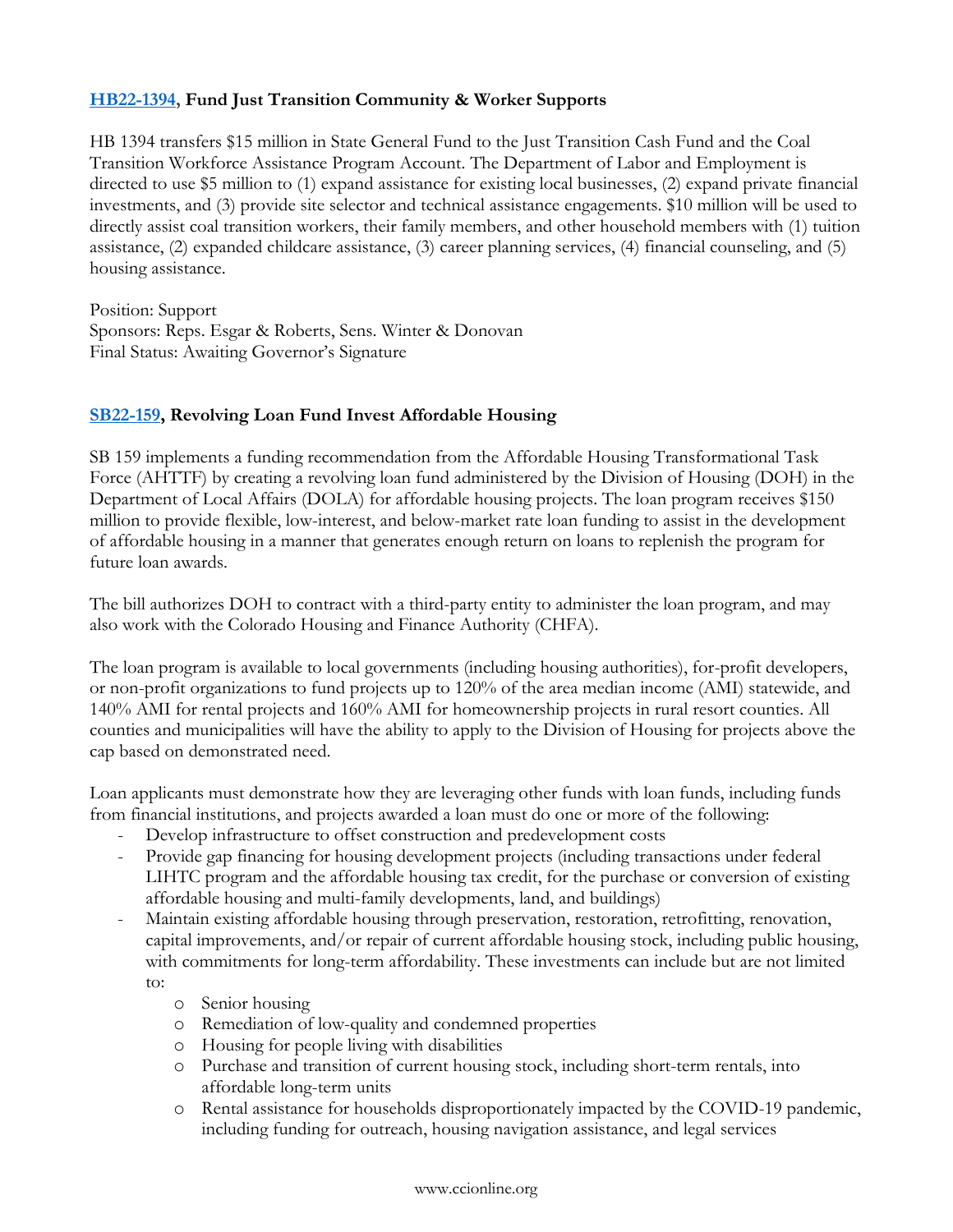- o Financing energy improvements in single-family and multi-family affordable housing for existing and new homes and rental units.
- o Property conversion for transitional or long-term housing
- o Permanent supportive housing and supportive services
- o Land banking and land trust strategies for long-term affordable housing planning and development
- o Funding for eviction legal defense
- Finance energy improvements in affordable housing to provide funding for incremental up-front costs of installing efficient, electric equipment and renewable energy systems for both existing and new housing.

In administering the loan program, the bill directs DOH to give preference to applications for projects that:

- Are located in communities that
	- o Face barriers to accessing capital from traditional sources
	- o Have suffered significant negative financial or other impacts resulting from the COVID-19 pandemic
	- o Are otherwise underserved
- Align with other state economic development efforts
- Create permanently affordable home ownership opportunities
- Are highly energy efficient or use high-efficiency electric equipment for space and water heating.

Position: Support Sponsors: Sens. Bridges & Zenzinger, Reps. Ortiz & Will Final Status: Awaiting Governor's Signature

# **[SB22-232,](https://leg.colorado.gov/bills/sb22-232) Creation of Colorado Workforce Housing Trust Authority**

SB 232 creates a special purpose authority called the Middle-Income Housing Authority similar to the Colorado Housing and Finance Authority or CHFA. This new authority would use tax-exempt bonds to purchase, build, rehabilitate, own, operate, and finance affordable rental workforce housing projects in the state.

The authority would solicit project proposals from local governments, housing authorities, nonprofit organizations, real estate professionals, fees would be limited to the same as Low Income Housing Tax Credit (LIHTC) projects, and area median income (AMI) caps for projects will be set as they were in the SB 159. The bill allows local governments to request exceptions to the AMI caps, and also requires the Authority to give preference to projects that propose at least 30% of units to be available to individuals and families making 80% AMI or the lowest possible AMI. Unlike CHFA, completed projects would be owned in perpetuity by the Authority.

The Authority would be governed by a board of directors appointed by the Governor with the consent of the Senate, made up of:

- At least one member with experience in developing rental housing, one in real estate transitions, and one in public finance,
- At least one member from a local housing authority, a county commissioner, and a municipal elected official
- One nonprofit that develops workforce housing and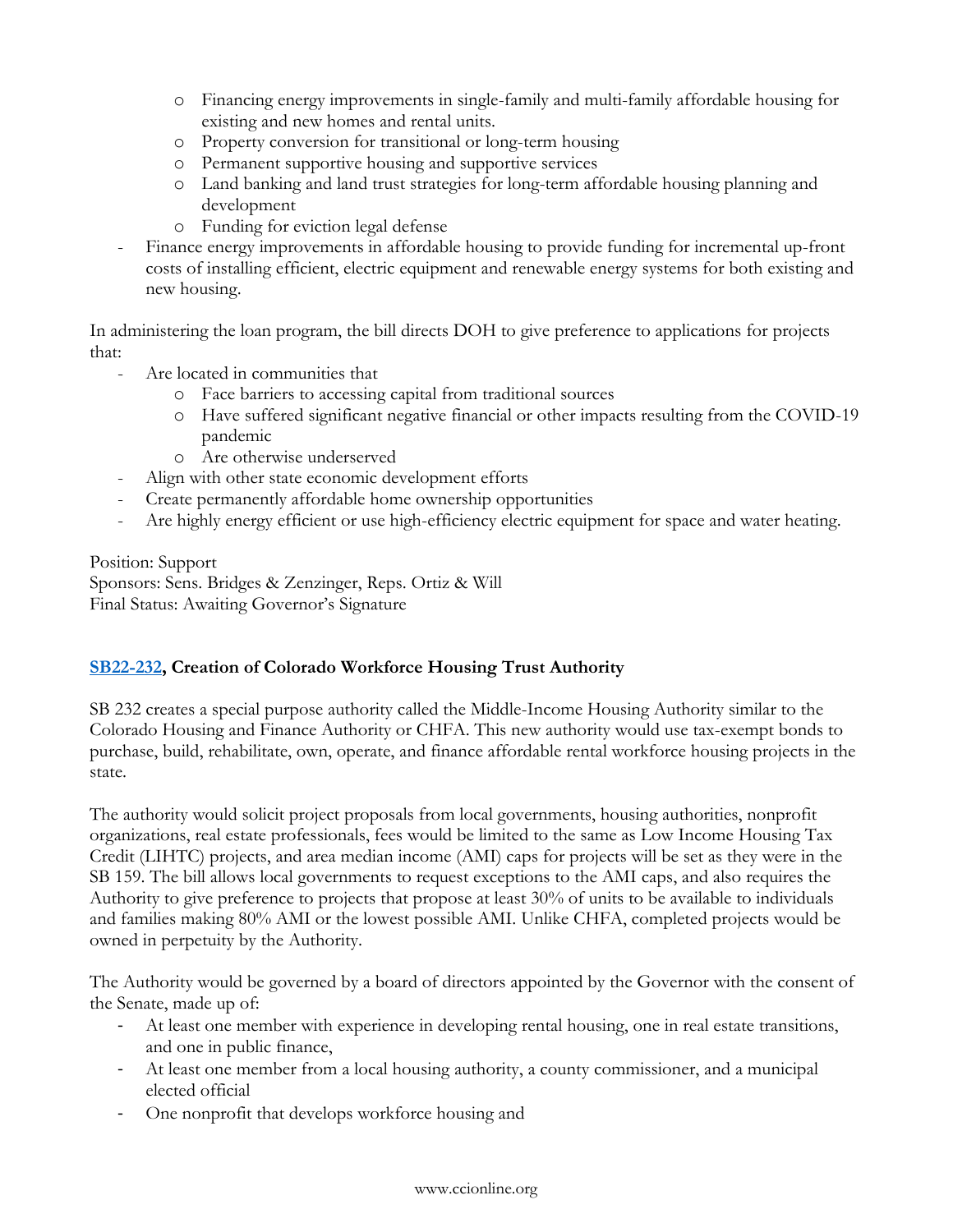- A representative from the Office of Economic Development and International Trade (OEDIT)

The Board is given various authorities in the bill, including the authority to:

- Issue bonds payable solely from revenues from affordable rental housing projects and with no recourse to the state
- Purchase, lease, lease with an option to purchase, trade, exchange, or otherwise acquire, maintain, hold, improve, mortgage, lease, encumber, and dispose of real property and personal property, and any interest on such amounts, including easements and rights of way
- Enter into public-private partnerships and to contract with experienced real estate professionals to develop and operate affordable rental housing projects
- Employ its own personnel or contract with public or private entities for services necessary or convenient
- Provide assistance to tenants in its rental housing to enable a transition to home ownership
	- o May take the form of a grant, subordinated loan, or an interest in residential property purchased by the tenant

The bill authorizes no more than 40% of any project by the Authority to be market-rate, and rent set by the Authority must be at least 10% below market rental rates. In the initial pilot phase, the Authority must select projects that develop no more than 3,500 units, and the bill specifies that these pilot projects must have geographic, income, and project-size diversity and be proposed by a variety of developer entities including nonprofits, housing authorities, for-profit developers, or local governments.

Local governments must opt-in in order for the Authority to consider projects in their jurisdiction. The bill requires the Authority to provide notice to local governments where a proposed project is located within 14 days of receiving a project proposal. The county or municipality may object to a project at any time within 90 days of receiving the notice, and must provide the reasons why the proposed project is not feasible. During the 90 day period, the Authority is directed to work in cooperation with overlapping local governments to negotiate the details of a project proposal (tax exemption, payment in lieu of taxes, location, number of units, etc.). The bill directs counties and municipalities in which a proposed project is located to solicit feedback from other local governments in the area to determine the impact of the proposed project. The Authority may not select a project if the county or municipality objects to it in the 90-day period, or it must request that the proposal be re-submitted for re-consideration, taking into account the local governments' feedback.

The bill specifies that any property sold by the Authority or otherwise not owned by the Authority becomes subject to all taxation again. Furthermore, when the Authority wishes to sell a project, it must notify relevant public entities, including state agencies, local governments, and public housing authorities, and provide the entities 90 days to submit a proposed purchase and sale agreement. After the 90 days, the Authority may advertise the sale more broadly and must favor buyers that agree to maintain the project as affordable housing.

Position: Amending Sponsors: Sens. Bridges & Moreno, Reps. Herod & Bernett Final Status: Awaiting Governor's Signature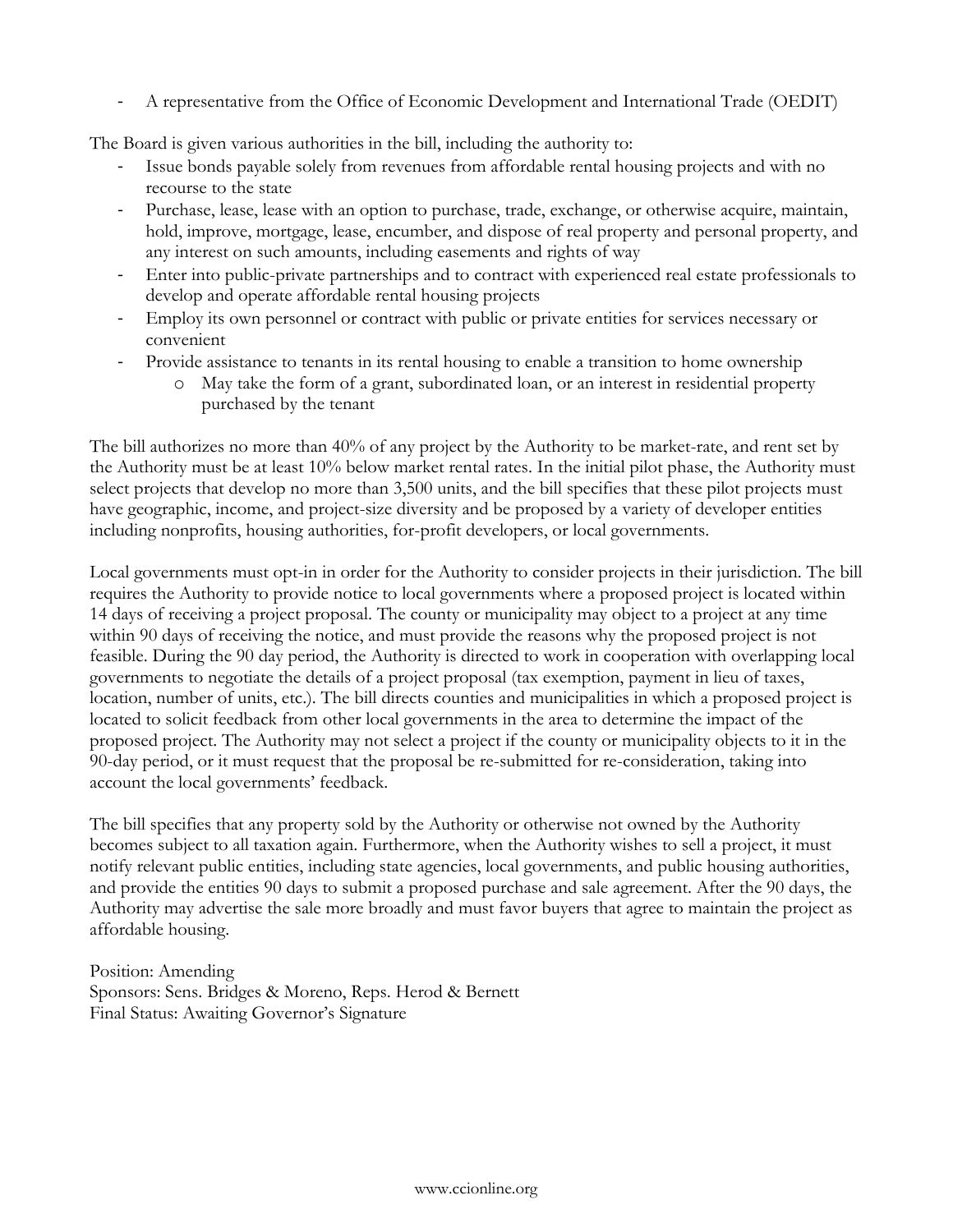

<span id="page-46-0"></span>115 Years

# **Transportation & Telecommunications**

Chair: Commissioner Holly Williams, El Paso County Vice Chair: Commissioner Jim Candelaria, Montezuma County CCI Staff: Eric Bergman

# **[HB22-1028,](http://leg.colorado.gov/bills/hb22-1028) Statewide Regulation of Controlled Intersections**

HB 1028 allows cyclists statewide to treat stop signs as yield signs, red lights as stop signs and yield at traffic light intersections if they are making a right-turn. The discretionary authority in the bill applies only to riders who are 15 or older or are accompanied by an adult. The bill also allows local jurisdictions to post traffic signs at controlled intersections that require riders to come to a full stop.

Position: Oppose Sponsors: Reps. Gray & Hooton, Sens. Winter & Priola Final Status: Signed by Governor

# **[HB22-1046,](http://leg.colorado.gov/bills/hb22-1046) Local Designation of Over-Snow Use Only on County Roads**

In many rural counties, certain county roads are not maintained in the winter and over time have become popular recreational routes for cross country skiing, snowmobiling and fat bike riding. HB 1046 establishes explicit authority for counties to designate all or a portion of a county road for over-snow use during winter months. The bill does not affect the ability of counties to enter into winter maintenance agreements with landowners. This legislation was a CCI Priority for 2022. CCI has prepared a fact sheet on the bill.

Position: Support (CCI Legislative Priority) Sponsors: Reps. McLachlan & Catlin, Sen. Winter Final Status: Signed by Governor

# **[HB22-1306,](https://leg.colorado.gov/bills/hb22-1306) Broadband Deployment Grant Processes**

HB 1306 makes changes to current broadband statutes to align them with federal regulations, thereby allowing the Broadband Deployment Board to begin awarding \$35M in American Rescue Plan Act (ARPA) funds to broadband providers. The bill also streamlines some existing grant review processes and extends the time for broadband deployment projects to take into account supply chain delays.

Position: Support Sponsors: Reps. Titone & Baisley, Sens. Bridges & Priola Final Status: Awaiting Governor's Signature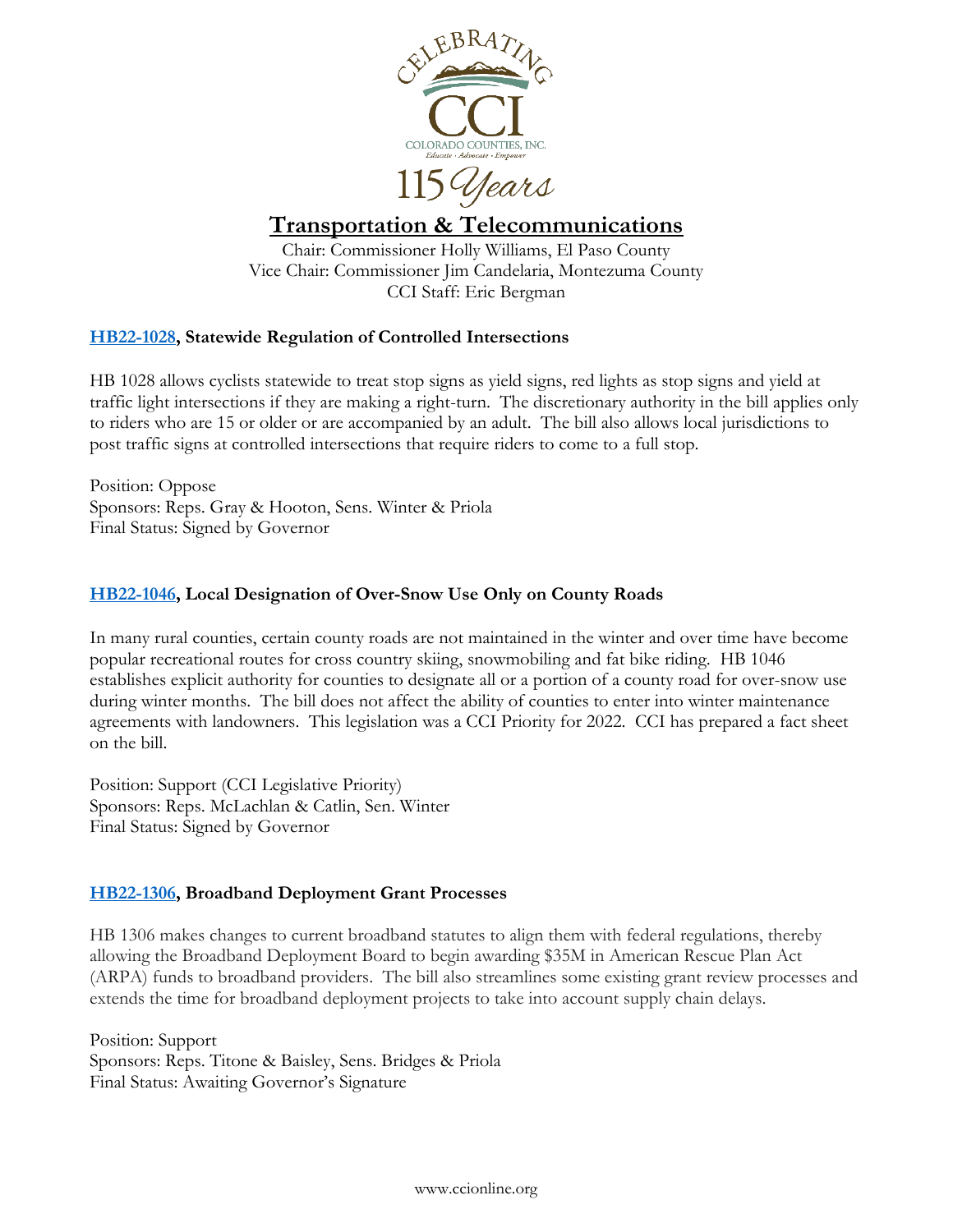# **[HB22-1351,](https://leg.colorado.gov/bills/hb22-1351) Temporarily Reduce Road User Charges**

HB 1351 extends the current temporary reduction in FASTER fees and delays the onset of the road usage fee (created in SB21-260) until April of 2023. The bill contains a backfill so that local and state HUTF are held harmless.

Position: Support Sponsors: Reps. McLachlan & Roberts, Sens. Pettersen & Hinrichsen Final Status: Awaiting Governor's Signature

# **[SB22-001,](http://leg.colorado.gov/bills/sb22-001) Crime Prevention Through Safer Streets**

SB 1 creates a new \$10 million grant program for local governments in the Department of Public Safety (DPS). The grants would be for physical improvements to streetscapes (such as better lighting, territorial reinforcement, landscaping, access control, improved trash collection and better space management approaches) to enhance public safety and reduce crime. It also creates an advisory committee to review grant requests and make recommendations to the executive director of DPS. The advisory committee has seats for an urban and a rural elected official.

Position: Support Sponsors: Sens. Buckner & Hinrichsen, Reps. Ricks & Tipper Final Status: Awaiting Governor's Signature

# **[SB22-016,](https://leg.colorado.gov/bills/sb22-016) Modifying Transportation Commission Governance Structure**

SB 16 would have changed the current makeup of the governor-appointed Transportation Commission by instead having one commissioner member elected by each congressional district and one commissioner elected at-large. This new Transportation Commission would have been empowered to then appoint the executive director of CDOT. County commissioners were concerned that this new makeup would reduce the number of commission members from the Western Slope of Colorado from three to one. The bill was postponed indefinitely in the Senate Transportation and Energy Committee.

Position: Oppose Sponsor: Sen. Scott Final Status: Postponed Indefinitely

# **[SB22-083](http://leg.colorado.gov/bills/sb22-083), Broadband Provider's Use of CDOT Right-of-Way**

SB 83 addresses issues with utilizing CDOT rights-of-way to expand broadband service around Colorado. The bill directs CDOT to create a uniform fee structure for non-governmental applicants seeking to utilize CDOT rights-of-way.

Position: Support Sponsors: Sen. Coram, Reps. Catlin & Bird Final Status: Signed by Governor